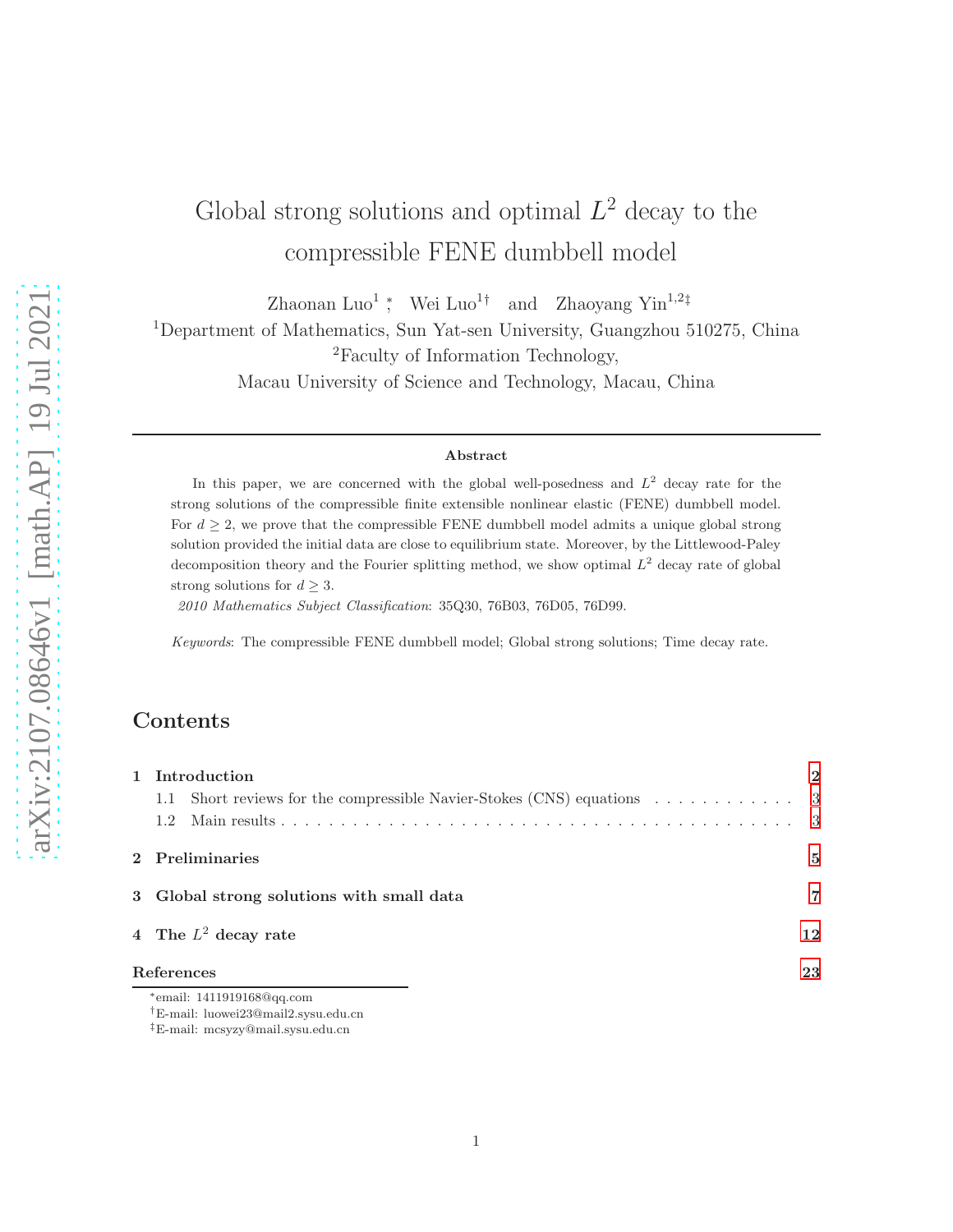## <span id="page-1-0"></span>1 Introduction

In this paper we study the compressible finite extensible nonlinear elastic (FENE) dumbbell model [\[2,](#page-22-1) [13\]](#page-23-0):

<span id="page-1-1"></span>(1.1)  
\n
$$
\begin{cases}\n\varrho_t + div(\varrho u) = 0, \\
(\varrho u)_t + div(\varrho u \otimes u) - div \Sigma(u) + \nabla_x P(\varrho) = div \tau, \\
\psi_t + u \cdot \nabla \psi = div_R[-\sigma(u) \cdot R\psi + \nabla_R \psi + \nabla_R U \psi], \\
\tau_{ij} = \int_B (R_i \nabla_j U) \psi dR, \\
\varrho|_{t=0} = \varrho_0, \quad u|_{t=0} = u_0, \quad \psi|_{t=0} = \psi_0, \\
(\nabla_R \psi + \nabla_R U \psi) \cdot n = 0 \quad \text{on} \quad \partial B(0, R_0).\n\end{cases}
$$

In dumbbell model [\(1.1\)](#page-1-1),  $\rho(t, x)$  denotes the density of the solvent,  $u(t, x)$  represents the velocity of the polymeric liquid and  $\psi(t, x, R)$  is the distribution function for the internal configuration. A polymer is described as an "elastic dumbbell" consisting of two "beads" joined by a spring which can be modeled by the polymer elongation  $R$ . The finite extensibility of the polymers means that R satisfies  $R \in B = B(0, R_0)$ . Let  $x \in \mathbb{R}^d$  and  $\psi(t, x, R)$  satisfy  $\int_B \psi(t, x, R) dR = 1$ . The stress tensor  $\Sigma(u) = \mu(\nabla u + \nabla^T u) + \mu' div u \cdot Id$  satisfies  $\mu > 0$  and  $2\mu + \mu' > 0$ . The pressure obeys the so-called  $\gamma$ -law:  $P(\varrho) = \varrho^{\gamma}$  with  $\gamma \geq 1$ .  $\tau$  is an additional stress tensor. Moreover the potential  $\mathcal{U}(R) = -k \log(1 - (\frac{|R|}{|R_0|})$  $\frac{|R|}{|R_0|}$  (2) for some constant  $k > 0$ .  $\sigma(u) = \nabla u$  is the drag term. This is a micro-macro model (For more details, one can refer to [\[27\]](#page-24-0), [\[28\]](#page-24-1) and [\[29\]](#page-24-2)).

Without loss of generality, we will take  $R_0 = 1$  in this paper. One can easily to check that the system [\(1.1\)](#page-1-1) possesses a trivial solution  $\rho = 1$ ,  $u = 0$  and

$$
\psi_{\infty}(R) = \frac{e^{-\mathcal{U}(R)}}{\int_B e^{-\mathcal{U}(R)} dR} = \frac{(1 - |R|^2)^k}{\int_B (1 - |R|^2)^k dR}.
$$

By taking the perturbations near the global equilibrium:

$$
\rho = \varrho - 1, \quad u = u, \quad g = \frac{\psi - \psi_{\infty}}{\psi_{\infty}},
$$

we rewrite [\(1.1\)](#page-1-1) as the following system:

<span id="page-1-2"></span>(1.2)  

$$
\begin{cases}\n\rho_t + div \ u(1 + \rho) = -u \cdot \nabla \rho, \\
u_t - \frac{1}{1+\rho} div \Sigma(u) + \frac{P'(1+\rho)}{1+\rho} \nabla \rho = -u \cdot \nabla u + \frac{1}{1+\rho} div \ \tau, \\
g_t + \mathcal{L}g = -u \cdot \nabla g - \frac{1}{\psi_{\infty}} \nabla_R \cdot (\nabla u R g \psi_{\infty}) - div \ u - \nabla u R \nabla_R \mathcal{U}, \\
\tau_{ij}(g) = \int_B (R_i \nabla_{Rj} \mathcal{U}) g \psi_{\infty} dR, \\
\rho|_{t=0} = \rho_0, \ u|_{t=0} = u_0, \ g|_{t=0} = g_0, \\
\psi_{\infty} \nabla_R g \cdot n = 0 \quad \text{on} \quad \partial B(0, 1),\n\end{cases}
$$

where  $\mathcal{L}g = -\frac{1}{\psi_{\infty}} \nabla_R \cdot (\psi_{\infty} \nabla_R g)$ .

**Remark.** As in the reference [\[29\]](#page-24-2), one can deduce that  $\psi = 0$  on  $\partial B(0,1)$ .

M. Renardy [\[36\]](#page-24-3) established the local well-posedness in Sobolev spaces with potential  $U(R)$  =  $(1-|R|^2)^{1-\sigma}$  for  $\sigma > 1$ . Later, B. Jourdain, T. Lelièvre, and C. Le Bris [\[20\]](#page-23-1) proved local existence of a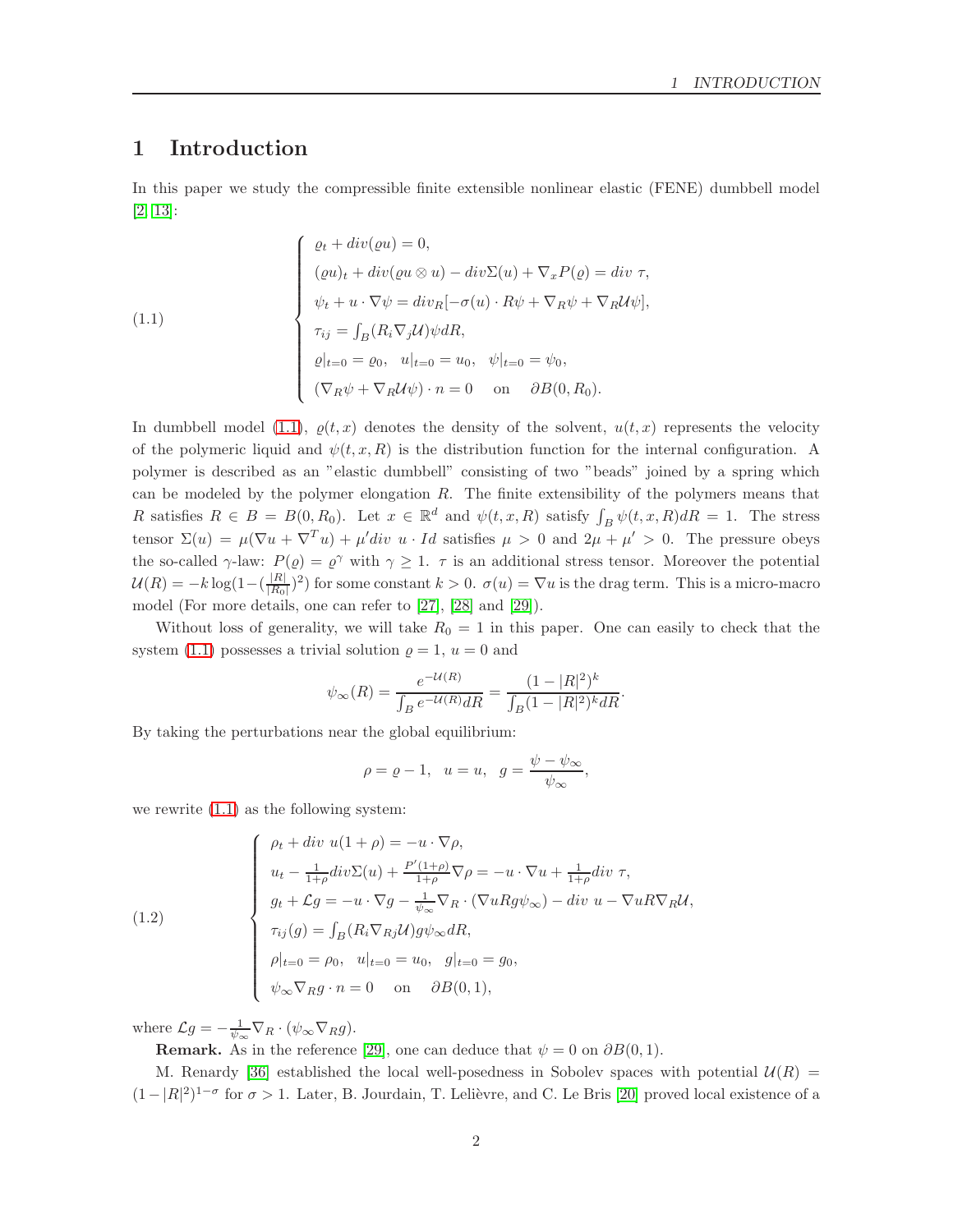stochastic differential equation with potential  $\mathcal{U}(R) = -k \log(1 - |R|^2)$  in the case  $k > 3$  for a Couette flow. H. Zhang and P. Zhang [\[44\]](#page-25-0) proved local well-posedness of  $(1.4)$  with  $d = 3$  in weighted Sobolev spaces. For the co-rotation case, F. Lin, P. Zhang, and Z. Zhang [\[24\]](#page-24-4) obtained a global existence results with  $d = 2$  and  $k > 6$ . If the initial data is perturbation around equilibrium, N. Masmoudi [\[28\]](#page-24-1) proved global well-posedness of  $(1.4)$  for  $k > 0$ . In the co-rotation case with  $d = 2$ , he [\[28\]](#page-24-1) obtained a global result for  $k > 0$  without any small conditions. In the co-rotation case, A. V. Busuioc, I. S. Ciuperca, D. Iftimie and L. I. Palade [\[5\]](#page-22-2) obtained a global existence result with only the small condition on  $\psi_0$ . The global existence of weak solutions in  $L^2$  was proved recently by N. Masmoudi [\[29\]](#page-24-2) under some entropy conditions. Recently, M. Schonbek [\[38\]](#page-24-5) studied the  $L^2$  decay of the velocity for the co-rotation FENE dumbbell model, and obtained the decay rate  $(1+t)^{-\frac{d}{4}+\frac{1}{2}}$ ,  $d \geq 2$  with  $u_0 \in L^1$ . Moreover, she conjectured that the sharp decay rate should be  $(1+t)^{-\frac{d}{4}}$ ,  $d \geq 2$ . However, she failed to get it because she could not use the bootstrap argument as in [\[37\]](#page-24-6) due to the additional stress tensor. Recently, W. Luo and Z. Yin [\[25\]](#page-24-7) improved Schonbek's result and showed that the decay rate is  $(1+t)^{-\frac{d}{4}}$  with  $d \geq 3$ and  $\ln^{-l}(1+t)$  with  $d=2$  for any  $l \in \mathbb{N}^+$ . This result shows that M. Schonbek's conjecture is true when  $d \geq 3$ . More recently, W. Luo and Z. Yin [\[26\]](#page-24-8) improved the decay rate to  $(1+t)^{-\frac{d}{4}}$  with  $d=2$ .

#### <span id="page-2-0"></span>1.1. Short reviews for the compressible Navier-Stokes (CNS) equations

The system [\(1.1\)](#page-1-1) reduce to the CNS equations by taking  $\psi \equiv 0$ . In order to study about the (1.1), we cite some reference about the CNS equations. The first local existence and uniqueness results were obtained by J. Nash [\[34\]](#page-24-9) for smooth initial data without vacuum. Later on, A. Matsumura and T. Nishida [\[31\]](#page-24-10) proved the global well-posedness and the time decay rate for smooth data close to equilibrium for  $d = 3$ . In [\[21\]](#page-23-2), A. V. Kazhikhov and V. V. Shelukhin established the first global existence result with large data in one dimensional space under some suitable condition on  $\mu$  and  $\lambda$ . If  $\mu$  is constant and  $\lambda(\rho) = b\rho^{\beta}$ , X. Huang and J. Li<sup>[\[16\]](#page-23-3)</sup> obtained a global existence and uniqueness result for large initial data in two dimensional space(See also [\[19\]](#page-23-4)). In [\[17\]](#page-23-5), X. Huang, J. Li, and Z. Xin proved the global well-posedness with vacuum. The blow-up phenomenons were studied by Z. Xin et al in [\[41,](#page-25-1) [22,](#page-23-6) [42\]](#page-25-2). Concerning the global existence of weak solutions for the large initial data, we may refer to [\[3,](#page-22-3) [4,](#page-22-4) [32,](#page-24-11) [40\]](#page-25-3).

To catch the scaling invariance property of the CNS equations. R. Danchin introduced the "critical spaces" in his series papers [\[8,](#page-23-7) [9,](#page-23-8) [10,](#page-23-9) [11,](#page-23-10) [12\]](#page-23-11) and obtained several important existence and uniqueness results. Recently, Q. Chen, C. Miao and Z. Zhang [\[6\]](#page-22-5) proved the local existence and uniqueness in critical homogeneous Besov spaces. The ill-posedness result was obtained in [\[7\]](#page-23-12). In [\[14\]](#page-23-13), L. He, J. Huang and C. Wang proved the global stability with  $d = 3$  i.e. for any perturbed solutions will remain close to the reference solutions if initially they are close to another one.

The large time behaviour was proved by H. Li and T. Zhang in [\[23\]](#page-24-12). They obtain the optimal time decay rate for the CNS equations by spectrum analysis in Sobolev spaces. Recently, J. Xu[\[43\]](#page-25-4) studied about the large time behaviour in the critical Besov space and obtain the optimal time decay rate.

#### <span id="page-2-1"></span>1.2. Main results

J. Ning, Y. Liu and T. Zhang [\[18\]](#page-23-14) proved the first global well-posedness for [\(1.1\)](#page-1-1) if the initial data is close to the equilibrium. In [\[18\]](#page-23-14), the authors assume that  $R \in \mathbb{R}^3$  which means that polymer elongation can be infinite. Actually, the polymer elongation  $R$  is usually bounded.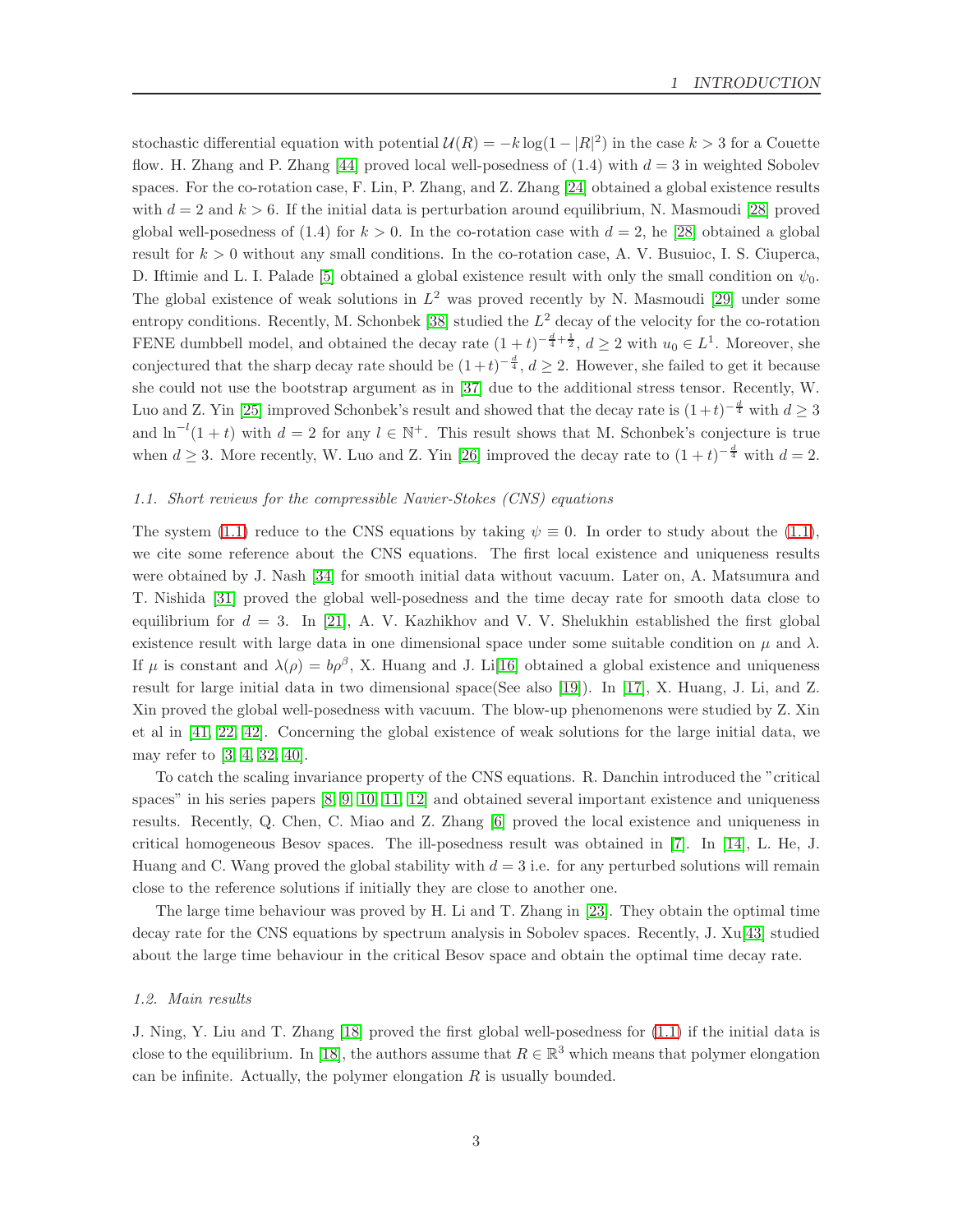Recently, N. Masmoudi [\[30\]](#page-24-13) is concerning with the long time behavior for polymeric models. The co-rotation compressible FENE system has been studied in [\[27\]](#page-24-0). In the co-rotation case, the drag term  $\sigma(u) = \frac{\nabla u - \nabla u^T}{2}$  which leads to some good structure such that the  $\psi - \psi_{\infty}$  is exponential decay in time. To our best knowledge, the same problem for the general case has not been studied yet. This problem is interesting and more difficult than the co-rotation case. In this paper, we firstly study the global well-posedness results for  $(1.1)$ . The key point is to prove a global priori estimate for  $(1.2)$  with small data. Using the energy methods and the cancellation relation between the CNS equations and Fokker-Planck equation, for  $d \geq 2$ , we obtain a global priori estimate. Moreover, if  $d \geq 3$ , we study about the large time behaviour and obtain the optimal time decay rate for  $(\rho, u)$  in  $L^2$ . The proof is based on the Fourier splitting method and the Littlewood-Paley decomposition theory. The first difficult is to estimate the additional linear term div  $\tau$ . Motivated by [\[15\]](#page-23-15) and [\[45\]](#page-25-5), we can cancel the stress term  $\tau$  in Fourier space. Then we obtain the time decay rate  $(1+t)^{-\frac{d}{8}}$  for the velocity in  $L^2$ by the Fourier splitting method and the bootstrap argument. The main difficult to get optimal time decay rate is that we can not get any information of u in  $L^1$  from [\(1.2\)](#page-1-2). Fortunately, similar to [\[39\]](#page-24-14), we can prove a slightly weaker conclusion  $||u||_{L^{\infty}(0,\infty;\dot{B}_{2,\infty}^{-\frac{d}{2}})} \leq C$  from [\(1.2\)](#page-1-2) by using the time decay rate  $(1+t)^{-\frac{d}{8}}$ . Finally, we obtain optimal time decay rate for the velocity in  $L^2$  by the Littlewood-Paley decomposition theory and the standard Fourier splitting method.

Our main result can be stated as follows.

Using the energy methods in [\[27\]](#page-24-0), one can deduce that the global existence of strong solutions for [\(1.2\)](#page-1-2). However, to obtain optimal time decay rate, we need a more precise higher order derivatives estimate for [\(1.2\)](#page-1-2). We establish the precise higher order derivatives estimate in the proof of the following Theorem.

<span id="page-3-0"></span>**Theorem 1.1** (Global well-posedness). Let  $d \geq 2$  and  $s > 1 + \frac{d}{2}$ . Assume that  $(\rho_0, u_0, g_0) \in H^s \times H^s \times H^s$  $H^s(\mathcal{L}^2)$ , then there exists a sufficiently small constant  $\epsilon_0$  such that if  $\int_B g_0 \psi_\infty dR = 0$  and  $1 + g_0 > 0$ and

(1.3) 
$$
E(0) = \|\rho_0\|_{H^s}^2 + \|u_0\|_{H^s}^2 + \|g_0\|_{H^s(\mathcal{L}^2)}^2 \leq \epsilon_0,
$$

then the compressible FENE system  $(1.2)$  admits a unique global strong solution  $(\rho, u, g)$  satisfying  $\int_B g \psi_\infty dR = 0$  and  $1 + g > 0$  and

(1.4) 
$$
\sup_{t \in [0, +\infty)} E(t) + \int_0^{\infty} D(t)dt \le C_0 E(0),
$$

where  $C_0 > 1$  is a constant.

<span id="page-3-1"></span>**Theorem 1.2** (Large time behaviour). Let  $d \geq 3$ . Assume that  $(\rho_0, u_0, g_0)$  satisfy the condition in Theorem [1.1,](#page-3-0) in addition, if  $(\rho_0, u_0) \in \dot{B}_{2,\infty}^{-\frac{d}{2}} \times \dot{B}_{2,\infty}^{-\frac{d}{2}}$  and  $g_0 \in \dot{B}_{2,\infty}^{-\frac{d}{2}}(\mathcal{L}^2)$ , then the corresponding solution  $(\rho, u, g)$  satisfy

$$
(1.5) \t\t\t ||\rho||_{L^2} + ||u||_{L^2} \le C(1+t)^{-\frac{d}{4}}
$$

and

$$
(1.6) \t\t\t ||g||_{L^2(\mathcal{L}^2)} \leq C(1+t)^{-\frac{d}{4}-\frac{1}{2}}.
$$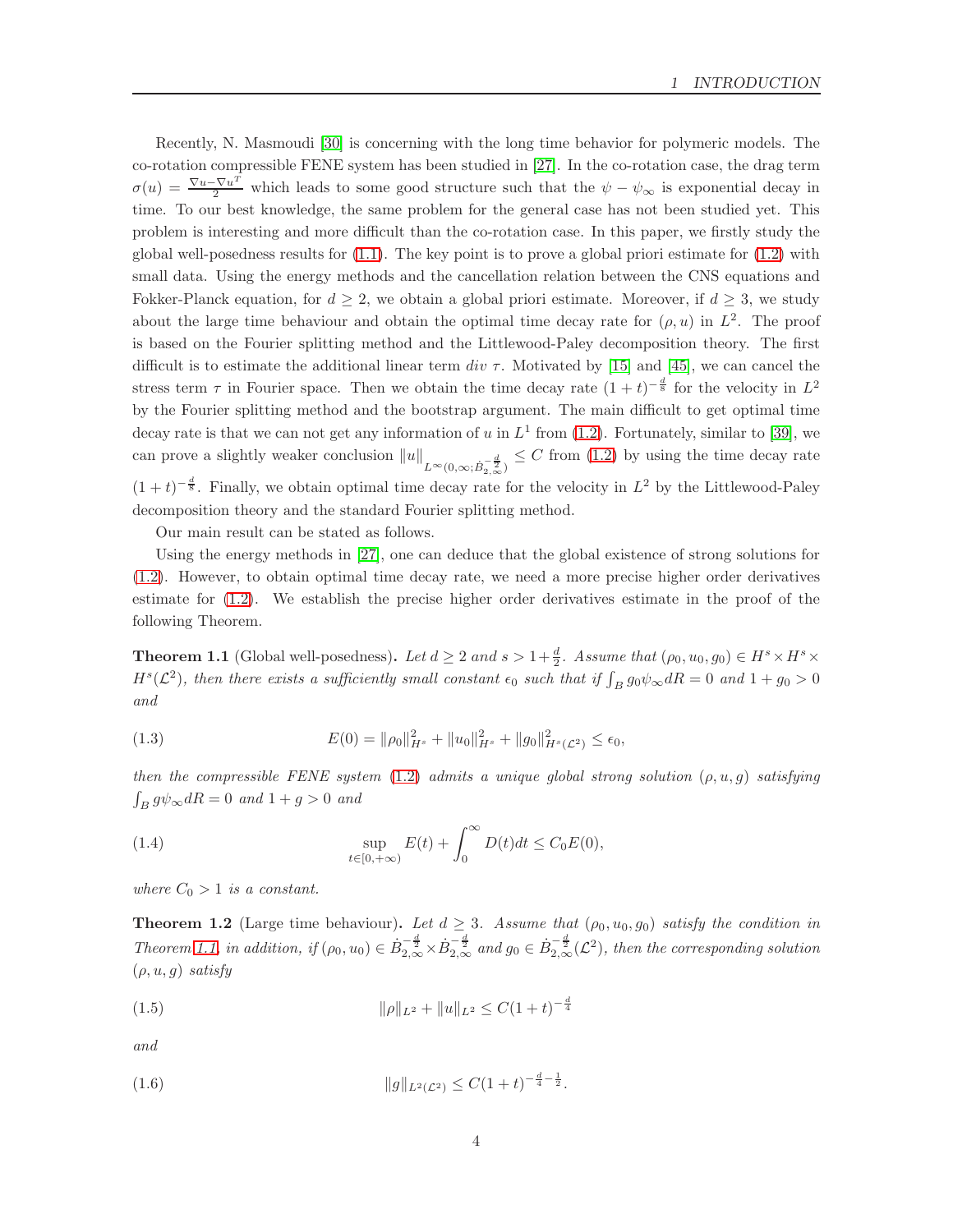.

**Remark 1.3.** Taking  $\psi \equiv 0$  and combining with the result in [\[23\]](#page-24-12), we can see that the L<sup>2</sup> decay rate for  $(\rho, u)$  obtained in Theorem [1.2](#page-3-1) is optimal.

**Remark 1.4.** In previous papers, researchers usually add the condition  $(\rho_0, u_0) \in L^1 \times L^1$  to obtain the optimal time decay rate. Since  $L^1 \hookrightarrow \dot{B}_{2,\infty}^{-\frac{d}{2}}$ , it follows that our condition is weaker and the results still hold true for  $(\rho_0, u_0) \in L^1 \times L^1$ . Moreover, the assumption can be replaced with a weaker assumption  $\sup_{j\leq j_0} 2^{-\frac{d}{2}j} \|\dot{\Delta}_j(\rho_0, u_0, g_0)\|_{L^2\times L^2\times L^2(\mathcal{L}^2)} < \infty$ , for any  $j_0 \in \mathbb{Z}$ .

The paper is organized as follows. In Section 2 we introduce some notations and preliminaries which will be used in the sequel. In Section 3 we prove the global well-posedness of the compressible FENE dumbbell model for  $d \geq 2$ . In Section 4 we study the optimal  $L^2$  decay of solutions to the compressible FENE model by using the Fourier splitting method, the bootstrap argument and the Littlewood-Paley decomposition theory  $d \geq 3$ .

## <span id="page-4-0"></span>2 Preliminaries

For the convenience of readers, we give some notations and useful lemmas in this section .

Let  $p \geq 1$ . We denote by  $\mathcal{L}^p$  the space

$$
\mathcal{L}^p = \left\{ f \middle| \|f\|_{\mathcal{L}^p}^p = \int_B \psi_\infty |f|^p dR < \infty \right\},\
$$

and denote by  $L_x^p(\mathcal{L}^q)$  the space

$$
L_x^p(\mathcal{L}^q) = \{f\big|\|f\|_{L_x^p(\mathcal{L}^q)} = (\int_{\mathbb{R}^d} (\int_B \psi_\infty |f|^q dR)^{\frac{p}{q}} dx)^{\frac{1}{p}} < \infty\}.
$$

The symbol  $\hat{f} = \mathcal{F}(f)$  stands for the Fourier transform of f. Let  $\Lambda^s f = \mathcal{F}^{-1}(|\xi|^s \hat{f})$ . If  $s \geq 0$ , we denote by  $H^s(\mathcal{L}^2)$  the space

$$
H^{s}(\mathcal{L}^{2}) = \{f\big|\|f\|_{H^{s}(\mathcal{L}^{2})}^{2} = \int_{\mathbb{R}^{d}} \int_{B} (|f|^{2} + |\Lambda^{s} f|^{2}) \psi_{\infty} dR dx < \infty\}.
$$

Denote that

$$
E(t) = ||\rho||_{H^s}^2 + ||u||_{H^s}^2 + ||g||_{H^s(\mathcal{L}^2)}^2,
$$

and

$$
D(t) = \|\nabla \rho\|_{H^{s-1}}^2 + \mu \|\nabla u\|_{H^s}^2 + (\mu + \mu')\|div u\|_{H^s}^2 + \|\nabla_R g\|_{H^s(\mathcal{L}^2)}^2
$$

We now recall the Littlewood-Paley decomposition theory in the following Proposition.

<span id="page-4-1"></span>**Proposition 2.1.** [\[1\]](#page-22-6) Let C be the annulus  $\{\xi \in \mathbb{R}^d : \frac{3}{4} \leq |\xi| \leq \frac{8}{3}\}$ . There exist radial function  $\varphi$ , valued in the interval  $[0, 1]$ , belonging respectively to  $\mathcal{D}(\mathcal{C})$ , and such that

$$
\forall \xi \in \mathbb{R}^d \backslash \{0\}, \ \sum_{j \in \mathbb{Z}} \varphi(2^{-j}\xi) = 1,
$$

$$
|j - j'| \ge 2 \Rightarrow \text{Supp }\varphi(2^{-j} \cdot) \cap \text{Supp }\varphi(2^{-j'} \cdot) = \emptyset.
$$

Further, we have

$$
\forall \xi \in \mathbb{R}^d \setminus \{0\}, \ \frac{1}{2} \le \sum_{j \in \mathbb{Z}} \varphi^2(2^{-j}\xi) \le 1.
$$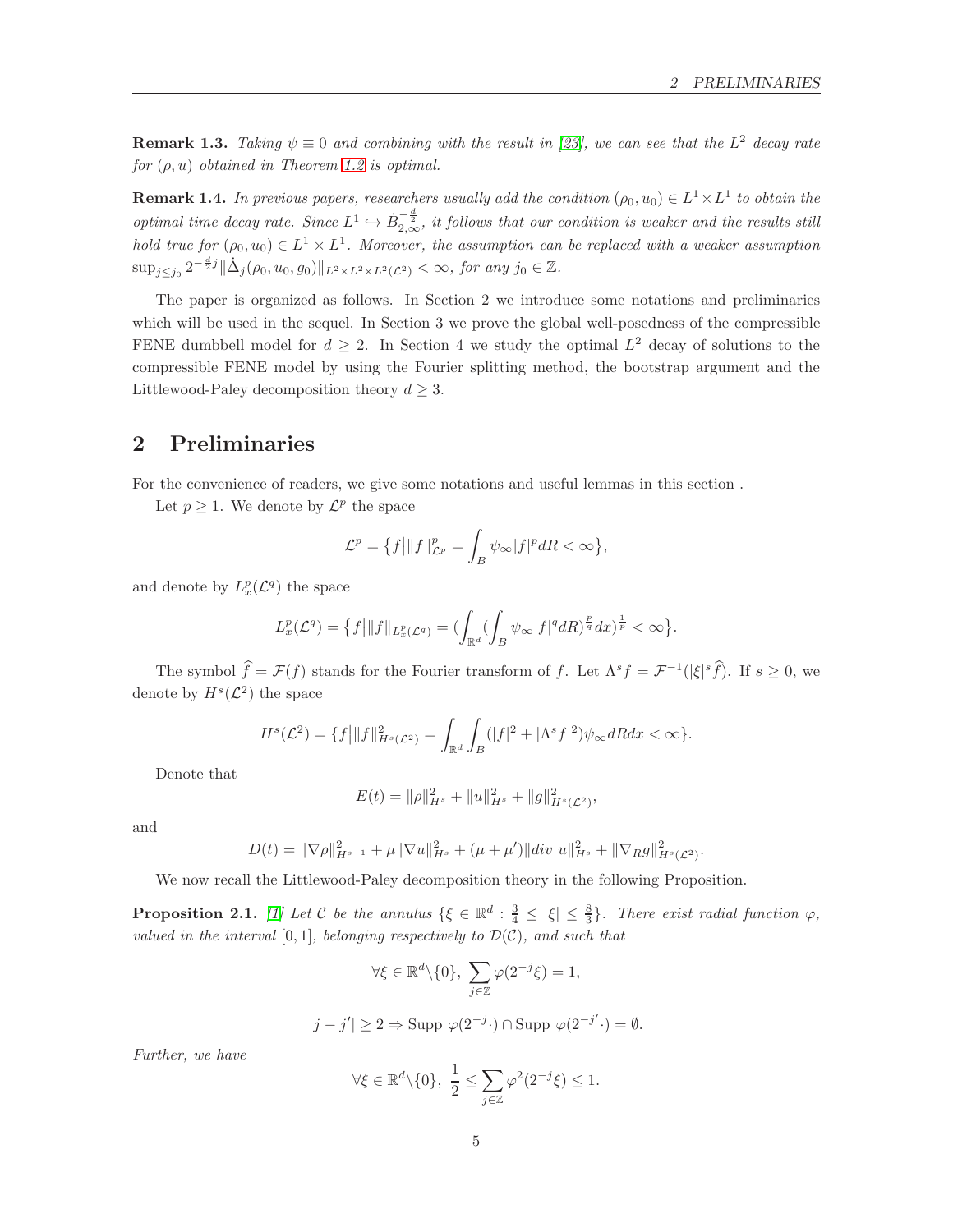Let u be a tempered distribution in  $\mathcal{S}'_h(\mathbb{R}^d)$ . For all  $j \in \mathbb{Z}$ , define

$$
\dot{\Delta}_j u = \mathcal{F}^{-1}(\varphi(2^{-j} \cdot) \mathcal{F} u).
$$

Then the Littlewood-Paley decomposition is given as follows:

$$
u = \sum_{j \in \mathbb{Z}} \dot{\Delta}_j u \quad \text{in } \mathcal{S}'(\mathbb{R}^d).
$$

Let  $s \in \mathbb{R}, 1 \leq p, r \leq \infty$ . The homogeneous Besov space  $\dot{B}^s_{p,r}$  and  $\dot{B}^s_{p,r}(\mathcal{L}^q)$  are defined by

$$
\dot{B}_{p,r}^s = \{ u \in \mathcal{S}'_h : \|u\|_{\dot{B}_{p,r}^s} = \left\| (2^{js} \|\dot{\Delta}_j u\|_{L^p})_j \right\|_{l^r(\mathbb{Z})} < \infty \},
$$
  

$$
\dot{B}_{p,r}^s(\mathcal{L}^q) = \{ \phi \in \mathcal{S}'_h : \|\phi\|_{\dot{B}_{p,r}^s(\mathcal{L}^q)} = \left\| (2^{js} \|\dot{\Delta}_j \phi\|_{L^p(\mathcal{L}^q)})_j \right\|_{l^r(\mathbb{Z})} < \infty \}.
$$

We agree that  $f \leq g$  represents  $f \leq Gg$  with a constant C and  $\nabla$  stands for  $\nabla_x$  and div stands for  $div_x$ .

The following lemma is the Gagliardo-Nirenberg inequality of Sobolev type.

<span id="page-5-2"></span>**Lemma 2.2.** [\[35\]](#page-24-15) Let  $d \geq 2$ ,  $p \in [2, +\infty)$  and  $0 \leq s, s_1 \leq s_2$ , then there exists a constant C such that

$$
\|\Lambda^s f\|_{L^p} \leq C \|\Lambda^{s_1} f\|_{L^2}^{1-\theta} \|\Lambda^{s_2} f\|_{L^2}^{\theta},
$$

where  $0 \le \theta \le 1$  and  $\theta$  satisfy

$$
s + d(\frac{1}{2} - \frac{1}{p}) = s_1(1 - \theta) + \theta s_2.
$$

Note that we require that  $0 < \theta < 1$ ,  $0 \le s_1 \le s$ , when  $p = \infty$ .

The following lemmas are useful for estimating  $\tau$ .

<span id="page-5-0"></span>**Lemma 2.3.** [\[28\]](#page-24-1) If  $\int_B g \psi_\infty dR = 0$ , then there exists a constant C such that

$$
||g||_{\mathcal{L}^2} \leq C||\nabla_R g||_{\mathcal{L}^2}.
$$

<span id="page-5-3"></span>**Lemma 2.4.** [\[28\]](#page-24-1) For any  $\delta > 0$ , there exists a constant  $C_{\delta}$  such that

$$
|\tau(g)|^2 \le \delta \|\nabla_R g\|_{\mathcal{L}^2}^2 + C_{\delta} \|g\|_{\mathcal{L}^2}^2.
$$

If  $(p-1)k > 1$ , then

$$
|\tau(g)| \le C ||g||_{\mathcal{L}^p}.
$$

To get the optimal  $L^2$  decay rate, we need a more precise estimate of  $\tau$ .

<span id="page-5-1"></span>**Lemma 2.5.** [\[27\]](#page-24-0) If  $||g||_{\mathcal{L}^2} \leq C||\nabla_R g||_{\mathcal{L}^2} < \infty$ , there exists a constant  $C_1$  such that

(2.1) 
$$
|\tau(g)| \leq C_1 \|g\|_{\mathcal{L}^2}^{\frac{k+1}{2}} \|\nabla_R g\|_{\mathcal{L}^2}^{\frac{1-k}{2}}, \quad \text{for } 0 < k < 1,
$$

and

(2.2) 
$$
|\tau(g)| \leq C_1 \|g\|_{\mathcal{L}^2}^{\frac{2n}{2n+1}} \|\nabla_R g\|_{\mathcal{L}^2}^{\frac{1}{2n+1}}, \text{ for } k=1 \text{ and } \forall n \geq 1.
$$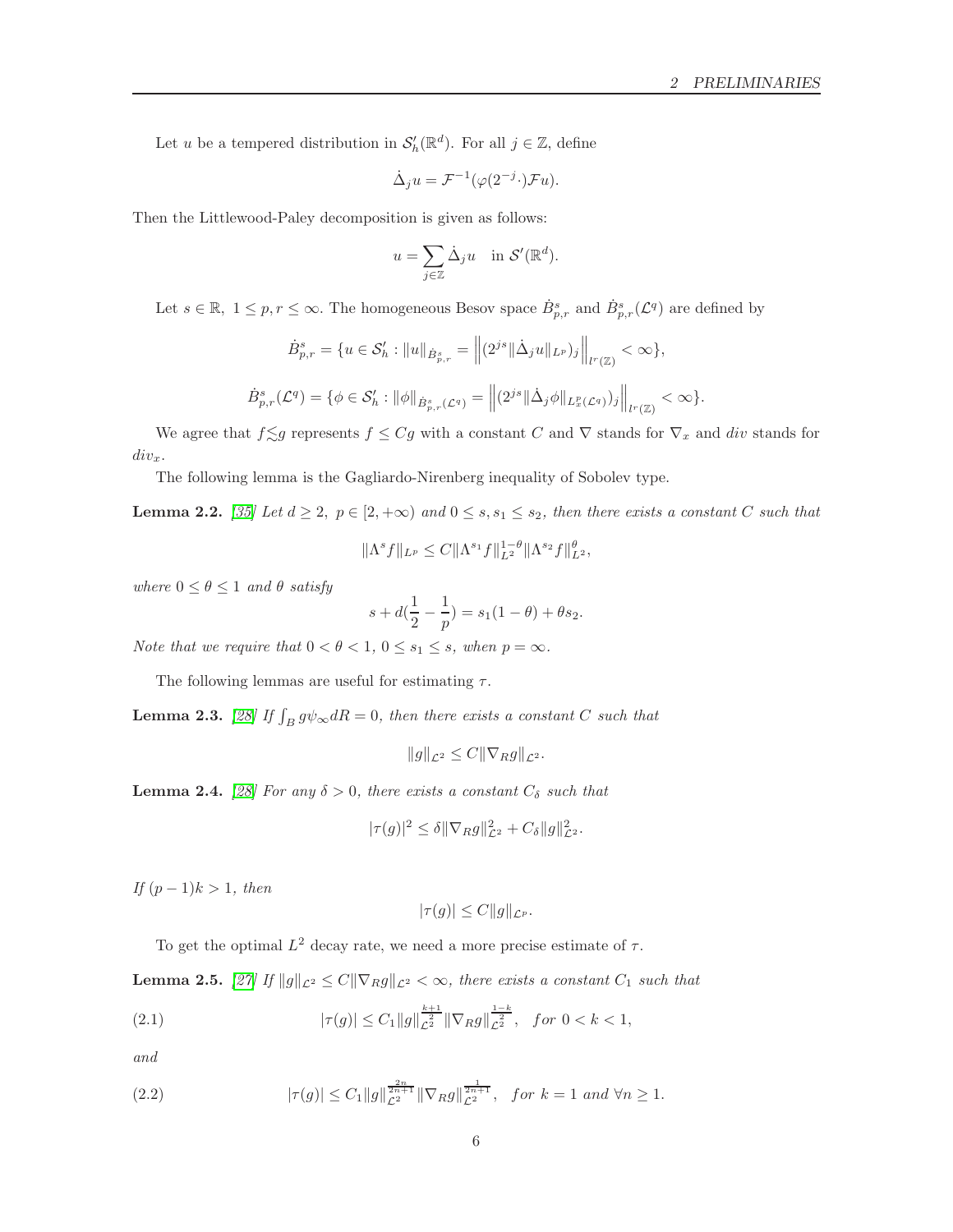<span id="page-6-4"></span>Corollary 2.6. According to Lemma [2.3-](#page-5-0)[2.5,](#page-5-1) if  $\int_B g \psi_\infty dR = 0$ , for any  $k > 0$ , we have  $|\tau(g)| \leq$  $C_1 \|g\|_{\mathcal{L}^2}^{\frac{1}{2}} \|\nabla_R g\|_{\mathcal{L}^2}^{\frac{1}{2}}.$ 

<span id="page-6-2"></span>**Lemma 2.7.** [\[33\]](#page-24-16) Let  $s \ge 1$ ,  $p, p_1, p_4 \in (1, \infty)$  and  $\frac{1}{p} = \frac{1}{p_1} + \frac{1}{p_2} = \frac{1}{p_3} + \frac{1}{p_4}$ , then there exists a constant C such that

$$
\|[\Lambda^s, f]g\|_{L^p} \leq C(\|\Lambda^s f\|_{L^{p_1}} \|g\|_{L^{p_2}} + \|\nabla f\|_{L^{p_3}} \|\Lambda^{s-1} g\|_{L^{p_4}}),
$$

and

$$
\|[\Lambda^s, f]g\|_{L^2(\mathcal{L}^2)} \leq C(\|\Lambda^s f\|_{L^2} \|g\|_{L^\infty(\mathcal{L}^2)} + \|\nabla f\|_{L^\infty} \|\Lambda^{s-1} g\|_{L^2(\mathcal{L}^2)}).
$$

### <span id="page-6-0"></span>3 Global strong solutions with small data

In this section, we investigate the global well-posedness for the compressible FENE dumbbell model with  $d \geq 2$ . We divide the proof of Theorem [1.1](#page-3-0) into two Propositions. Using the standard iterating method in [\[18\]](#page-23-14) and [\[27\]](#page-24-0), one can easily deduce that the existence of local solutions. Thus we omit the proof here and present the following Proposition.

<span id="page-6-1"></span>**Proposition 3.1.** Let  $d \geq 2$  and  $s > 1 + \frac{d}{2}$ . If  $E(0) \leq \frac{\epsilon}{2}$ , then there exist a time  $T > 0$  such that [\(1.2\)](#page-1-2) admits a unique local strong solution  $(\rho, u, g) \in L^{\infty}(0,T; H^s \times H^s \times H^s(\mathcal{L}^2))$  and we get

(3.1) 
$$
\sup_{t \in [0,T]} E(t) + \int_0^T H(t)dt \le \epsilon,
$$

where  $H(t) = \mu \|\nabla u\|_{H^s}^2 + (\mu + \mu') \|div u\|_{H^s}^2 + \|\nabla_R g\|_{H^s(\mathcal{L}^2)}^2$ .

Denote that

$$
E_{\eta}(t) = \sum_{n=0,s} (\|h(\rho)^{\frac{1}{2}} \Lambda^n \rho\|_{L^2}^2 + \|(1+\rho)^{\frac{1}{2}} \Lambda^n u\|_{L^2}^2) + \lambda \|g\|_{H^s(\mathcal{L}^2)}^2 + 2\eta \sum_{m=0,s-1} \int_{\mathbb{R}^d} \Lambda^m u \nabla \Lambda^m \rho dx,
$$

and

$$
D_{\eta}(t) = \eta \gamma \|\nabla \rho\|_{H^{s-1}}^2 + \mu \|\nabla u\|_{H^s}^2 + (\mu + \mu')\|div u\|_{H^s}^2 + \lambda \|\nabla_R g\|_{H^s(\mathcal{L}^2)}^2.
$$

In the following proposition, we prove a key global priori estimate for  $(1.2)$ .

<span id="page-6-3"></span>**Proposition 3.2.** Let  $d \geq 2$  and  $s > 1 + \frac{d}{2}$ . Assume that  $(\rho, u, g) \in L^{\infty}(0, T; H^s \times H^s \times H^s(\mathcal{L}^2))$  are local strong solutions constructed in Proposition [3.1.](#page-6-1) If  $\sup_{t\in[0,T)} E(t) \leq \epsilon$ , then we have

(3.2) 
$$
\frac{d}{dt}E_{\eta}(t) + D_{\eta}(t) \leq 0,
$$

and there exist a constant  $C_0 > 1$  such that

(3.3) 
$$
\sup_{t \in [0,T]} E(t) + \int_0^T D(t)dt \leq C_0 E(0).
$$

*Proof.* By virtue of the coupling effect between  $(\rho, u, g)$  and using the energy methods, we can easily deduce that the lower order derivatives estimates for [\(1.2\)](#page-1-2), see [\[27\]](#page-24-0).

Multiplying  $\psi_{\infty}$  to  $(1.2)_{3}$  and integrating over B with R, we obtain  $\int_{B} g \psi_{\infty} dR = \int_{B} g_{0} \psi_{\infty} dR = 0$ .  $L^2(\mathcal{L}^2)$  inner product is denoted by  $\langle f, g \rangle = \int_{\mathbb{R}^d} \int_B fg \psi_\infty dR dx$ . Since u is independent on R, it follows that  $\langle div \ u, g \rangle = 0$ . Taking the  $L^2(\mathcal{L}^2)$  inner product with g to  $(1.2)_3$ , we obtain

$$
(3.4) \qquad \frac{1}{2}\frac{d}{dt}\|g\|_{L^{2}(\mathcal{L}^{2})}^{2}+\|\nabla_{R}g\|_{L^{2}(\mathcal{L}^{2})}^{2}-\int_{\mathbb{R}^{d}}\nabla u:\tau dx=-\langle u\cdot\nabla g,g\rangle-\langle\frac{1}{\psi_{\infty}}\nabla_{R}\cdot(\nabla uRg\psi_{\infty}),g\rangle.
$$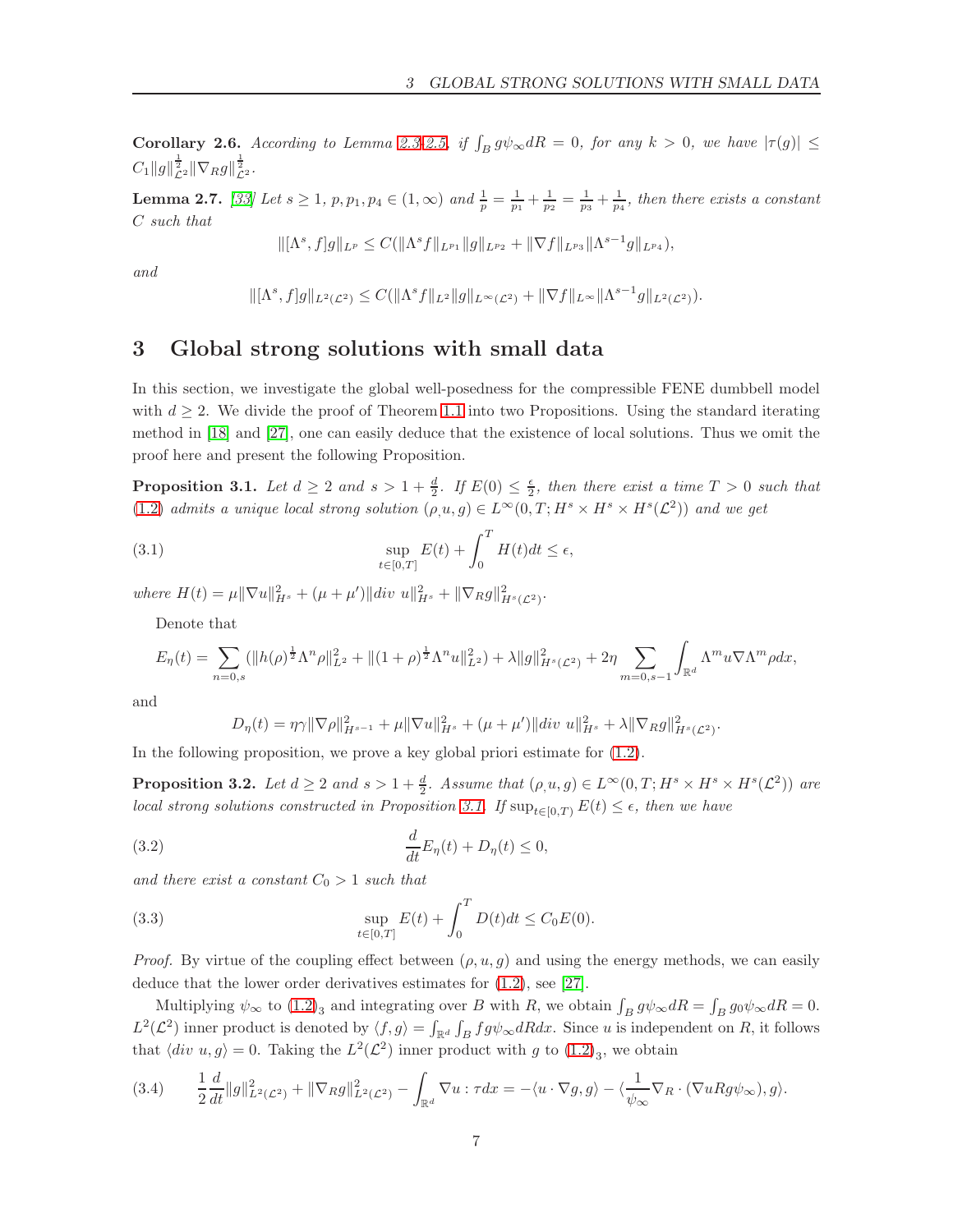Integrating by parts, we have

$$
-\langle u \cdot \nabla g, g \rangle = \frac{1}{2} \langle divu, g^2 \rangle \lesssim ||\nabla u||_{L^{\infty}} ||g||^2_{L^2(\mathcal{L}^2)},
$$

and

$$
\langle \frac{1}{\psi_{\infty}} \nabla_R \cdot (\nabla u R g \psi_{\infty}), g \rangle = - \int_{\mathbb{R}^d} \int_B (\nabla u R g \psi_{\infty}) \nabla_R g dR dx \lesssim ||\nabla u||_{L^{\infty}} ||g||_{L^2(\mathcal{L}^2)} ||\nabla_R g||_{L^2(\mathcal{L}^2)}.
$$

Applying Lemma [2.3,](#page-5-0) we have  $||g||^2_{L^2(\mathcal{L}^2)} \lesssim ||\nabla_R g||^2_{L^2(\mathcal{L}^2)}$ , which implies that

<span id="page-7-0"></span>
$$
(3.5) \qquad \frac{1}{2}\frac{d}{dt}\|g\|_{L^{2}(\mathcal{L}^{2})}^{2}+\|\nabla_{R}g\|_{L^{2}(\mathcal{L}^{2})}^{2}+\int_{\mathbb{R}^{d}}\nabla u:\tau dx\lesssim \|\nabla u\|_{L^{\infty}}\|g\|_{L^{2}(\mathcal{L}^{2})}\|\nabla_{R}g\|_{L^{2}(\mathcal{L}^{2})}.
$$

Denote that  $h(\rho) = \frac{P'(1+\rho)}{1+\rho}$  $\frac{(1+\rho)}{1+\rho}$  and  $i(\rho) = \frac{1}{\rho+1}$ . Multiplying  $h(\rho)\rho$  to  $(1.2)_1$  and integrating over  $\mathbb{R}^d$  with  $x$ , we obtain

<span id="page-7-1"></span>(3.6) 
$$
\frac{1}{2} \frac{d}{dt} \int_{\mathbb{R}^d} h(\rho) |\rho|^2 dx + \int_{\mathbb{R}^d} P'(1+\rho) \rho \, div \, u \, dx
$$

$$
= \frac{1}{2} \int_{\mathbb{R}^d} \partial_t h(\rho) |\rho|^2 dx - \int_{\mathbb{R}^d} h(\rho) \rho u \cdot \nabla \rho \, dx.
$$

Multiplying  $(1 + \rho)u$  to  $(1.2)<sub>2</sub>$  and integrating over  $\mathbb{R}^d$  with x, we deduce that

(3.7) 
$$
\frac{1}{2} \frac{d}{dt} \int_{\mathbb{R}^d} (1+\rho)|u|^2 dx + \int_{\mathbb{R}^d} P'(1+\rho)u \nabla \rho dx - \int_{\mathbb{R}^d} u \, div \Sigma(u) dx - \int_{\mathbb{R}^d} u \, div \tau dx
$$

$$
= \frac{1}{2} \int_{\mathbb{R}^d} \partial_t \rho |u|^2 dx - \int_{\mathbb{R}^d} u \cdot \nabla u (1+\rho) u dx.
$$

Using Lemma [2.2,](#page-5-2) we get

$$
\frac{1}{2} \int_{\mathbb{R}^d} \partial_t h(\rho) |\rho|^2 dx \lesssim \|\nabla \rho\|_{L^2} (\|\nabla \rho\|_{L^2} \|u\|_{L^d} + \|\nabla u\|_{L^2} \|\rho\|_{L^d}),
$$
  

$$
\int_{\mathbb{R}^d} h(\rho) \rho u \cdot \nabla \rho dx \lesssim \|\nabla \rho\|_{L^2} (\|\nabla u\|_{L^2} \|\rho\|_{L^d} + \|\nabla \rho\|_{L^2} \|u\|_{L^d}),
$$
  

$$
\frac{1}{2} \int_{\mathbb{R}^d} \partial_t \rho |u|^2 dx + \int_{\mathbb{R}^d} u \cdot \nabla u (1 + \rho) u dx \lesssim \|\nabla \rho\|_{L^2} \|\nabla u\|_{L^2} \|u\|_{L^d} + \|\nabla u\|_{L^2}^2 \|u\|_{L^d}.
$$

Integrating by parts, we obtain

$$
-\int_{\mathbb{R}^d} P'(1+\rho)(u\nabla\rho+\rho div\ u)dx = \int_{\mathbb{R}^d} P''(1+\rho)\rho u\nabla\rho dx \lesssim \|\nabla\rho\|_{L^2}\|\nabla u\|_{L^2}\|\rho\|_{L^d} + \|\nabla\rho\|_{L^2}^2\|u\|_{L^d}.
$$

Multiplying  $\nabla \rho$  to  $(1.2)_2$  $(1.2)_2$  $(1.2)_2$  and integrating over  $\mathbb{R}^d$  with x, then we get

<span id="page-7-2"></span>(3.8) 
$$
\frac{d}{dt} \int_{\mathbb{R}^d} u \nabla \rho dx + \gamma ||\nabla \rho||_{L^2}^2
$$
  
= 
$$
\int_{\mathbb{R}^d} u \nabla \rho_t dx + \int_{\mathbb{R}^d} \nabla \rho \cdot \{i(\rho) div \Sigma(u) - (h(\rho) - \gamma) \nabla \rho - u \cdot \nabla u + i(\rho) div \tau \} dx
$$
  
=  $I_1 + I_2$ .

By virtue of integration by parts, we have

$$
I_1 = -\int_{\mathbb{R}^d} \operatorname{div} \, u \rho_t \mathrm{d}x \lesssim ||\nabla u||_{L^2}^2 (1 + ||\rho||_{L^{\infty}}) + ||\nabla u||_{L^2} ||\nabla \rho||_{L^2} ||u||_{L^{\infty}}.
$$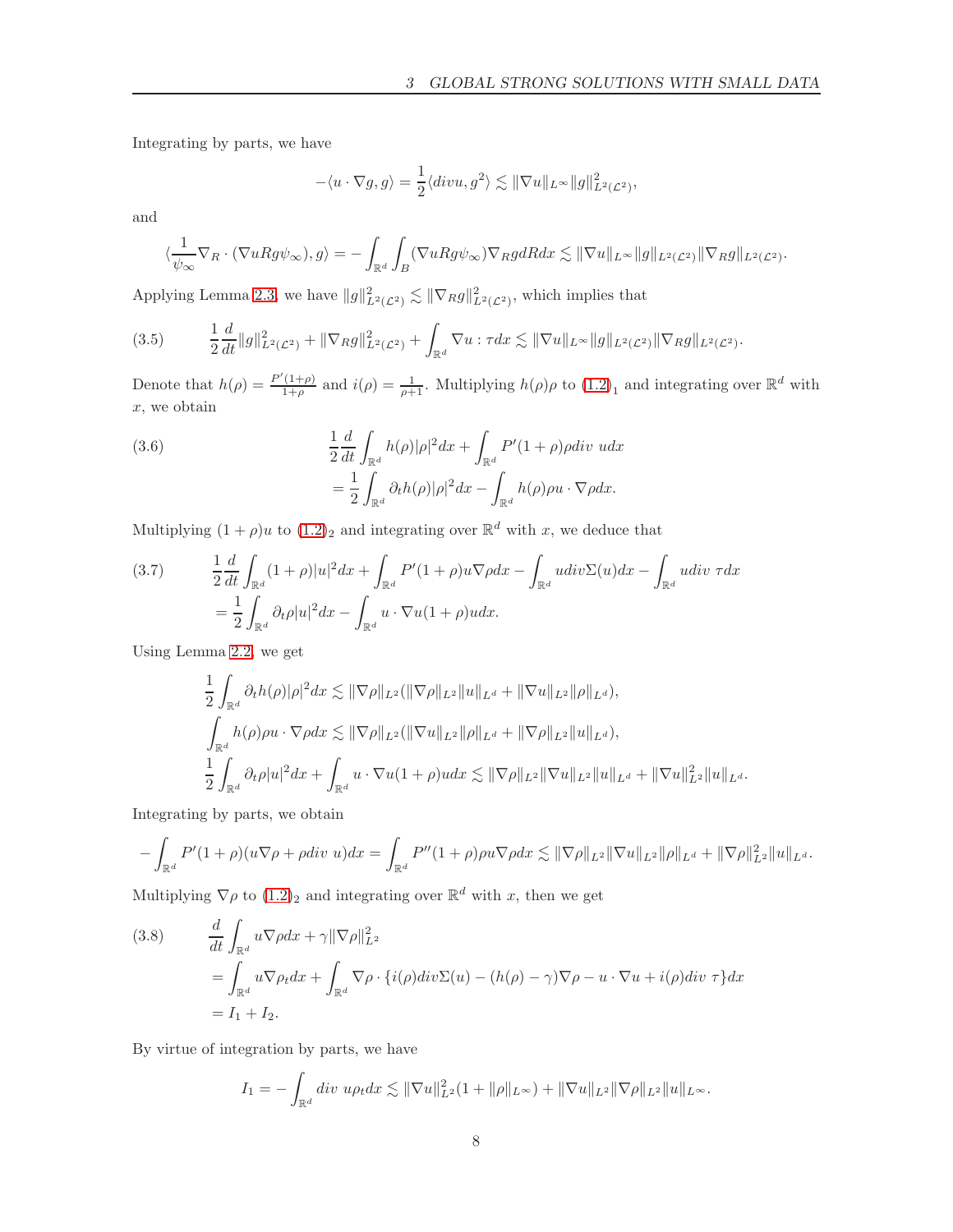Applying Lemma [2.3](#page-5-0) and Lemma [2.4,](#page-5-3) we obtain

$$
I_2 \lesssim \|\nabla \rho\|_{L^2} (\|\nabla^2 u\|_{L^2} + \|\rho\|_{L^\infty} \|\nabla \rho\|_{L^2} + \|u\|_{L^\infty} \|\nabla u\|_{L^2} + \|\nabla \nabla_R g\|_{L^2(\mathcal{L}^2)}).
$$

Let  $\eta < 1$ , which will be chosen later. Combining [\(3.5\)](#page-7-0) and the estimates for [\(3.6\)](#page-7-1)-[\(3.8\)](#page-7-2), we obtain the lower order derivatives estimates for [\(1.2\)](#page-1-2):

<span id="page-8-3"></span>
$$
(3.9) \quad \frac{d}{dt}(\|h(\rho)^{\frac{1}{2}}\rho\|_{L^{2}}^{2}+\|(1+\rho)^{\frac{1}{2}}u\|_{L^{2}}^{2}+\|g\|_{L^{2}(\mathcal{L}^{2})}^{2}+2\eta\int_{\mathbb{R}^{d}}u\nabla\rho dx) \n+2(\mu\|\nabla u\|_{L^{2}}^{2}+(\mu+\mu')\|div u\|_{L^{2}}^{2}+\eta\gamma\|\nabla\rho\|_{L^{2}}^{2}+\|\nabla_{R}g\|_{L^{2}(\mathcal{L}^{2})}^{2}) \n\lesssim (\|\nabla\rho\|_{L^{2}}^{2}+\|\nabla u\|_{L^{2}}^{2})(\|u\|_{L^{d}}+\|\rho\|_{L^{d}})+\|\nabla u\|_{L^{\infty}}\|\nabla_{R}g\|_{L^{2}(\mathcal{L}^{2})}^{2}+\eta\|\nabla u\|_{L^{2}}^{2}(1+\|\rho\|_{L^{\infty}}) \n+\eta\|\nabla\rho\|_{L^{2}}(\|\nabla^{2}u\|_{L^{2}}+\|\rho\|_{L^{\infty}}\|\nabla\rho\|_{L^{2}}+\|u\|_{L^{\infty}}\|\nabla u\|_{L^{2}}+\|\nabla\nabla_{R}g\|_{L^{2}(\mathcal{L}^{2})}).
$$

From now on, we establish a precise estimate of the higher order derivatives for [\(1.2\)](#page-1-2) by interpolation theory. The estimate will play a important role in improving the time decay rate. Applying  $\Lambda^s$  to  $(1.2)_3$ , we deduce that

<span id="page-8-0"></span>(3.10) 
$$
\partial_t \Lambda^s g + \mathcal{L} \Lambda^s g + \operatorname{div} \Lambda^s u + \nabla \Lambda^s u R \nabla_R \mathcal{U}
$$

$$
= -u \cdot \nabla \Lambda^s g - [\Lambda^s, u] \nabla g - \frac{1}{\psi_{\infty}} \nabla_R \cdot (\Lambda^s \nabla u R g \psi_{\infty} + R \psi_{\infty} [\Lambda^s, g] \nabla u).
$$

Taking the  $L^2(\mathcal{L}^2)$  inner product with  $\Lambda^s g$  to (3.[10\)](#page-8-0), we obtain

$$
(3.11) \qquad \frac{1}{2}\frac{d}{dt}\|\Lambda^s g\|_{L^2(\mathcal{L}^2)}^2 + \|\nabla_R\Lambda^s g\|_{L^2(\mathcal{L}^2)}^2 - \int_{\mathbb{R}^d}\nabla\Lambda^s u : \Lambda^s \tau dx = -\langle u \cdot \nabla\Lambda^s g, \Lambda^s g \rangle
$$

$$
-\langle [\Lambda^s, u] \nabla g, \Lambda^s g \rangle - \langle \frac{1}{\psi_{\infty}} \nabla_R \cdot (\Lambda^s \nabla u R g \psi_{\infty}), \Lambda^s g \rangle - \langle \frac{1}{\psi_{\infty}} \nabla_R \cdot (R\psi_{\infty}[\Lambda^s, g] \nabla u), \Lambda^s g \rangle.
$$

Integrating by part and using Lemma [2.7,](#page-6-2) we have

$$
-\langle u \cdot \nabla \Lambda^s g, \Lambda^s g \rangle = \frac{1}{2} \langle div \ u, (\Lambda^s g)^2 \rangle \lesssim ||\nabla u||_{L^{\infty}} ||\Lambda^s g||_{L^2(\mathcal{L}^2)}^2,
$$
  

$$
-\langle [\Lambda^s, u] \nabla g, \Lambda^s g \rangle \lesssim ||u||_{H^s} ||\nabla g||_{H^{s-1}(\mathcal{L}^2)}^2,
$$
  

$$
\langle \frac{1}{\psi_{\infty}} \nabla_R \cdot (\Lambda^s \nabla u R g \psi_{\infty}), \Lambda^s g \rangle = -\int_{\mathbb{R}^d} \int_B (\Lambda^s \nabla u R \psi_{\infty} g) \nabla_R \Lambda^s g dR dx,
$$
  

$$
\lesssim ||g||_{L^{\infty}(\mathcal{L}^2)} ||\nabla \Lambda^s u||_{L^2} ||\nabla_R \Lambda^s g||_{L^2(\mathcal{L}^2)},
$$
  

$$
-\langle \frac{1}{\psi_{\infty}} \nabla_R \cdot (R \psi_{\infty} [\Lambda^s, g] \nabla u), \Lambda^s g \rangle = \langle R[\Lambda^s, g] \nabla u, \nabla_R \Lambda^s g \rangle
$$
  

$$
\lesssim ||\nabla_R \Lambda^s g||_{L^2(\mathcal{L}^2)} ||u||_{H^s} ||\nabla g||_{H^{s-1}(\mathcal{L}^2)},
$$

from which we can deduce that

<span id="page-8-2"></span>
$$
(3.12) \quad \frac{1}{2}\frac{d}{dt}\|\Lambda^s g\|_{L^2(\mathcal{L}^2)}^2 + \|\nabla_R\Lambda^s g\|_{L^2(\mathcal{L}^2)}^2 - \int_{\mathbb{R}^d} \nabla\Lambda^s u : \Lambda^s \tau dx
$$
  

$$
\lesssim \|g\|_{L^\infty(\mathcal{L}^2)} \|\nabla\Lambda^s u\|_{L^2} \|\nabla_R\Lambda^s g\|_{L^2(\mathcal{L}^2)} + \|u\|_{H^s} \|\nabla_R\nabla g\|_{H^{s-1}(\mathcal{L}^2)}^2.
$$

Applying  $\Lambda^s$  to  $(1.2)_1$  $(1.2)_1$  $(1.2)_1$  and applying  $\Lambda^m$  to  $(1.2)_2$ , we get

<span id="page-8-1"></span>(3.13) 
$$
\partial_t \Lambda^s \rho + \operatorname{div} \Lambda^s u (1 + \rho) = -u \cdot \nabla \Lambda^s \rho - [\Lambda^s, u] \nabla \rho - [\Lambda^s, \rho] \operatorname{div} u,
$$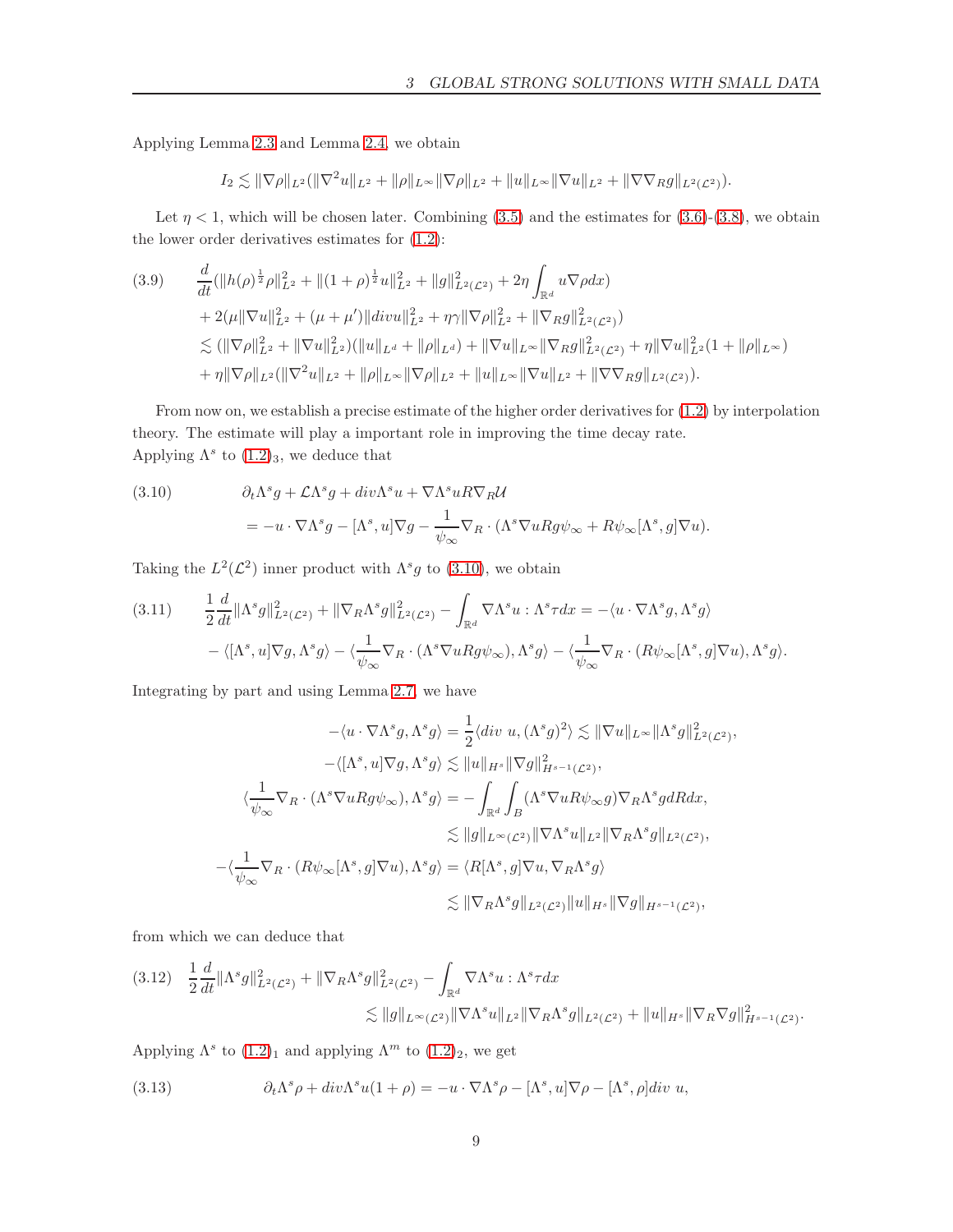and

<span id="page-9-0"></span>(3.14) 
$$
\partial_t \Lambda^m u + h(\rho) \nabla \Lambda^m \rho - i(\rho) \text{div} \Lambda^m \Sigma(u) - i(\rho) \text{div} \Lambda^m \tau
$$
  
=  $-u \cdot \nabla \Lambda^m u - [\Lambda^m, u] \nabla u - [\Lambda^m, h(\rho) - \gamma] \nabla \rho + [\Lambda^m, i(\rho) - 1] \text{div} \Sigma(u) + [\Lambda^m, i(\rho) - 1] \text{div} \tau.$ 

Multiplying  $h(\rho)\Lambda^s\rho$  to (3.[13\)](#page-8-1) and integrating over  $\mathbb{R}^d$  with x, we obtain

<span id="page-9-1"></span>
$$
(3.15) \quad \frac{1}{2}\frac{d}{dt}\int_{\mathbb{R}^d}h(\rho)|\Lambda^s\rho|^2dx + \int_{\mathbb{R}^d}P'(1+\rho)\Lambda^s\rho div\Lambda^s u dx = \frac{1}{2}\int_{\mathbb{R}^d}\partial_t h(\rho)|\Lambda^s\rho|^2dx - \int_{\mathbb{R}^d}\Lambda^s\rho \cdot h(\rho)u \cdot \nabla\Lambda^s\rho dx - \int_{\mathbb{R}^d}[\Lambda^s, u]\nabla\rho \cdot h(\rho)\Lambda^s\rho dx - \int_{\mathbb{R}^d}[\Lambda^s, (1+\rho)]div \ u \cdot h(\rho)\Lambda^s\rho dx.
$$

Hölder's inequality yields that

$$
\frac{1}{2}\int_{\mathbb{R}^d} \partial_t h(\rho) |\Lambda^s \rho|^2 dx \lesssim (\|u\|_{H^s} + \|\rho\|_{H^s}) \|\Lambda^s \rho\|_{L^2}^2.
$$

By virtue of integration by parts, we get

$$
-\int_{\mathbb{R}^d} \Lambda^s \rho \cdot h(\rho) u \cdot \nabla \Lambda^s \rho dx = \frac{1}{2} \int_{\mathbb{R}^d} div(h(\rho) u) |\Lambda^s \rho|^2 dx \lesssim (\|u\|_{H^s} + \|\rho\|_{H^s}) \|\Lambda^s \rho\|_{L^2}^2.
$$

By Lemma [2.7,](#page-6-2) we obtain

$$
- \int_{\mathbb{R}^d} [\Lambda^s, u] \nabla \rho \cdot h(\rho) \Lambda^s \rho dx - \int_{\mathbb{R}^d} [\Lambda^s, \rho] \operatorname{div} u \cdot h(\rho) \Lambda^s \rho dx
$$
  
\n
$$
\lesssim (\|\Lambda^s u\|_{L^2} \|\nabla \rho\|_{L^\infty} + \|\nabla u\|_{L^\infty} \|\Lambda^s \rho\|_{L^2}) \|\Lambda^s \rho\|_{L^2}
$$
  
\n
$$
\lesssim (\|\Lambda^s u\|_{L^2} \|\rho\|_{H^s} + \|u\|_{H^s} \|\Lambda^s \rho\|_{L^2}) \|\Lambda^s \rho\|_{L^2}.
$$

Multiplying  $(1 + \rho)\Lambda^s u$  to  $(3.14)$  $(3.14)$  with  $m = s$  and integrating over  $\mathbb{R}^d$  with x, then we have

$$
(3.16) \qquad \frac{1}{2}\frac{d}{dt}\|(1+\rho)^{\frac{1}{2}}\Lambda^{s}u\|_{L^{2}}^{2} + \int_{\mathbb{R}^{d}}P'(1+\rho)\nabla\Lambda^{s}\rho\Lambda^{s}udx
$$

$$
+\mu\|\nabla\Lambda^{s}u\|_{L^{2}}^{2} + (\mu+\mu')\|div\Lambda^{s}u\|_{L^{2}}^{2} - \int_{\mathbb{R}^{d}}div\Lambda^{s}\tau\Lambda^{s}udx
$$

$$
= \frac{1}{2}\int_{\mathbb{R}^{d}}\partial_{t}\rho|\Lambda^{s}u|^{2}dx - \int_{\mathbb{R}^{d}}\Lambda^{s}u \cdot(1+\rho)u\cdot\nabla\Lambda^{s}udx
$$

$$
-\int_{\mathbb{R}^{d}}[\Lambda^{s},u]\nabla u(1+\rho)\Lambda^{s}udx - \int_{\mathbb{R}^{d}}[\Lambda^{s},h(\rho)-\gamma]\nabla\rho(1+\rho)\Lambda^{s}udx
$$

$$
+\int_{\mathbb{R}^{d}}[\Lambda^{s},i(\rho)-1]div\Sigma(u)(1+\rho)\Lambda^{s}udx + \int_{\mathbb{R}^{d}}[\Lambda^{s},i(\rho)-1]div\tau(1+\rho)\Lambda^{s}udx.
$$

By virtue of Lemmas [2.3,](#page-5-0) [2.4](#page-5-3) and [2.7,](#page-6-2) we obtain

$$
\begin{split}\n&\frac{1}{2}\int_{\mathbb{R}^d}\partial_t\rho|\Lambda^su|^2dx - \int_{\mathbb{R}^d}\Lambda^su \cdot (1+\rho)u \cdot \nabla \Lambda^s u dx - \int_{\mathbb{R}^d}[\Lambda^s, u] \nabla u (1+\rho)\Lambda^s u dx \\
&\lesssim \|u\|_{H^s} \|\Lambda^su\|_{L^2} (\|\Lambda^su\|_{L^2} + \|\nabla \Lambda^su\|_{L^2}), \\
&\quad - \int_{\mathbb{R}^d}[\Lambda^s, h(\rho) - \gamma] \nabla \rho (1+\rho) \Lambda^su dx + \int_{\mathbb{R}^d}[\Lambda^s, i(\rho) - 1]div\Sigma(u) (1+\rho) \Lambda^su dx \\
&\lesssim \|\rho\|_{H^s} \|\Lambda^su\|_{L^2} (\|\Lambda^s \rho\|_{L^2} + \|\nabla^2u\|_{H^{s-1}}), \\
&\int_{\mathbb{R}^d}[\Lambda^s, i(\rho) - 1]div \tau (1+\rho) \Lambda^su dx \lesssim \|\rho\|_{H^s} \|\Lambda^su\|_{L^2} \|\nabla_R\nabla g\|_{H^{s-1}(\mathcal{L}^2)}.\n\end{split}
$$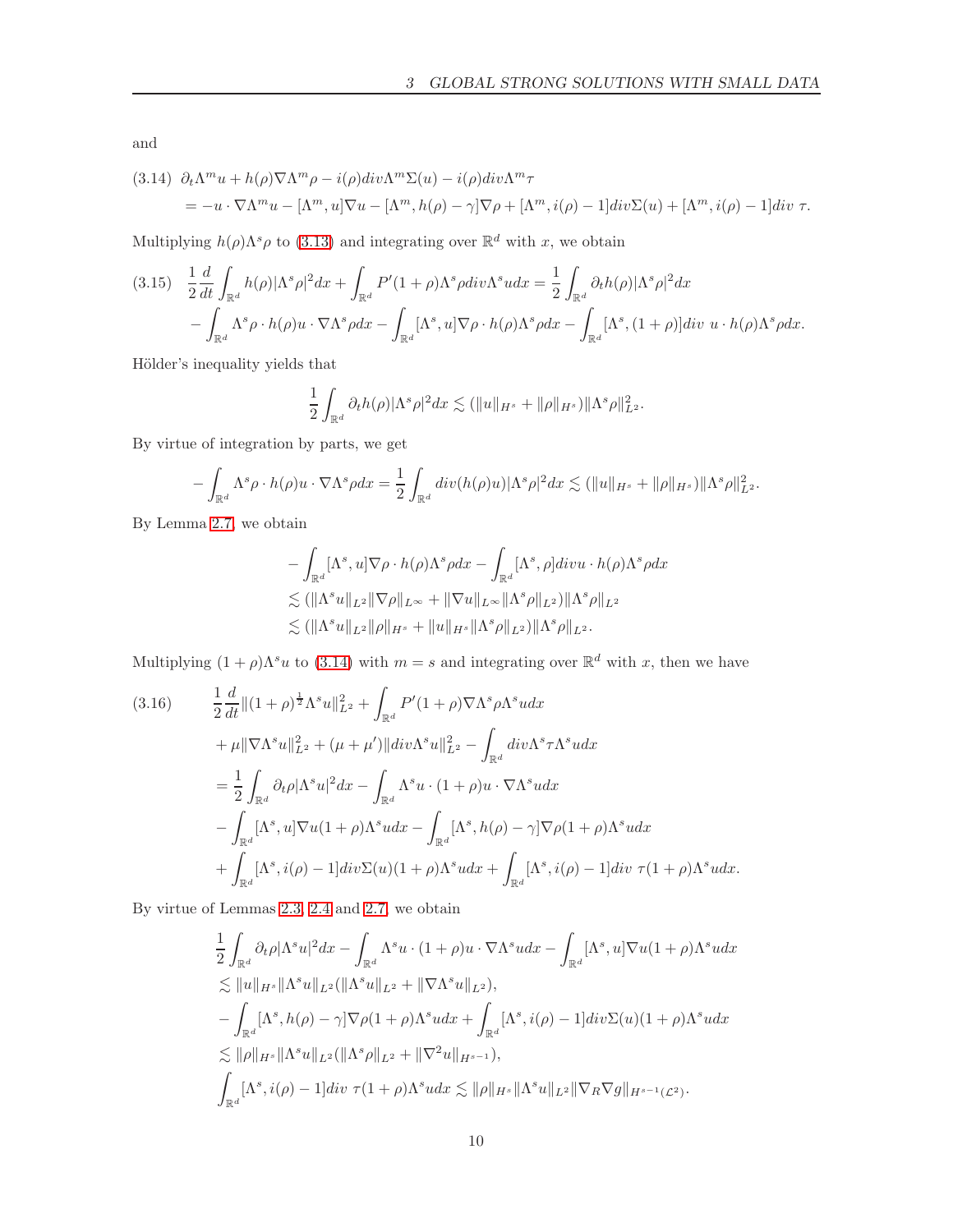Integrating by part, we have

$$
- \int_{\mathbb{R}^d} P'(1+\rho)(\Lambda^s u \nabla \Lambda^s \rho + \Lambda^s \rho \operatorname{div}\Lambda^s u) dx = \int_{\mathbb{R}^d} P''(1+\rho) \Lambda^s \rho \Lambda^s u \nabla \rho dx
$$
  

$$
\lesssim \|\rho\|_{H^s} \|\Lambda^s u\|_{L^2} \|\Lambda^s \rho\|_{L^2}.
$$

Multiplying  $\nabla \Lambda^{s-1} \rho$  to (3.[14\)](#page-9-0) with  $m = s - 1$  and integrating over  $\mathbb{R}^d$  with x, then we get

<span id="page-10-0"></span>(3.17) 
$$
\frac{d}{dt} \int_{\mathbb{R}^d} \Lambda^{s-1} u \cdot \nabla \Lambda^{s-1} \rho dx + \gamma ||\nabla \Lambda^{s-1} \rho||_{L^2}^2
$$
  
\n
$$
= - \int_{\mathbb{R}^d} \Lambda^{s-1} \rho_t div \Lambda^{s-1} u dx - \int_{\mathbb{R}^d} \nabla \Lambda^{s-1} \rho \cdot u \cdot \nabla \Lambda^{s-1} u dx
$$
  
\n
$$
- \int_{\mathbb{R}^d} [\Lambda^{s-1}, u] \nabla u \nabla \Lambda^{s-1} \rho dx - \int_{\mathbb{R}^d} \Lambda^{s-1} ((h(\rho) - \gamma) \nabla \rho) \nabla \Lambda^{s-1} \rho dx
$$
  
\n
$$
+ \int_{\mathbb{R}^d} \Lambda^{s-1} (i(\rho) div \Sigma(u)) \nabla \Lambda^{s-1} \rho dx + \int_{\mathbb{R}^d} \Lambda^{s-1} (i(\rho) div \tau) \nabla \Lambda^{s-1} \rho dx.
$$

Using Lemma [2.7](#page-6-2) and Lemma [2.2,](#page-5-2) we can deduce that

$$
- \int_{\mathbb{R}^d} [\Lambda^{s-1}, u] \nabla u \nabla \Lambda^{s-1} \rho dx \lesssim \|\Lambda^s \rho\|_{L^2} \|\nabla u\|_{L^\infty} \|\Lambda^{s-1} u\|_{L^2}
$$
  

$$
\lesssim \|\Lambda^s \rho\|_{L^2} \|u\|_{L^2}^{1 - \frac{1}{s} - \frac{d}{2s}} \|\Lambda^s u\|_{L^2}^{\frac{1}{s} + \frac{d}{2s}} \|u\|_{L^2}^{\frac{1}{s}} \|\Lambda^s u\|_{L^2}^{1 - \frac{1}{s}}
$$
  

$$
\lesssim \|\Lambda^s \rho\|_{L^2} \|u\|_{H^s} \|\Lambda^s u\|_{L^2},
$$

and

$$
- \int_{\mathbb{R}^d} \Lambda^{s-1} \rho_t div \Lambda^{s-1} u dx - \int_{\mathbb{R}^d} \nabla \Lambda^{s-1} \rho \cdot u \cdot \nabla \Lambda^{s-1} u dx
$$
  
\n
$$
\lesssim ||u||_{H^s} ||\Lambda^s u||_{L^2} ||\Lambda^s \rho||_{L^2} + ||\Lambda^s u||_{L^2}^2 (1 + ||\rho||_{L^\infty})
$$
  
\n
$$
+ ||\Lambda^s u||_{L^2} (||\nabla \rho||_{L^\infty} ||\Lambda^{s-1} u||_{L^2} + ||\nabla u||_{L^\infty} ||\Lambda^{s-1} \rho||_{L^2})
$$
  
\n
$$
\lesssim ||\Lambda^s u||_{L^2}^2 + ||\Lambda^s u||_{L^2} (||\Lambda^s u||_{L^2} + ||\Lambda^s \rho||_{L^2}) (||\rho||_{H^s} + ||u||_{H^s}).
$$

Similar, we get

$$
- \int_{\mathbb{R}^d} \Lambda^{s-1}((h(\rho) - \gamma) \nabla \rho) \nabla \Lambda^{s-1} \rho dx + \int_{\mathbb{R}^d} \Lambda^{s-1}(i(\rho) div \Sigma(u)) \nabla \Lambda^{s-1} \rho dx
$$
  
\n
$$
\lesssim \|\Lambda^s \rho\|_{L^2} (\|\rho\|_{L^\infty} \|\Lambda^s \rho\|_{L^2} + \|\nabla \rho\|_{L^\infty} \|\Lambda^{s-1} \rho\|_{L^2} + \|\nabla^2 u\|_{H^{s-1}} + \|\nabla^2 u\|_{H^{s-1}} \|\rho\|_{H^{s-1}})
$$
  
\n
$$
\lesssim \|\Lambda^s \rho\|_{L^2} (\|\rho\|_{H^s} \|\Lambda^s \rho\|_{L^2} + \|\nabla^2 u\|_{H^{s-1}} + \|\nabla^2 u\|_{H^{s-1}} \|\rho\|_{H^{s-1}}).
$$

Using Lemma [2.3](#page-5-0) and Lemma [2.4,](#page-5-3) we have

$$
\int_{\mathbb{R}^d} \Lambda^{s-1}(i(\rho)div\tau)\nabla \Lambda^{s-1}\rho dx \lesssim \|\Lambda^s \rho\|_{L^2} \|\nabla_R \nabla g\|_{H^{s-1}(\mathcal{L}^2)} (\|\rho\|_{H^{s-1}}+1).
$$

Combining  $(3.12)$  and the estimates for  $(3.15)-(3.17)$  $(3.15)-(3.17)$ , we obtain the higher order derivatives estimates for  $(1.2)$ :

<span id="page-10-1"></span>
$$
(3.18) \quad \frac{d}{dt}(\|h(\rho)^{\frac{1}{2}}\Lambda^{s}\rho\|_{L^{2}}^{2}+\|(1+\rho)^{\frac{1}{2}}\Lambda^{s}u\|_{L^{2}}^{2}+\|\Lambda^{s}g\|_{L^{2}(\mathcal{L}^{2})}^{2}+2\eta\int_{\mathbb{R}^{d}}\Lambda^{s-1}u\nabla\Lambda^{s-1}\rho dx) +2(\mu\|\nabla\Lambda^{s}u\|_{L^{2}}^{2}+(\mu+\mu')\|div\Lambda^{s}u\|_{L^{2}}^{2}+\eta\gamma\|\nabla\Lambda^{s-1}\rho\|_{L^{2}}^{2}+\|\nabla_{R}\Lambda^{s}g\|_{L^{2}(\mathcal{L}^{2})}^{2})
$$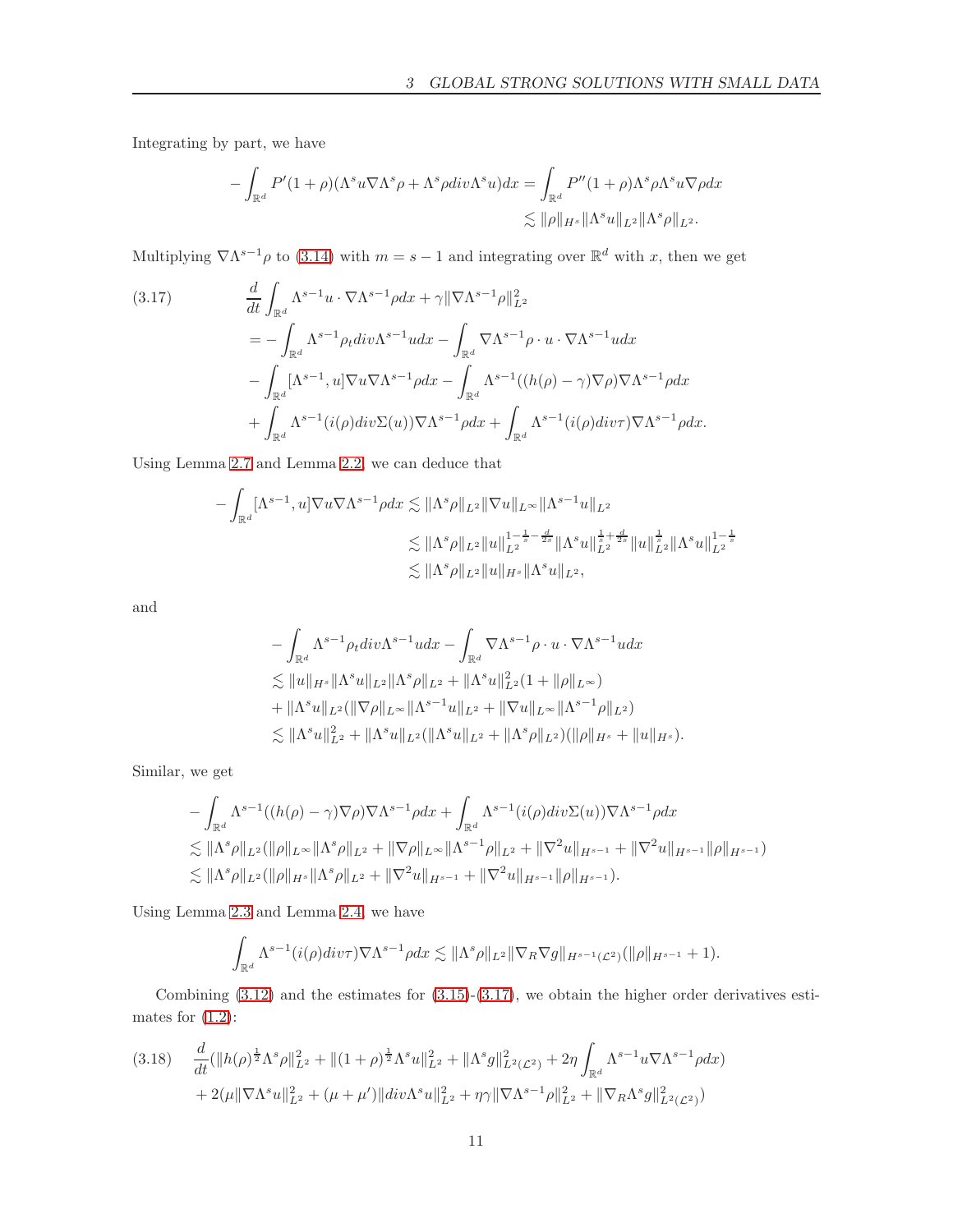$$
\leq \|\rho\|_{H^s} \|\nabla^2 u\|_{H^{s-1}} \|\nabla \nabla_R g\|_{H^{s-1}(\mathcal{L}^2)} + (\|\rho\|_{H^s} + \|u\|_{H^s}) (\|\nabla^2 \rho\|_{H^{s-2}}^2 + \|\nabla^2 u\|_{H^{s-1}}^2)
$$
  
+ 
$$
\|g\|_{L^{\infty}(\mathcal{L}^2)} \|\nabla \Lambda^s u\|_{L^2} \|\nabla_R \Lambda^s g\|_{L^2(\mathcal{L}^2)} + \|u\|_{H^s} \|\nabla_R \nabla g\|_{H^{s-1}(\mathcal{L}^2)}^2
$$
  
+ 
$$
\eta(\|\nabla^2 u\|_{H^{s-1}}^2 + \|\nabla^2 u\|_{H^{s-1}} \|\nabla^2 \rho\|_{H^{s-2}}) + \eta(\|\rho\|_{H^s} + \|u\|_{H^s}) (\|\nabla^2 \rho\|_{H^{s-2}}^2 + \|\nabla^2 u\|_{H^{s-1}}^2)
$$
  
+ 
$$
\eta \|\nabla^2 \rho\|_{H^{s-2}} \|\nabla \nabla_R g\|_{H^{s-1}(\mathcal{L}^2)} (1 + \|\rho\|_{H^s}).
$$

Note that the precise estimate [\(3.18\)](#page-10-1) will be used in the next section again.

Choosing sufficiently small constant  $\eta > 0$ , we have  $E(t) \sim E_n(t)$  and  $D(t) \sim D_n(t)$ . Then combining [\(3.9\)](#page-8-3) and [\(3.18\)](#page-10-1) with sufficiently small  $\eta > 0$  and  $\epsilon$ , we finally deduce that

$$
\frac{d}{dt}E_{\eta}(t) + D_{\eta}(t) \leq 0,
$$

which implies that there exist  $C_0 > 1$  such that

$$
\sup_{t \in [0,T]} E(t) + \int_0^T D(t)dt \le C_0 E(0).
$$

We thus complete the proof of Proposition [3.2.](#page-6-3)

#### The proof of Theorem [1.1:](#page-3-0)

Applying Proposition [3.1](#page-6-1) and Proposition [3.2,](#page-6-3) we prove the global-in-time solutions of the com-pressible polymeric system [\(1.2\)](#page-1-2) by using the standard continuum argument. Let  $E(0) \leq \epsilon_0$  with  $\epsilon_0 = \frac{\epsilon}{2C_0}$  and  $C_0 > 1$ . Applying Proposition [3.1,](#page-6-1) we get the unique local solution result on the time interval  $t \in [0, T]$  with  $T > 0$ , satisfying  $\sup_{t \in [0, T]} E(t) \leq \epsilon$ . Then the global priori estimate in Proposition [3.2](#page-6-3) yields

$$
E(T) \le C_0 E(0) \le \frac{\epsilon}{2}.
$$

Applying Proposition [3.1](#page-6-1) again, we have the unique local solution result  $t \in [T, 2T]$ , satisfying  $\sup_{t\in[T,2T]} E(t) \leq \epsilon$ . So it holds that

$$
\sup_{t \in [0,2T]} E(t) \le \epsilon.
$$

Then the global priori estimate in Proposition [3.2](#page-6-3) yields

$$
E(2T) \le C_0 E(0) \le \frac{\epsilon}{2}.
$$

Repeating this bootstrap argument, we prove the global existence of strong solution of the compressible polymeric system [\(1.2\)](#page-1-2). Moreover, we obtain  $\sup_{t\in[0,\infty)} E(t) + \int_0^\infty D(t)dt \leq C_0 E(0)$ .

## <span id="page-11-0"></span>4 The  $L^2$  decay rate

We investigate the long time behaviour for the compressible FENE dumbbell model in this section. The first difficult for us is that the stress tensor  $\tau$  does not decay fast enough. Therefore, we failed to use the bootstrap argument as in [\[37,](#page-24-6) [25,](#page-24-7) [27\]](#page-24-0). To overcome this difficulty, we need to consider the coupling effect between  $\rho$ , u and g in Fourier space. Motivated by [\[15\]](#page-23-15) and [\[45\]](#page-25-5), we obtain the  $L^2$ decay rate by taking Fourier transform in [\(1.2\)](#page-1-2) and using the Fourier splitting method. By virtue of the standard method, one can not obtain the optimal decay rate. However, we can obtain a weaker result as follow.

 $\Box$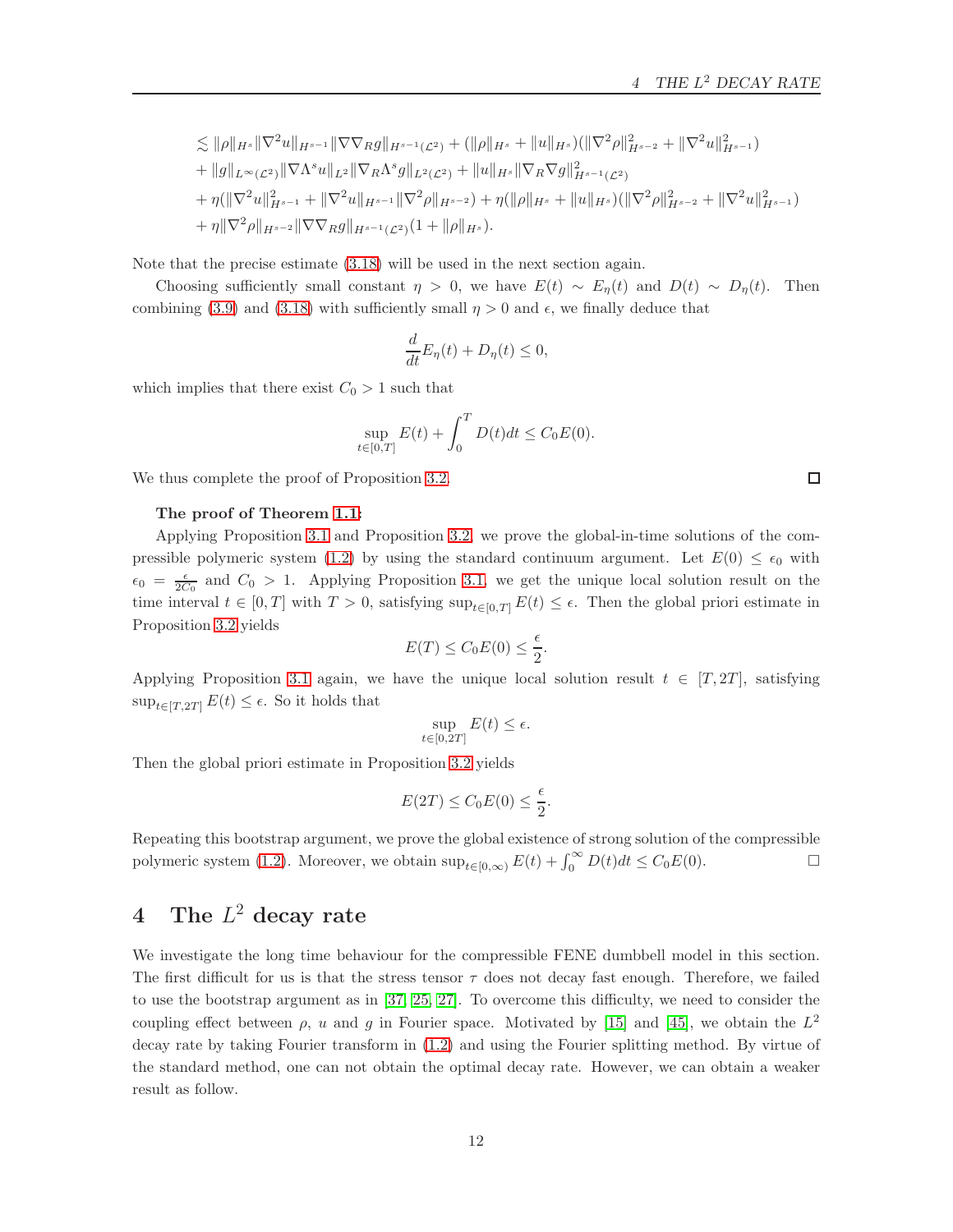<span id="page-12-3"></span>**Proposition 4.1.** Let  $(\rho_0, u_0, g_0)$  satisfy the same condition in Theorem [1.2.](#page-3-1) For any  $t \in (0, +\infty)$ , we have

(4.1) 
$$
E(t) \le C(1+t)^{-\frac{d}{4}}.
$$

*Proof.* Firstly, we consider the simple case  $d \geq 5$ . According to Proposition [3.2,](#page-6-3) we have

<span id="page-12-2"></span>(4.2) 
$$
\frac{d}{dt}E_{\eta}(t) + D_{\eta}(t) \leq 0.
$$

Using Schonbek's strategy, we consider  $S(t) = \{\xi : |\xi|^2 \leq C_d(1+t)^{-1}\}\$  where the constant  $C_d$  will be chosen later on. Then we have

$$
\|\nabla u\|_{H^s}^2 = \int_{S(t)} (1+|\xi|^{2s})|\xi|^2 |\hat{u}(\xi)|^2 d\xi + \int_{S(t)^c} (1+|\xi|^{2s})|\xi|^2 |\hat{u}(\xi)|^2 d\xi.
$$

We deduce that

$$
\frac{C_d}{1+t} \int_{S(t)^c} (1+|\xi|^{2s}) |\hat{u}(\xi)|^2 d\xi \le ||\nabla u||_{H^s}^2,
$$

and

$$
\frac{C_d}{1+t} \int_{S(t)^c} (1+|\xi|^{2s-2}) |\hat{\rho}(\xi)|^2 d\xi \le ||\nabla \rho||_{H^{s-1}}^2,
$$

which implies that

<span id="page-12-1"></span>
$$
(4.3) \qquad \frac{d}{dt}E_{\eta}(t) + \frac{\mu C_d}{1+t}||u||_{H^s}^2 + \frac{\eta \gamma C_d}{1+t}||\rho||_{H^{s-1}}^2 + ||\nabla_R g||_{H^s(\mathcal{L}^2)}^2 \leq \frac{CC_d}{1+t} \int_{S(t)} |\hat{u}(\xi)|^2 + |\hat{\rho}(\xi)|^2 d\xi.
$$

From now on, we consider the  $L^2$  estimate to the low frequency part of  $(\rho, u)$ . Taking Fourier transform with respect to  $x$  in  $(1.2)$ , we obtain

<span id="page-12-0"></span>(4.4) 
$$
\begin{cases} \hat{\rho}_t + i\xi_k \hat{u}^k = \hat{F}, \\ \hat{u}_t^j + \mu |\xi|^2 \hat{u}^j + (\mu + \mu')\xi_j \xi_k \hat{u}^k + i\xi_j \gamma \hat{\rho} - i\xi_k \hat{\tau}^{jk} = \hat{G}^j, \\ \hat{g}_t + \mathcal{L}\hat{g} - i\xi_k \hat{u}^j R_j \partial_{R_k} \mathcal{U} + i\xi_k \hat{u}^k = \hat{H}, \end{cases}
$$

where  $F = -div(\rho u)$ ,  $G = -u \cdot \nabla u + [i(\rho) - 1](div\Sigma(u) + div\tau) + [\gamma - h(\rho)]\nabla \rho$  and  $H = -u \cdot \nabla g$  $\frac{1}{\psi_{\infty}}\nabla_R\cdot(\nabla uRg\psi_{\infty}).$ 

Multiplying  $\bar{\hat{\rho}}(t,\xi)$  to the first equation of [\(4.4\)](#page-12-0) and taking the real part, we have

(4.5) 
$$
\frac{1}{2}\frac{d}{dt}|\hat{\rho}|^2 + \mathcal{R}e[i\xi \cdot \hat{u}\bar{\rho}] = \mathcal{R}e[\hat{F}\bar{\hat{\rho}}].
$$

Multiplying  $\bar{\hat{u}}^j(t,\xi)$  with  $1 \leq j \leq d$  to the second equation of [\(4.4\)](#page-12-0) and considering the real part, we deduce that

(4.6) 
$$
\frac{1}{2}\frac{d}{dt}|\hat{u}|^2 + \mathcal{R}e[\gamma\hat{\rho}i\xi \cdot \bar{\hat{u}}] + \mu|\xi|^2|\hat{u}|^2 + (\mu + \mu')|\xi \cdot \hat{u}|^2 - \mathcal{R}e[i\xi \otimes \bar{\hat{u}}(t,\xi) : \hat{\tau}] = \mathcal{R}e[\hat{G} \cdot \bar{\hat{u}}].
$$

Multiplying  $\bar{\hat{g}}(t,\xi,R)\psi_{\infty}$  to the third equation of [\(4.4\)](#page-12-0), integrating over B with R and taking the real part, we have

(4.7) 
$$
\frac{1}{2}\frac{d}{dt}\|\hat{g}\|_{\mathcal{L}^2}^2 + \|\nabla_R \hat{g}\|_{\mathcal{L}^2}^2 - \mathcal{R}e[i\xi \otimes \hat{u} : \overline{\hat{\tau}}] = \mathcal{R}e[\int_B \hat{H}\overline{\hat{g}}\psi_\infty dR],
$$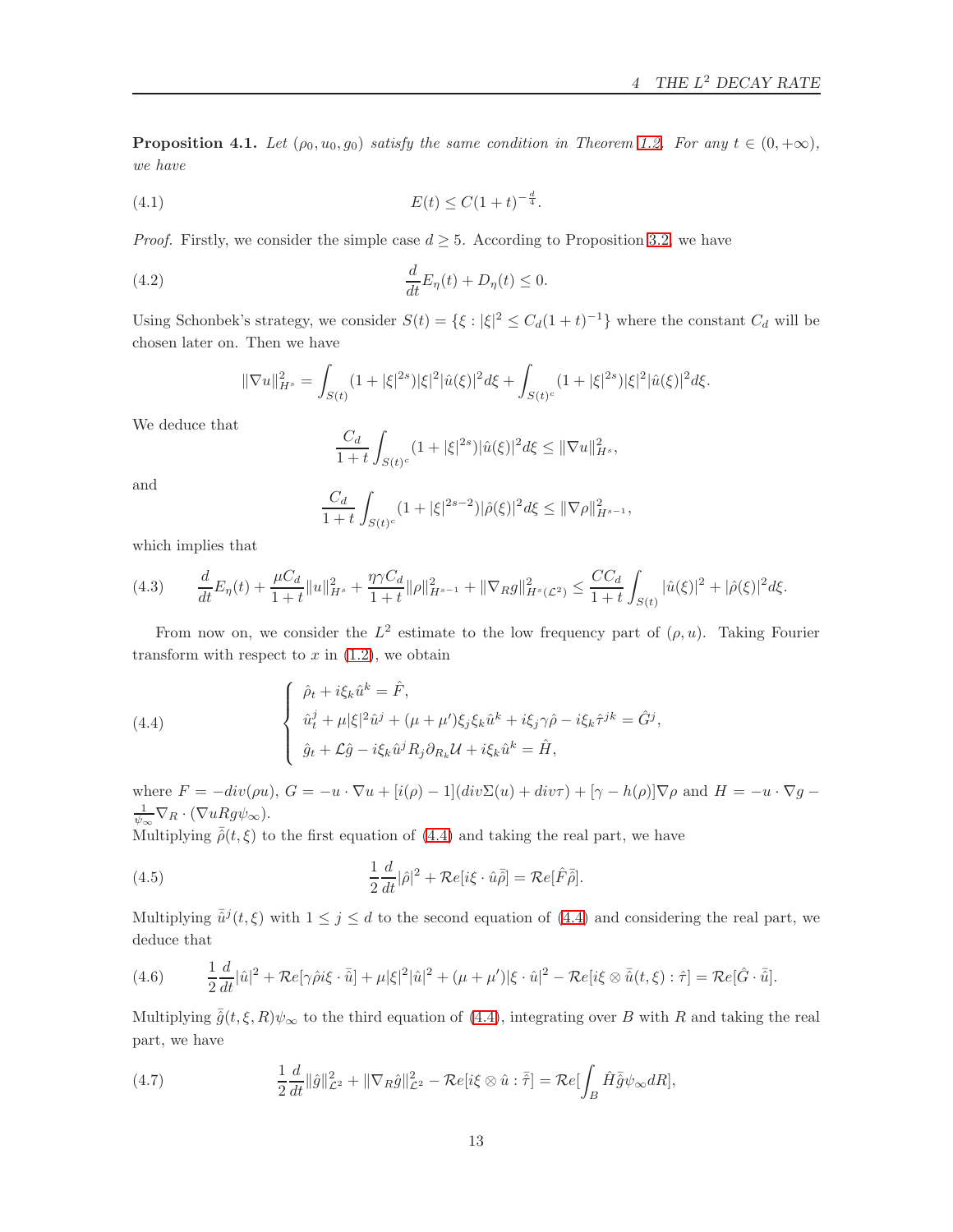where we using the fact  $\int_B i \xi_k \hat{u}^k \bar{\hat{g}} \psi_\infty dR = 0$ . It is easy to verify that

$$
\mathcal{R}e[i\xi \cdot \hat{u}\overline{\hat{\rho}}] + \mathcal{R}e[\hat{\rho}i\xi \cdot \overline{\hat{u}}] = \mathcal{R}e[i\xi \otimes \overline{\hat{u}}(t,\xi) : \hat{\tau}] + \mathcal{R}e[i\xi \otimes \hat{u} : \overline{\hat{\tau}}] = 0,
$$

which implies that

<span id="page-13-0"></span>(4.8) 
$$
\frac{1}{2}\frac{d}{dt}(\gamma|\hat{\rho}|^2 + |\hat{u}|^2 + ||\hat{g}||^2_{\mathcal{L}^2}) + \mu|\xi|^2|\hat{u}|^2 + (\mu + \mu')|\xi \cdot \hat{u}|^2 + ||\nabla_R \hat{g}||^2_{\mathcal{L}^2}
$$

$$
= \mathcal{R}e[\gamma \hat{F}\bar{\hat{\rho}}] + \mathcal{R}e[\hat{G}\cdot\bar{\hat{u}}] + \mathcal{R}e[\int_B \hat{H}\bar{\hat{g}}\psi_\infty dR].
$$

Multiplying  $i\xi \cdot \bar{\hat{u}}$  to the first equation of [\(4.4\)](#page-12-0) and considering the real part, we obtain

(4.9) 
$$
\mathcal{R}e[\hat{\rho}_t i \xi \cdot \bar{\hat{u}}] - |\xi \cdot \hat{u}|^2 = \mathcal{R}e[\hat{F} i \xi \cdot \bar{\hat{u}}].
$$

Multiplying  $-i\xi_j\bar{\hat{\rho}}$  with  $1 \leq j \leq d$  to the second equation of [\(4.4\)](#page-12-0) and taking the real part, we get

<span id="page-13-1"></span>(4.10) 
$$
\mathcal{R}e[\hat{\rho}i\xi\cdot\bar{\hat{u}}_t]+\gamma|\xi|^2|\hat{\rho}|^2+(2\mu+\mu')|\xi|^2\mathcal{R}e[\hat{\rho}i\xi\cdot\bar{\hat{u}}]-\mathcal{R}e[\hat{\rho}\xi\otimes\xi:\bar{\hat{\tau}}]=\mathcal{R}e[\bar{\hat{G}}\cdot i\xi\hat{\rho}].
$$

It follows from  $(4.8)-(4.10)$  $(4.8)-(4.10)$  that

<span id="page-13-2"></span>
$$
(4.11) \quad \frac{1}{2}\frac{d}{dt}(\gamma|\hat{\rho}|^2 + |\hat{u}|^2 + \|\hat{g}\|_{\mathcal{L}^2}^2 + 2(\mu + \mu')\mathcal{R}e[\hat{\rho}i\xi \cdot \overline{\hat{u}}]) + \mu|\xi|^2|\hat{u}|^2 + (\mu + \mu')\gamma|\xi|^2|\hat{\rho}|^2 + \|\nabla_R\hat{g}\|_{\mathcal{L}^2}^2
$$
  
\n
$$
= -(\mu + \mu')(2\mu + \mu')|\xi|^2\mathcal{R}e[\hat{\rho}i\xi \cdot \overline{\hat{u}}] + (\mu + \mu')\mathcal{R}e[\hat{\rho}\xi \otimes \xi \cdot \overline{\hat{\tau}}] + (\mu + \mu')\mathcal{R}e[\hat{F}i\xi \cdot \overline{\hat{u}}]
$$
  
\n
$$
+ (\mu + \mu')\mathcal{R}e[\overline{\hat{G}} \cdot i\xi\hat{\rho}] + \mathcal{R}e[\gamma\hat{F}\overline{\hat{\rho}}] + \mathcal{R}e[\hat{G} \cdot \overline{\hat{u}}] + \mathcal{R}e[\int_B \hat{H}\overline{\hat{g}}\psi_\infty dR].
$$

Consider  $\xi \in S(t)$ , we deduce that

(4.12) 
$$
(\mu + \mu') \mathcal{R}e[\hat{F}i\xi \cdot \bar{\hat{u}}] + (\mu + \mu') \mathcal{R}e[\bar{\hat{G}} \cdot i\xi\hat{\rho}] + \mathcal{R}e[\gamma\hat{F}\bar{\hat{\rho}}]
$$

$$
\leq C(|\hat{\rho}\hat{u}|^2 + |\hat{G}|^2) + \frac{1}{10}(\mu|\xi|^2|\hat{u}|^2 + (\mu + \mu')\gamma|\xi|^2|\hat{\rho}|^2).
$$

Let  $t$  be sufficiently large, we obtain

(4.13) 
$$
2(\mu + \mu') \mathcal{R}e[\hat{\rho} i\xi \cdot \overline{\hat{u}}] \leq \frac{1}{10} (|\hat{u}|^2 + \gamma |\hat{\rho}|^2).
$$

Integrating by part and using Lemmas [2.3,](#page-5-0) [2.4,](#page-5-3) we get

$$
-(\mu + \mu')(2\mu + \mu')|\xi|^2 \mathcal{R}e[\hat{\rho} i\xi \cdot \overline{\hat{u}}] + (\mu + \mu')\mathcal{R}e[\hat{\rho}\xi \otimes \xi : \overline{\hat{\tau}}]
$$
  

$$
\leq \frac{1}{10}(\mu|\xi|^2|\hat{u}|^2 + (\mu + \mu')\gamma|\xi|^2|\hat{\rho}|^2 + \|\nabla_R \hat{g}\|_{\mathcal{L}^2}^2),
$$

and

$$
\mathcal{R}e[\int_B \hat{H}\bar{\hat{g}}\psi_\infty dR] \leq C_\delta \int_B \psi_\infty |\mathcal{F}(u \cdot \nabla g)|^2 + \psi_\infty |\mathcal{F}(\nabla u \cdot Rg)|^2 dR + \delta \|\nabla_R \hat{g}\|_{\mathcal{L}^2}^2,
$$
  

$$
|\xi|^2 \|\hat{g}\|_{\mathcal{L}^2}^2 \leq \|\nabla_R \hat{g}\|_{\mathcal{L}^2}^2.
$$

Combining all the estimates for [\(4.11\)](#page-13-2), we deduce that

$$
(4.14) \qquad |\hat{\rho}|^2 + |\hat{u}|^2 + \|\hat{g}\|_{\mathcal{L}^2}^2 \le C(|\hat{\rho}_0|^2 + |\hat{u}_0|^2 + \|\hat{g}_0\|_{\mathcal{L}^2}^2) + C \int_0^t |\hat{G} \cdot \bar{\hat{u}}| + |\hat{\rho}\hat{u}|^2 + |\hat{G}|^2 ds
$$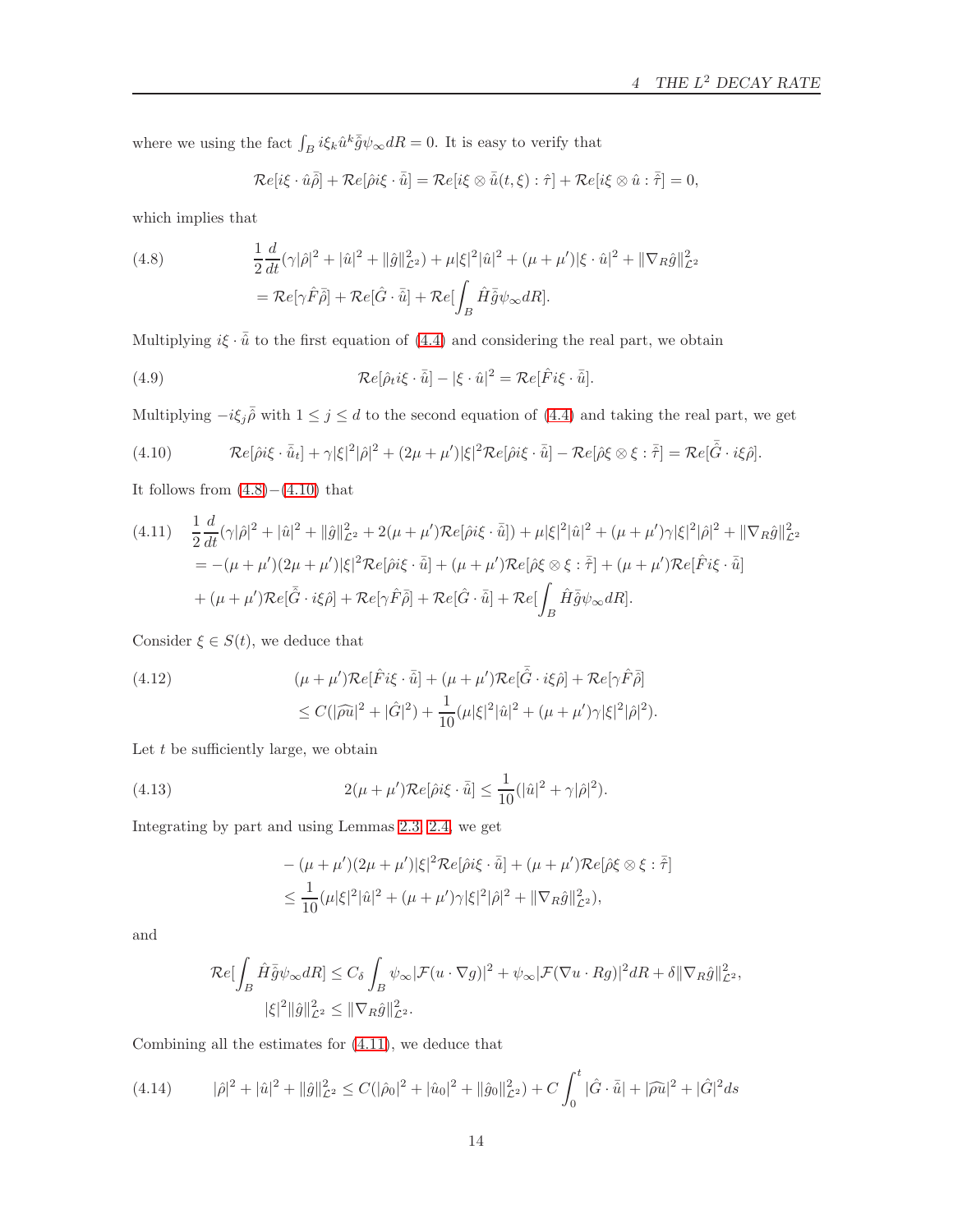$$
+ C_{\delta} \int_0^t \int_B \psi_{\infty} |\mathcal{F}(u \cdot \nabla g)|^2 + \psi_{\infty} |\mathcal{F}(\nabla u \cdot Rg)|^2 dR ds.
$$

Integrating over  $S(t)$  with  $\xi$ , then we have

<span id="page-14-0"></span>(4.15)  
\n
$$
\int_{S(t)} |\hat{\rho}|^2 + |\hat{u}|^2 + ||\hat{g}||^2_{\mathcal{L}^2} d\xi \le C \int_{S(t)} (|\hat{\rho}_0|^2 + |\hat{u}_0|^2 + ||\hat{g}_0||^2_{\mathcal{L}^2}) d\xi + C \int_{S(t)} \int_0^t |\hat{G} \cdot \bar{\hat{u}}| + |\hat{\rho}\hat{u}|^2 + |\hat{G}|^2 ds d\xi
$$
\n
$$
+ C_{\delta} \int_{S(t)} \int_0^t \int_B \psi_{\infty} |\mathcal{F}(u \cdot \nabla g)|^2 + \psi_{\infty} |\mathcal{F}(\nabla u \cdot Rg)|^2 dR ds d\xi.
$$

If  $E(0) < \infty$  and  $(\rho_0, u_0, g_0) \in \dot{B}_{2,\infty}^{-\frac{d}{2}} \times \dot{B}_{2,\infty}^{-\frac{d}{2}} \times \dot{B}_{2,\infty}^{-\frac{d}{2}}(\mathcal{L}^2)$ , using Proposition [2.1,](#page-4-1) we have

$$
(4.16) \int_{S(t)} (|\hat{\rho}_0|^2 + |\hat{u}_0|^2 + ||\hat{g}_0||_{\mathcal{L}^2}^2) d\xi \le \sum_{j \le \log_2[\frac{4}{3}C_d^{\frac{1}{2}}(1+t)^{-\frac{1}{2}}]} \int_{\mathbb{R}^d} 2\varphi^2 (2^{-j}\xi)(|\hat{\rho}_0|^2 + |\hat{u}_0|^2 + ||\hat{g}_0||_{\mathcal{L}^2}^2) d\xi
$$
  
\n
$$
\le \sum_{j \le \log_2[\frac{4}{3}C_d^{\frac{1}{2}}(1+t)^{-\frac{1}{2}}]} (||\Delta_j u_0||_{L^2}^2 + ||\Delta_j \rho_0||_{L^2}^2 + ||\Delta_j g_0||_{L^2(\mathcal{L}^2)}^2)
$$
  
\n
$$
\le \sum_{j \le \log_2[\frac{4}{3}C_d^{\frac{1}{2}}(1+t)^{-\frac{1}{2}}]} 2^{jd} (||u_0||_{\dot{B}_{2,\infty}^{-\frac{d}{2}}}^2 + ||\rho_0||_{\dot{B}_{2,\infty}^{-\frac{d}{2}}}^2 + ||g_0||_{\dot{B}_{2,\infty}^{-\frac{d}{2}}(\mathcal{L}^2)}^2)
$$
  
\n
$$
\le C(1+t)^{-\frac{d}{2}} (||u_0||_{\dot{B}_{2,\infty}^{-\frac{d}{2}}}^2 + ||\rho_0||_{\dot{B}_{2,\infty}^{-\frac{d}{2}}}^2 + ||g_0||_{\dot{B}_{2,\infty}^{-\frac{d}{2}}(\mathcal{L}^2)}^2).
$$

Using Minkowski's inequality and Theorem [1.1,](#page-3-0) we obtain

<span id="page-14-1"></span>
$$
(4.17) \qquad \int_{S(t)} \int_0^t |\widehat{\rho u}|^2 ds d\xi = \int_0^t \int_{S(t)} |\widehat{\rho u}|^2 d\xi ds
$$
  

$$
\leq C \int_{S(t)} d\xi \int_0^t |||\widehat{\rho u}|^2 ||_{L^{\infty}} ds
$$
  

$$
\leq C(1+t)^{-\frac{d}{2}} \int_0^t ||\rho||_{L^2}^2 ||u||_{L^2}^2 ds
$$
  

$$
\leq C(1+t)^{-\frac{d}{2}+1},
$$

and

$$
\int_{S(t)} \int_0^t |\hat{G}|^2 ds d\xi \le C \int_{S(t)} d\xi \int_0^t |||\hat{G}|^2 ||_{L^\infty} ds
$$
  

$$
\le C(1+t)^{-\frac{d}{2}}.
$$

Similarly, we deduce that

<span id="page-14-2"></span>(4.18) 
$$
\int_{S(t)} \int_0^t |\hat{G} \cdot \bar{\hat{u}}| ds d\xi = \int_0^t \int_{S(t)} |\hat{G} \cdot \bar{\hat{u}}| d\xi ds
$$

$$
\leq C (\int_{S(t)} d\xi)^{\frac{1}{2}} \int_0^t ||\hat{G} \cdot \bar{\hat{u}}||_{L^2} ds
$$

$$
\leq C(1+t)^{-\frac{d}{4}} \int_0^t (||u||_{L^2}^2 + ||\rho||_{L^2}^2) D(s)^{\frac{1}{2}} ds
$$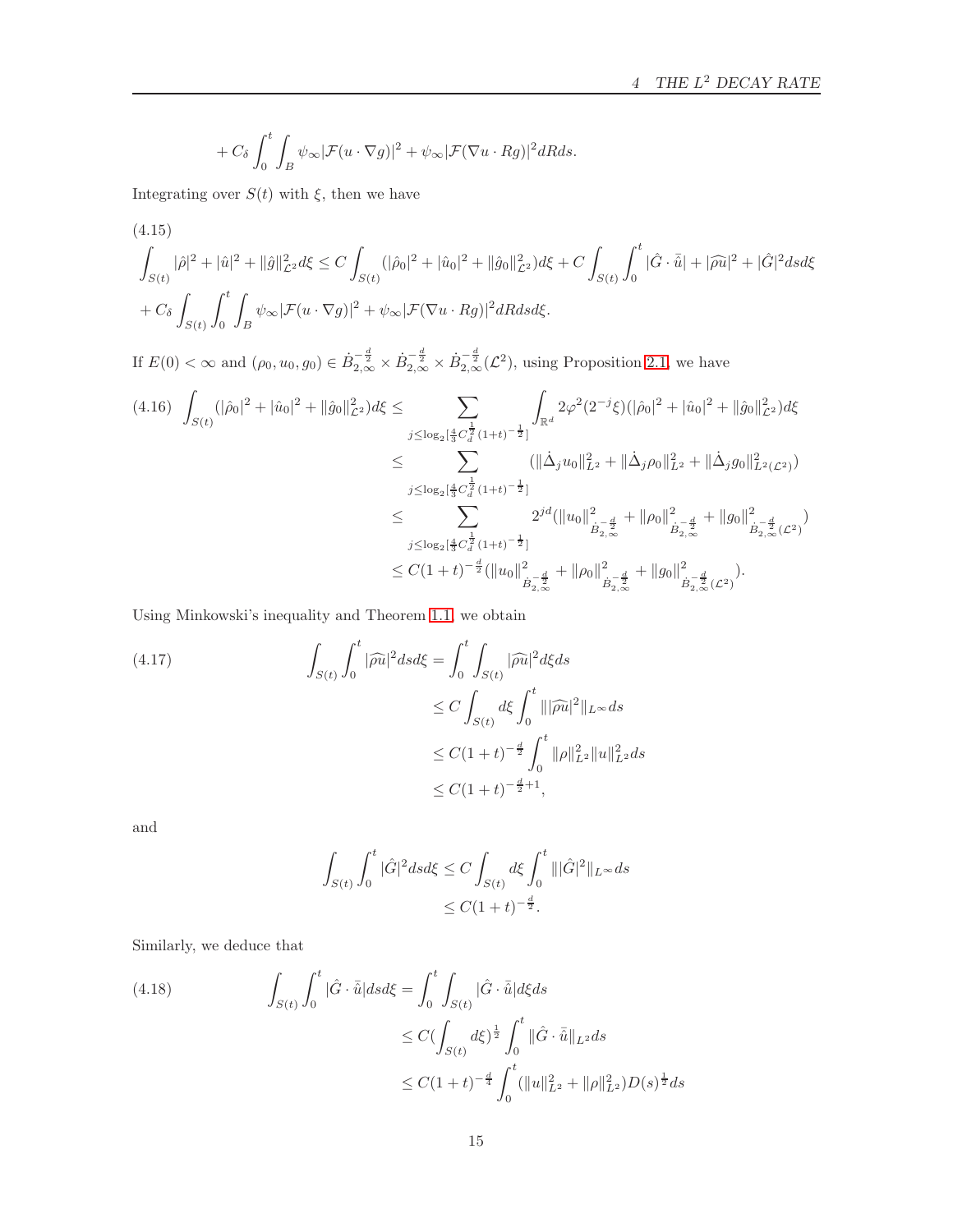$$
\leq C(1+t)^{-\frac{d}{4}+\frac{1}{2}}.
$$

Using Theorem [1.1](#page-3-0) and Lemma [2.3,](#page-5-0) we get

$$
\int_{S(t)} \int_0^t \int_B \psi_\infty |\mathcal{F}(u \cdot \nabla g)|^2 + \psi_\infty |\mathcal{F}(\nabla u \cdot Rg)|^2 dR ds d\xi
$$
  
\n
$$
\leq C(1+t)^{-\frac{d}{2}} \int_0^t \|u\|_{L^2}^2 \|\nabla g\|_{L^2(\mathcal{L}^2)}^2 + \|\nabla u\|_{L^2}^2 \|g\|_{L^2(\mathcal{L}^2)}^2 ds
$$
  
\n
$$
\leq C(1+t)^{-\frac{d}{2}}.
$$

Plugging the above estimates into [\(4.15\)](#page-14-0), we obtain

<span id="page-15-0"></span>(4.19) 
$$
\int_{S(t)} |\hat{\rho}(t,\xi)|^2 + |\hat{u}(t,\xi)|^2 d\xi \le C(1+t)^{-\frac{d}{4}+\frac{1}{2}}.
$$

According to [\(4.3\)](#page-12-1) and [\(4.19\)](#page-15-0), we deduce that

$$
\frac{d}{dt}E_{\eta}(t) + \frac{\mu C_d}{1+t}||u||_{H^s}^2 + \frac{\eta \gamma C_d}{1+t}||\rho||_{H^{s-1}}^2 + ||\nabla_R g||_{H^s(\mathcal{L}^2)}^2 \leq \frac{CC_d}{1+t}(1+t)^{-\frac{d}{4}+\frac{1}{2}},
$$

If  $C_d$  large enough, according to  $(4.2)$ , then we have

$$
(4.20)
$$
\n
$$
(1+t)^{\frac{d}{4}+\frac{1}{2}}E_{\eta}(t) \leq C(1+t) + C \int_0^t \|\Lambda^s \rho\|_{L^2}^2 (1+s)^{\frac{d}{4}-\frac{1}{2}} ds
$$
\n
$$
\leq C(1+t) + C \int_0^t D_{\eta}(s)(1+s)^{\frac{d}{4}-\frac{1}{2}} ds
$$
\n
$$
\leq C(1+t) + C \int_0^t E_{\eta}(s)(1+s)^{\frac{d}{4}-\frac{3}{2}} ds
$$
\n
$$
\leq C(1+t) + CE_{\eta}(t)(1+t)^{\frac{d}{4}-\frac{1}{2}},
$$

which implies that

<span id="page-15-1"></span>
$$
(4.21) \t\t\t E_{\eta}(t) \le C(1+t)^{-\frac{d}{4}+\frac{1}{2}}.
$$

We now improve the decay rate in [\(4.21\)](#page-15-1) by estimating [\(4.17\)](#page-14-1) and [\(4.18\)](#page-14-2) again. Since  $d \geq 5$ , it follows that

$$
\int_{S(t)} \int_0^t |\widehat{\rho u}|^2 ds d\xi \le C(1+t)^{-\frac{d}{2}} \int_0^t \|\rho\|_{L^2}^2 \|u\|_{L^2}^2 ds
$$
  

$$
\le C(1+t)^{-\frac{d}{4}},
$$

and

$$
\int_{S(t)} \int_0^t |\hat{G} \cdot \bar{\hat{u}}| ds d\xi \le C(1+t)^{-\frac{d}{4}} \int_0^t (\|u\|_{L^2}^2 + \|\rho\|_{L^2}^2) D(s)^{\frac{1}{2}} ds
$$
  

$$
\le C(1+t)^{-\frac{d}{4}},
$$

which implies that

$$
(4.22) \qquad \frac{d}{dt}E_{\eta}(t) + \frac{\mu C_d}{1+t}||u||_{H^s}^2 + \frac{\eta \gamma C_d}{1+t}||\rho||_{H^{s-1}}^2 + ||\nabla_R g||_{H^s(\mathcal{L}^2)}^2 \leq \frac{CC_d}{1+t}(1+t)^{-\frac{d}{4}}.
$$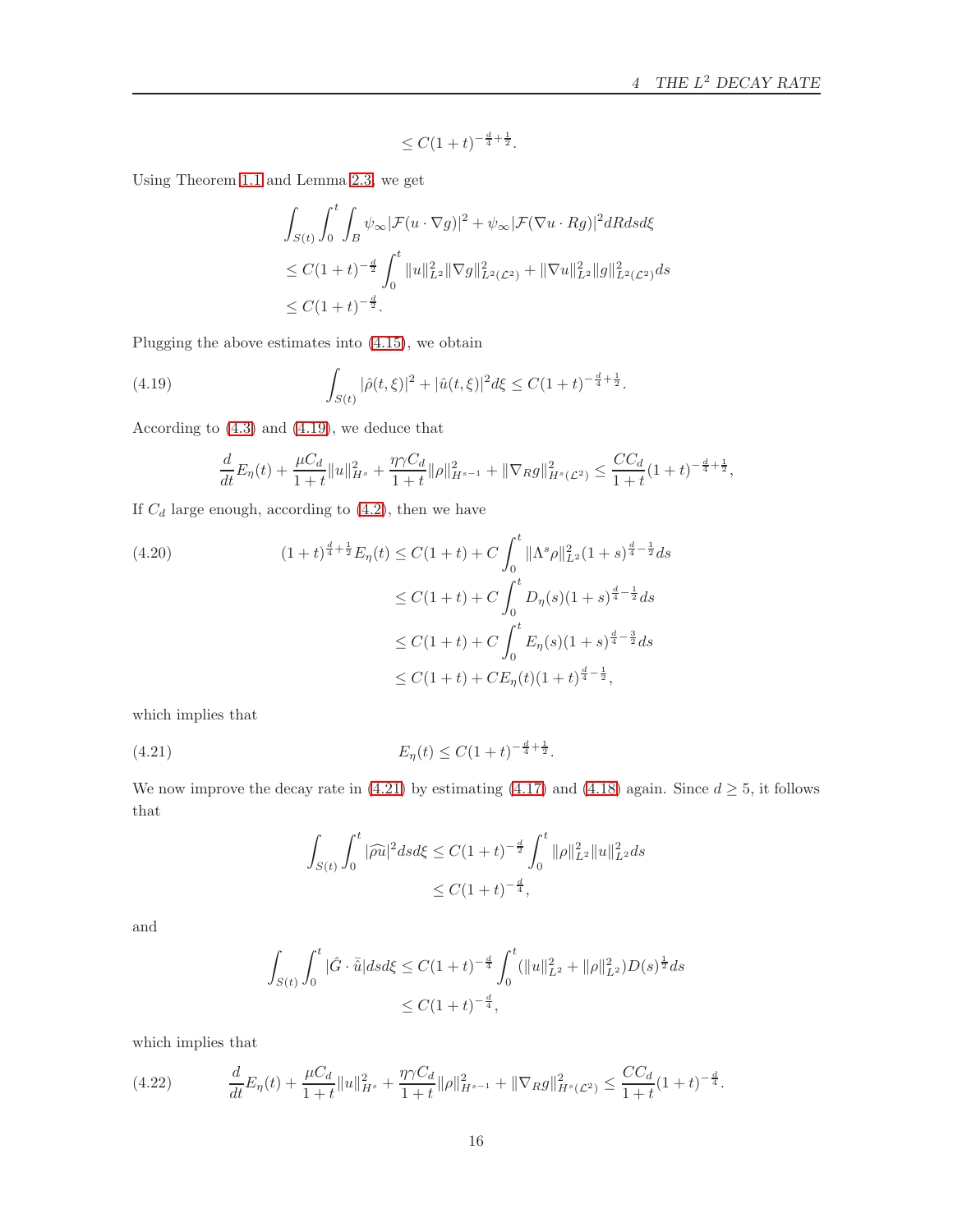Then the proof of [\(4.21\)](#page-15-1) implies that

<span id="page-16-1"></span>(4.23) 
$$
E(t) \leq CE_{\eta}(t) \leq C(1+t)^{-\frac{d}{4}}.
$$

For  $d = 3, 4$ , we can not obtain the optimal decay rate  $(1+t)^{-\frac{d}{4}}$  directly. Indeed, we can first prove that  $E(t) \leq (1+t)^{-\frac{d}{4}+\frac{1}{2}}$ . By using the standard bootstrap argument, one can improve the decay rate to  $(1+t)^{-\frac{d}{4}}$ . We omit the proof here.

Remark 4.2. The proposition [4.1](#page-12-3) indicates that

$$
\|\rho\|_{L^2} + \|u\|_{L^2} \le C(1+t)^{-\frac{d}{8}}.
$$

Combining with the incompressible FENE model and CNS system, one can see that this is not the optimal time decay.

In order to improve the decay rate, we have to estimate the high order energy. Denote that

$$
E_{\eta}^{1}(t) = \sum_{n=1,s} (\|h(\rho)^{\frac{1}{2}} \Lambda^{n} \rho\|_{L^{2}}^{2} + \|(1+\rho)^{\frac{1}{2}} \Lambda^{n} u\|_{L^{2}}^{2})
$$
  
+ 
$$
\|\Lambda^{1} g\|_{H^{s-1}(\mathcal{L}^{2})}^{2} + 2\eta \sum_{m=1,s-1} \int_{\mathbb{R}^{d}} \Lambda^{m} u \nabla \Lambda^{m} \rho dx,
$$

and

$$
D_{\eta}^{1}(t) = \eta \gamma \|\nabla \Lambda^{1} \rho\|_{H^{s-2}}^{2} + \mu \|\nabla \Lambda^{1} u\|_{H^{s-1}}^{2} + (\mu + \mu') \|div \Lambda^{1} u\|_{H^{s-1}}^{2} + \|\Lambda^{1} \nabla_{R} g\|_{H^{s-1}(\mathcal{L}^{2})}^{2}.
$$

The following proposition is about the high order energy estimate.

<span id="page-16-2"></span>**Proposition 4.3.** Under the condition in Theorem [1.2,](#page-3-1) if  $t \in (0, +\infty)$ , then we have

(4.24) 
$$
\frac{d}{dt}E_{\eta}^{1}(t) + D_{\eta}^{1}(t) \leq 0, \quad \text{and} \quad E_{\eta}^{1} \leq C(1+t)^{-\frac{d}{4}-1}.
$$

*Proof.* Applying  $\Lambda^1$  to  $(1.2)_3$ , we obtain

<span id="page-16-0"></span>(4.25) 
$$
\partial_t \Lambda^1 g + \mathcal{L} \Lambda^1 g + \text{div} \Lambda^1 u + \nabla \Lambda^1 u R \nabla_R \mathcal{U}
$$

$$
= -u \cdot \nabla \Lambda^1 g - \Lambda^1 u \cdot \nabla g - \frac{1}{\psi_{\infty}} \nabla_R \cdot (\Lambda^1 \nabla u R g \psi_{\infty} + R \psi_{\infty} \Lambda^1 g \nabla u).
$$

Taking the  $L^2(\mathcal{L}^2)$  inner product with  $\Lambda^1 g$  to (4.[25\)](#page-16-0), then we have

(4.26) 
$$
\frac{1}{2} \frac{d}{dt} ||\Lambda^1 g||^2_{L^2(\mathcal{L}^2)} + ||\nabla_R \Lambda^1 g||^2_{L^2(\mathcal{L}^2)} - \int_{\mathbb{R}^d} \nabla \Lambda^1 u : \Lambda^1 \tau dx = -\langle u \cdot \nabla \Lambda^1 g, \Lambda^1 g \rangle -\langle \Lambda^1 u \nabla g, \Lambda^1 g \rangle - \langle \frac{1}{\psi_{\infty}} \nabla_R \cdot (\Lambda^1 \nabla u R g \psi_{\infty}), \Lambda^1 g \rangle - \langle \frac{1}{\psi_{\infty}} \nabla_R \cdot (R \psi_{\infty} \Lambda^1 g \nabla u), \Lambda^1 g \rangle.
$$

Integrating by parts, we deduce that

$$
-\langle u \cdot \nabla \Lambda^1 g, \Lambda^1 g \rangle - \langle \Lambda^1 u \nabla g, \Lambda^1 g \rangle \lesssim ||u||_{H^s} ||\nabla g||^2_{H^1(\mathcal{L}^2)},
$$
  

$$
\langle \frac{1}{\psi_{\infty}} \nabla_R \cdot (\Lambda^1 \nabla u R g \psi_{\infty}), \Lambda^1 g \rangle = -\int_{\mathbb{R}^d} \int_B (\Lambda^1 \nabla u R \psi_{\infty} g) \nabla_R \Lambda^1 g dR dx
$$
  

$$
\lesssim ||g||_{L^{\infty}(\mathcal{L}^2)} ||\nabla \Lambda^1 u||_{L^2} ||\nabla_R \Lambda^1 g||_{L^2(\mathcal{L}^2)},
$$
  

$$
-\langle \frac{1}{\psi_{\infty}} \nabla_R \cdot (R \psi_{\infty} \Lambda^1 g \nabla u), \Lambda^s g \rangle = \langle R \Lambda^1 g \nabla u, \nabla_R \Lambda^1 g \rangle
$$
  

$$
\lesssim ||\nabla_R \Lambda^1 g||_{L^2(\mathcal{L}^2)} ||u||_{H^s} ||\nabla g||_{L^2(\mathcal{L}^2)},
$$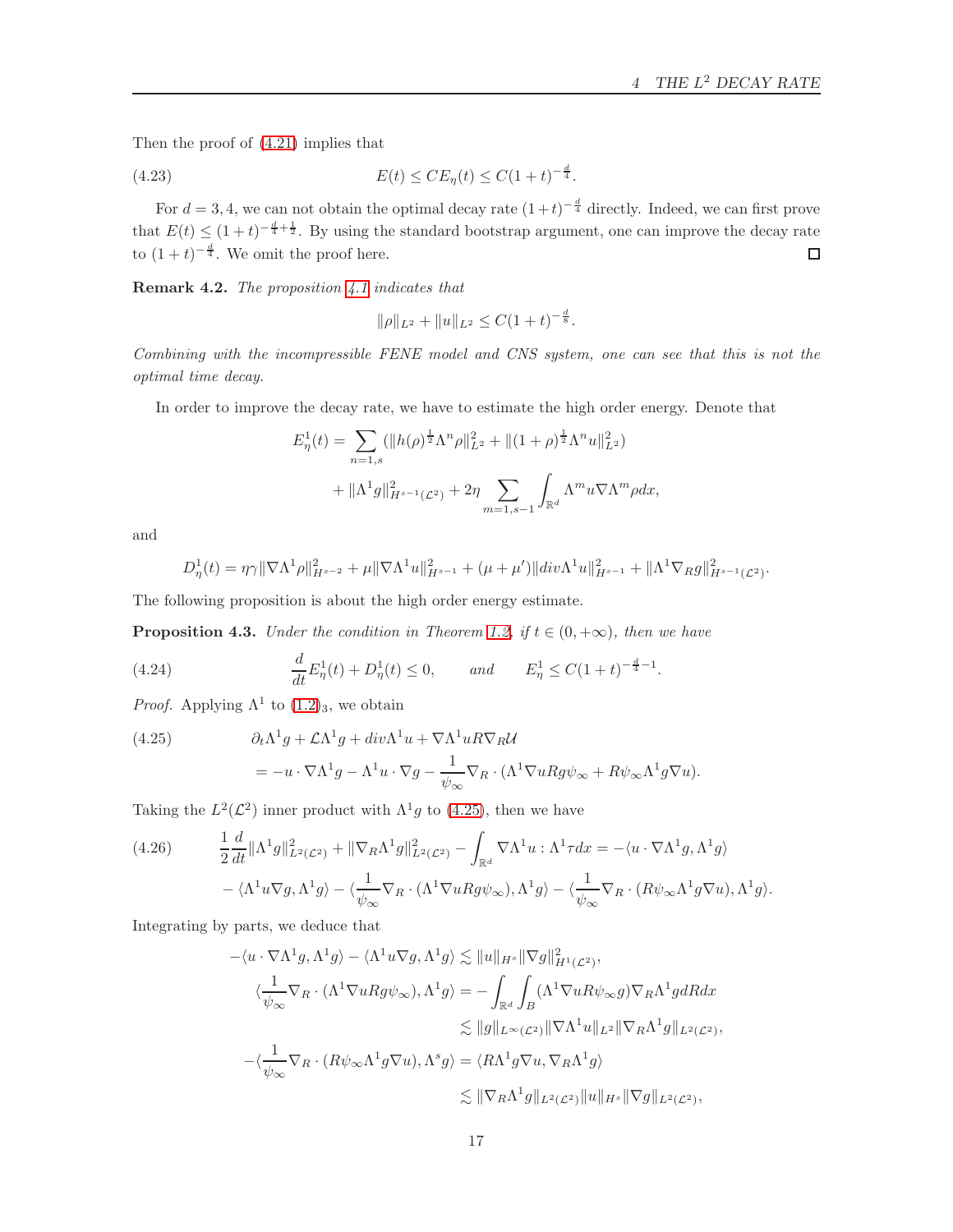which implies that

<span id="page-17-2"></span>
$$
(4.27) \quad \frac{1}{2}\frac{d}{dt}\|\Lambda^1 g\|_{L^2(\mathcal{L}^2)}^2 + \|\nabla_R\Lambda^1 g\|_{L^2(\mathcal{L}^2)}^2 - \int_{\mathbb{R}^d} \nabla\Lambda^1 u : \Lambda^1 \tau dx
$$
  

$$
\lesssim \|g\|_{L^\infty(\mathcal{L}^2)} \|\nabla\Lambda^1 u\|_{L^2} \|\nabla_R\Lambda^1 g\|_{L^2(\mathcal{L}^2)} + \|u\|_{H^s} \|\nabla_R\Lambda^1 g\|_{L^2(\mathcal{L}^2)}^2.
$$

Applying  $\Lambda^1$  to  $(1.2)_1$  $(1.2)_1$  $(1.2)_1$  and applying  $\Lambda^1$  to  $(1.2)_2$ , we obtain

<span id="page-17-0"></span>(4.28) 
$$
\partial_t \Lambda^1 \rho + \operatorname{div} \Lambda^1 u (1 + \rho) = -u \cdot \nabla \Lambda^1 \rho - \Lambda^1 u \nabla \rho - \Lambda^1 \rho \operatorname{div} u,
$$

and

<span id="page-17-1"></span>(4.29) 
$$
\partial_t \Lambda^1 u + h(\rho) \nabla \Lambda^1 \rho - i(\rho) \operatorname{div} \Lambda^1 \Sigma(u) - i(\rho) \operatorname{div} \Lambda^1 \tau \n= -u \cdot \nabla \Lambda^1 u - \Lambda^1 u \nabla u - \Lambda^1 [h(\rho) - \gamma] \nabla \rho + \Lambda^1 [i(\rho) - 1] \operatorname{div} \Sigma(u) + \Lambda^1 [i(\rho) - 1] \operatorname{div} \tau.
$$

Multiplying  $h(\rho)\Lambda^1\rho$  to (4.[28\)](#page-17-0) and integrating over  $\mathbb{R}^d$  with x, then we have

<span id="page-17-3"></span>(4.30) 
$$
\frac{1}{2} \frac{d}{dt} \int_{\mathbb{R}^d} h(\rho) |\Lambda^1 \rho|^2 dx + \int_{\mathbb{R}^d} P'(1+\rho) \Lambda^1 \rho \, div \Lambda^1 u dx = \frac{1}{2} \int_{\mathbb{R}^d} \partial_t h(\rho) |\Lambda^1 \rho|^2 dx - \int_{\mathbb{R}^d} \Lambda^1 \rho \cdot h(\rho) u \cdot \nabla \Lambda^1 \rho dx - \int_{\mathbb{R}^d} \Lambda^1 u \nabla \rho \cdot h(\rho) \Lambda^1 \rho dx - \int_{\mathbb{R}^d} \Lambda^1 \rho \, div \, u \cdot h(\rho) \Lambda^1 \rho dx.
$$

If  $d = 3$ , we treat with the first term as follow

$$
\begin{aligned}\n&\frac{1}{2}\int_{\mathbb{R}^d}\partial_t h(\rho)|\Lambda^1\rho|^2dx \lesssim (\|\nabla u\|_{L^3} + \|\nabla\rho\|_{L^3})\|\Lambda^1\rho\|_{L^3}^2 \\
&\lesssim \|u\|_{H^2}^{\frac{1}{3}}\|\Lambda^2 u\|_{L^2}^{\frac{2}{3}}\|\rho\|_{H^2}^{\frac{2}{3}}\|\Lambda^2\rho\|_{L^2}^{\frac{4}{3}} + \|\rho\|_{H^2}\|\Lambda^2\rho\|_{L^2}^2 \\
&\lesssim (\|u\|_{H^s} + \|\rho\|_{H^s})(\|\Lambda^2\rho\|_{L^2}^2 + \|\Lambda^2 u\|_{L^2}^2).\n\end{aligned}
$$

If  $d \geq 4$ , we treat with the first term as follow

$$
\frac{1}{2} \int_{\mathbb{R}^d} \partial_t h(\rho) |\Lambda^1 \rho|^2 dx \lesssim (\|\nabla u\|_{L^{\frac{d}{2}}} + \|\nabla \rho\|_{L^{\frac{d}{2}}}) |\Lambda^1 \rho\|_{L^{\frac{2d}{d-2}}}^2
$$
  

$$
\lesssim (\|u\|_{H^s} + \|\rho\|_{H^s}) |\Lambda^2 \rho\|_{L^2}^2.
$$

Similarly, we obtain

$$
-\int_{\mathbb{R}^d} \Lambda^1 u \nabla \rho \cdot h(\rho) \Lambda^1 \rho dx - \int_{\mathbb{R}^d} \Lambda^1 \rho \, div \, u \cdot h(\rho) \Lambda^1 \rho dx \lesssim (\|u\|_{H^s} + \|\rho\|_{H^s}) (\|\Lambda^2 \rho\|_{L^2}^2 + \|\Lambda^2 u\|_{L^2}^2).
$$

Applying integration by parts, we have

$$
-\int_{\mathbb{R}^d} \Lambda^1 \rho \cdot h(\rho) u \cdot \nabla \Lambda^1 \rho dx = \frac{1}{2} \int_{\mathbb{R}^d} div(h(\rho) u) |\Lambda^1 \rho|^2 dx \lesssim (\|u\|_{H^s} + \|\rho\|_{H^s}) (\|\Lambda^2 \rho\|_{L^2}^2 + \|\Lambda^2 u\|_{L^2}^2).
$$

Multiplying  $(1 + \rho)\Lambda^1 u$  to  $(4.29)$  $(4.29)$  and integrating over  $\mathbb{R}^d$  with x, we have

(4.31) 
$$
\frac{1}{2} \frac{d}{dt} ||(1+\rho)^{\frac{1}{2}} \Lambda^{1} u||_{L^{2}}^{2} + \int_{\mathbb{R}^{d}} P'(1+\rho) \nabla \Lambda^{1} \rho \Lambda^{1} u dx \n+ \mu ||\nabla \Lambda^{1} u||_{L^{2}}^{2} + (\mu + \mu') ||div \Lambda^{1} u||_{L^{2}}^{2} - \int_{\mathbb{R}^{d}} div \Lambda^{1} \tau \Lambda^{1} u dx \n= \frac{1}{2} \int_{\mathbb{R}^{d}} \partial_{t} \rho |\Lambda^{1} u|^{2} dx - \int_{\mathbb{R}^{d}} \Lambda^{1} u \cdot (1+\rho) u \cdot \nabla \Lambda^{1} u dx
$$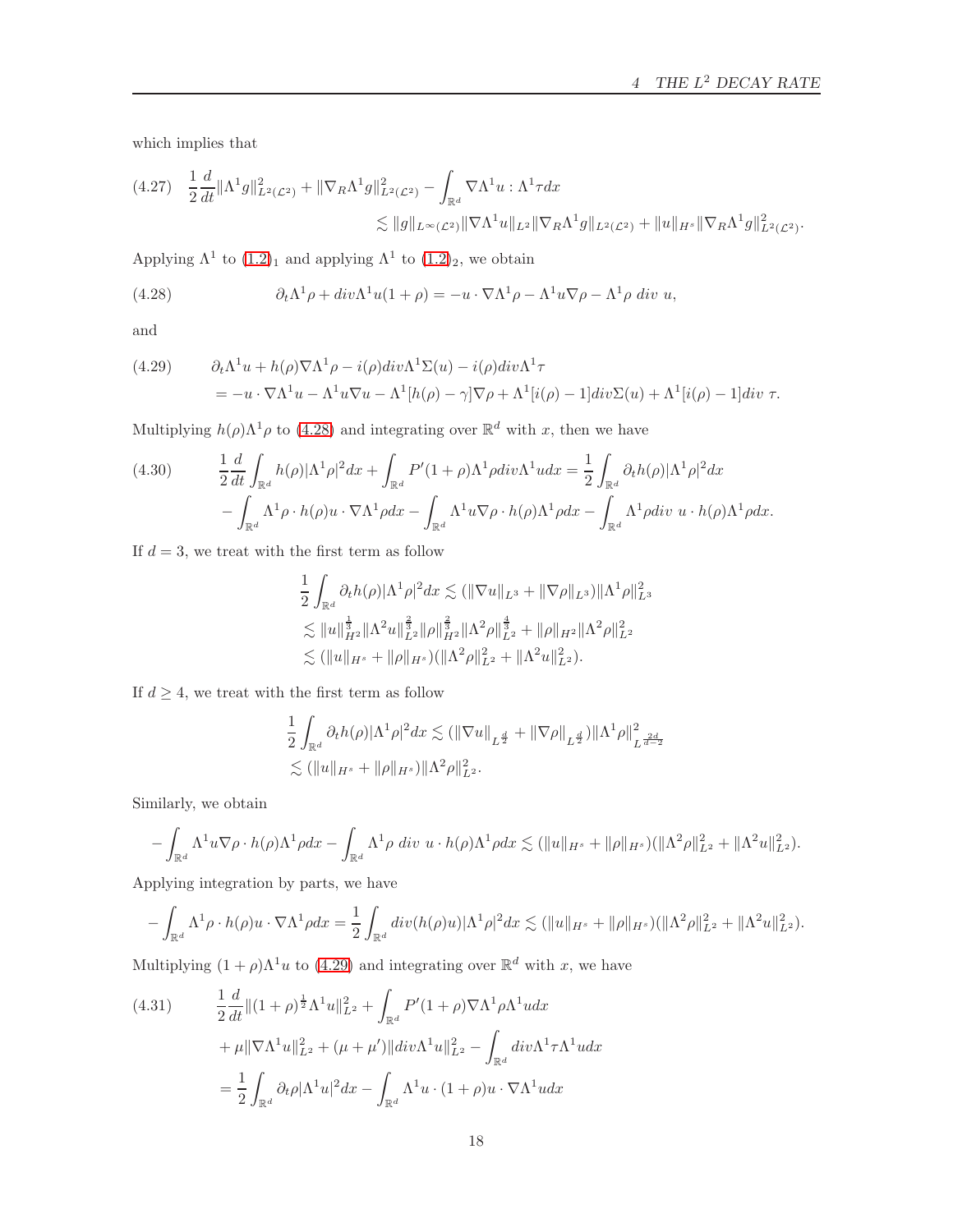$$
- \int_{\mathbb{R}^d} \Lambda^1 u \nabla u (1 + \rho) \Lambda^1 u dx - \int_{\mathbb{R}^d} \Lambda^1 [h(\rho) - \gamma] \nabla \rho (1 + \rho) \Lambda^1 u dx + \int_{\mathbb{R}^d} \Lambda^1 [i(\rho) - 1] \, div \Sigma(u) (1 + \rho) \Lambda^1 u dx + \int_{\mathbb{R}^d} \Lambda^1 [i(\rho) - 1] \, div \, \tau (1 + \rho) \Lambda^1 u dx.
$$

Using Lemmas [2.2-](#page-5-2)[2.4,](#page-5-3) we deduce that

$$
\frac{1}{2} \int_{\mathbb{R}^d} \partial_t \rho |\Lambda^1 u|^2 dx - \int_{\mathbb{R}^d} \Lambda^1 [h(\rho) - \gamma] \nabla \rho (1 + \rho) \Lambda^1 u dx - \int_{\mathbb{R}^d} \Lambda^1 u \nabla u (1 + \rho) \Lambda^1 u dx
$$
  
\$\lesssim (\|u\|\_{H^s} + \|\rho\|\_{H^s})(\|\Lambda^2 \rho\|\_{L^2}^2 + \|\Lambda^2 u\|\_{L^2}^2),

and

$$
\int_{\mathbb{R}^d} \Lambda^1[i(\rho) - 1] \, div \, \tau (1 + \rho) \Lambda^1 u \, dx + \int_{\mathbb{R}^d} \Lambda^1[i(\rho) - 1] \, div \Sigma(u) (1 + \rho) \Lambda^1 u \, dx \n\lesssim (\|u\|_{H^s} + \|\rho\|_{H^s}) (\|\Lambda^2 \rho\|_{L^2}^2 + \|\Lambda^2 u\|_{L^2}^2 + \|\nabla_R \nabla g\|_{L^2(\mathcal{L}^2)}^2).
$$

Integrating by part, we get

$$
- \int_{\mathbb{R}^d} \Lambda^1 u \cdot (1+\rho)u \cdot \nabla \Lambda^1 u dx = \frac{1}{2} \int_{\mathbb{R}^d} div[(1+\rho)u] |\Lambda^1 u|^2 dx
$$
  
\$\lesssim (\|u\|\_{H^s} + \|\rho\|\_{H^s})(\|\Lambda^2 \rho\|\_{L^2}^2 + \|\Lambda^2 u\|\_{L^2}^2),

and

$$
- \int_{\mathbb{R}^d} P'(1+\rho)(\Lambda^1 u \nabla \Lambda^1 \rho + \Lambda^1 \rho \text{div}\Lambda^1 u) dx = \int_{\mathbb{R}^d} P''(1+\rho) \Lambda^1 \rho \Lambda^1 u \nabla \rho dx
$$
  
\$\lesssim (\|u\|\_{H^s} + \|\rho\|\_{H^s})(\|\Lambda^2 \rho\|\_{L^2}^2 + \|\Lambda^2 u\|\_{L^2}^2).

Multiplying  $\nabla \Lambda^1 \rho$  to (4.[29\)](#page-17-1) and integrating over  $\mathbb{R}^d$  with x, we get

<span id="page-18-0"></span>(4.32) 
$$
\frac{d}{dt} \int_{\mathbb{R}^d} \Lambda^1 u \cdot \nabla \Lambda^1 \rho dx + \gamma \|\nabla \Lambda^1 \rho\|_{L^2}^2 = - \int_{\mathbb{R}^d} \Lambda^1 \rho_t div \Lambda^1 u dx \n- \int_{\mathbb{R}^d} \nabla \Lambda^1 \rho \cdot u \cdot \nabla \Lambda^1 u dx - \int_{\mathbb{R}^d} \Lambda^1 u \nabla u \nabla \Lambda^1 \rho dx - \int_{\mathbb{R}^d} \Lambda^1 ((h(\rho) - \gamma) \nabla \rho) \nabla \Lambda^1 \rho dx \n+ \int_{\mathbb{R}^d} \Lambda^1 (i(\rho) div \Sigma(u)) \nabla \Lambda^1 \rho dx + \int_{\mathbb{R}^d} \Lambda^1 (i(\rho) div \tau) \nabla \Lambda^1 \rho dx.
$$

Using Lemma [2.2,](#page-5-2) we deduce that

$$
- \int_{\mathbb{R}^d} \Lambda^1 \rho_t div \Lambda^1 u dx - \int_{\mathbb{R}^d} \nabla \Lambda^1 \rho \cdot u \cdot \nabla \Lambda^1 u dx - \int_{\mathbb{R}^d} \Lambda^1 u \nabla u \nabla \Lambda^1 \rho dx
$$
  

$$
\lesssim (\|u\|_{H^s} + \|\rho\|_{H^s})(\|\Lambda^2 \rho\|_{L^2}^2 + \|\Lambda^2 u\|_{L^2}^2) + \|\nabla \Lambda^1 u\|_{L^2}^2,
$$

and

$$
- \int_{\mathbb{R}^d} \Lambda^1((h(\rho) - \gamma) \nabla \rho) \nabla \Lambda^1 \rho dx + \int_{\mathbb{R}^d} \Lambda^1(i(\rho) div \Sigma(u)) \nabla \Lambda^1 \rho dx
$$
  
\$\lesssim ||\rho||\_{H^s} ||\nabla \Lambda^1 \rho||\_{L^2}^2 + ||\nabla \Lambda^1 \rho||\_{L^2} (||\nabla^2 u||\_{H^1} + ||\nabla^2 u||\_{L^2} ||\rho||\_{H^s}).

Using Lemma [2.3](#page-5-0) and Lemma [2.4,](#page-5-3) we have

$$
\int_{\mathbb{R}^d} \Lambda^1(i(\rho)div\tau) \nabla \Lambda^1 \rho dx \lesssim \|\nabla \Lambda^1 \rho\|_{L^2} \|\nabla_R \nabla g\|_{H^1(\mathcal{L}^2)} (\|\rho\|_{H^s} + 1).
$$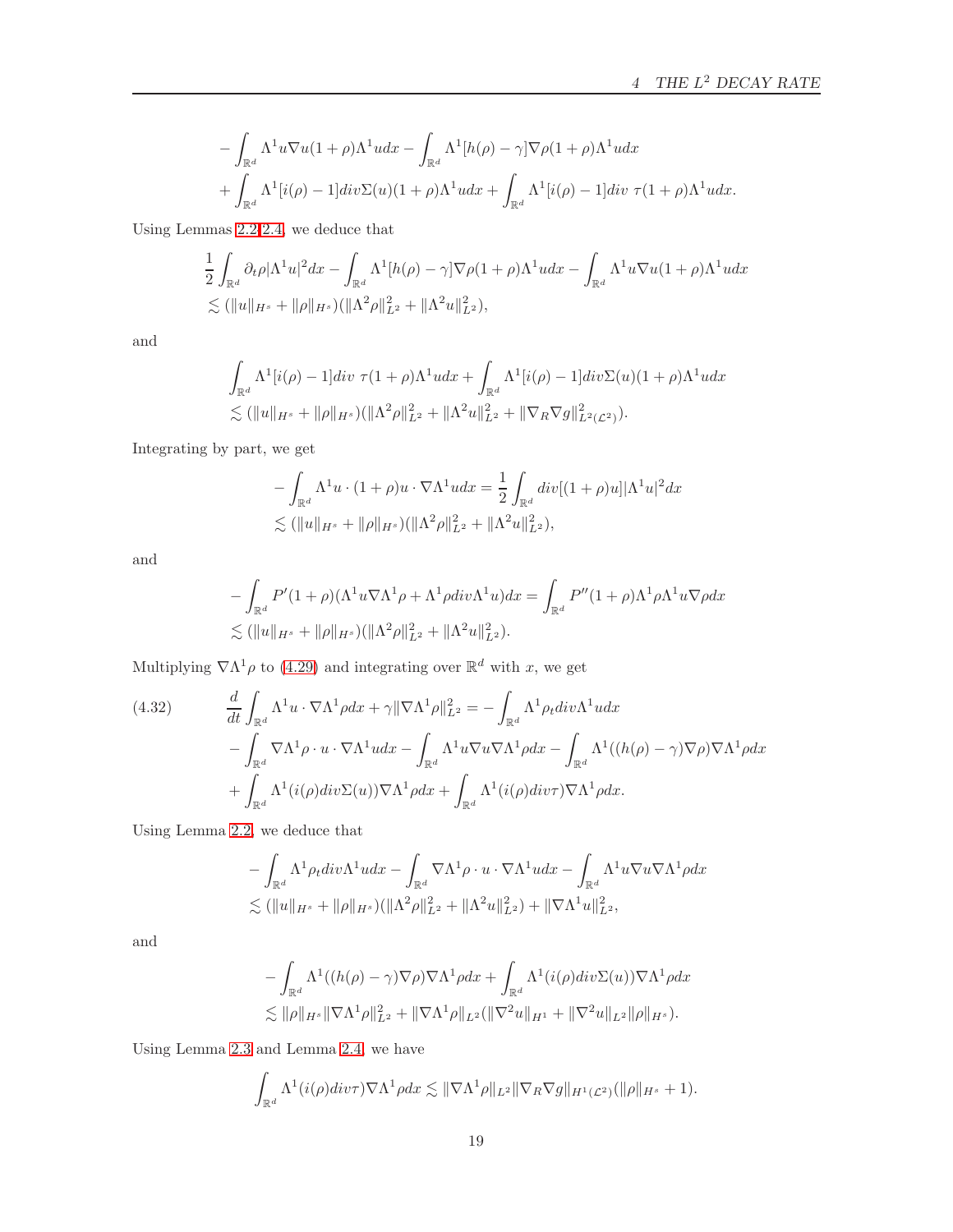Combining  $(4.27)$  and the estimates for  $(4.30)-(4.32)$  $(4.30)-(4.32)$ , we deduce that

<span id="page-19-0"></span>
$$
(4.33) \quad \frac{d}{dt}(\|h(\rho)^{\frac{1}{2}}\Lambda^1\rho\|_{L^2}^2 + \|(1+\rho)^{\frac{1}{2}}\Lambda^1 u\|_{L^2}^2 + \|\Lambda^1 g\|_{L^2(\mathcal{L}^2)}^2 + 2\eta \int_{\mathbb{R}^d} \Lambda^1 u \nabla \Lambda^1 \rho dx) + 2(\mu \|\nabla \Lambda^1 u\|_{L^2}^2 + (\mu + \mu')\|div \Lambda^1 u\|_{L^2}^2 + \eta \gamma \|\nabla \Lambda^1 \rho\|_{L^2}^2 + \|\nabla_R \Lambda^1 g\|_{H^1(\mathcal{L}^2)}^2) \n\lesssim (\|\rho\|_{H^s} + \|u\|_{H^s} + \|g\|_{H^s(\mathcal{L}^2)})(\|\nabla^2 \rho\|_{L^2}^2 + \|\nabla^2 u\|_{H^1}^2 + \|\nabla_R \Lambda^1 g\|_{L^2(\mathcal{L}^2)}^2) + \eta(\|\nabla^2 u\|_{L^2}^2 + \|\nabla^2 u\|_{H^1} \|\nabla^2 \rho\|_{L^2} + \|\nabla^2 \rho\|_{L^2} \|\nabla \nabla_R g\|_{H^1(\mathcal{L}^2)}).
$$

Choosing  $\epsilon$  and  $\eta$  small enough, the estimates [\(4.33\)](#page-19-0) and [\(3.18\)](#page-10-1) ensure that

(4.34) 
$$
\frac{d}{dt}E_{\eta}^{1}(t) + D_{\eta}^{1}(t) \leq 0.
$$

From the above inequality, we deduce that

(4.35)  
\n
$$
\frac{d}{dt}E_{\eta}^{1} + \frac{C_{d}}{1+t}(\mu||\Lambda^{1}u||_{H^{s-1}}^{2} + \eta\gamma||\Lambda^{1}\rho||_{H^{s-2}}^{2}) + ||\Lambda^{1}\nabla_{R}g||_{H^{s-1}(\mathcal{L}^{2})}^{2}
$$
\n
$$
\leq \frac{CC_{d}}{1+t} \int_{S(t)} |\xi|^{2}(|\hat{u}(\xi)|^{2} + |\hat{\rho}(\xi)|^{2}) d\xi.
$$

According to [\(4.23\)](#page-16-1), we have

$$
\frac{CC_d}{1+t} \int_{S(t)} |\xi|^2 (|\hat{u}(\xi)|^2 + |\hat{\rho}(\xi)|^2) d\xi \le CC_d^2 (1+t)^{-2} (||\rho||_{L^2}^2 + ||u||_{L^2}^2) \le C(1+t)^{-\frac{d}{4}-2}.
$$

Then the proof of [\(4.21\)](#page-15-1) implies that  $E_{\eta}^1 \leq C(1+t)^{-\frac{d}{4}-1}$ . We thus complete the proof of Proposition [4.3.](#page-16-2)  $\Box$ 

By virtue of the decay rate for  $E(t)$  and  $E_{\eta}^{1}(t)$ , we can show that the solution of [\(1.2\)](#page-1-2) belongs to some Besov space with negative index.

<span id="page-19-2"></span>**Proposition 4.4.** Let  $(\rho_0, u_0, g_0)$  satisfy the same condition in Theorem [1.2.](#page-3-1) Then the corresponding solution

(4.36) 
$$
(\rho, u, g) \in L^{\infty}(0, \infty; \dot{B}_{2,\infty}^{-\frac{d}{2}}) \times L^{\infty}(0, \infty; \dot{B}_{2,\infty}^{-\frac{d}{2}}) \times L^{\infty}(0, \infty; \dot{B}_{2,\infty}^{-\frac{d}{2}}(\mathcal{L}^2)).
$$

*Proof.* Applying  $\dot{\Delta}_j$  to the system [\(1.2\)](#page-1-2), we get

(4.37) 
$$
\begin{cases} \dot{\Delta}_j \rho_t + div \ \dot{\Delta}_j u = \dot{\Delta}_j F, \\ \dot{\Delta}_j u_t - div \Sigma (\dot{\Delta}_j u) + \gamma \nabla \dot{\Delta}_j \rho - div \dot{\Delta}_j \tau = \dot{\Delta}_j G, \\ \dot{\Delta}_j g_t + \mathcal{L} \dot{\Delta}_j g - \nabla \dot{\Delta}_j u R_j \partial_{R_k} \mathcal{U} + div \dot{\Delta}_j u = \dot{\Delta}_j H, \end{cases}
$$

where  $F = -div(\rho u)$ ,  $G = -u \cdot \nabla u + [i(\rho) - 1](div\Sigma(u) + div\tau) + [\gamma - h(\rho)]\nabla \rho$  and  $H = -u \cdot \nabla g$  $\frac{1}{\psi_{\infty}}\nabla_R\cdot(\nabla uRg\psi_{\infty}).$ 

Using the fact that  $\int_B \dot{\Delta}_j g \psi_\infty dR = 0$  and integrating by parts, we obtain

<span id="page-19-1"></span>(4.38) 
$$
\frac{1}{2}\frac{d}{dt}(\gamma\|\dot{\Delta}_{j}\rho\|_{L^{2}}^{2} + \|\dot{\Delta}_{j}u\|_{L^{2}}^{2} + \|\dot{\Delta}_{j}g\|_{L^{2}(\mathcal{L}^{2})}^{2}) + \mu\|\nabla\dot{\Delta}_{j}u\|_{L^{2}}^{2} + (\mu + \mu')\|div\dot{\Delta}_{j}u\|_{L^{2}}^{2} + \|\nabla_{R}\dot{\Delta}_{j}g\|_{L^{2}(\mathcal{L}^{2})}^{2}
$$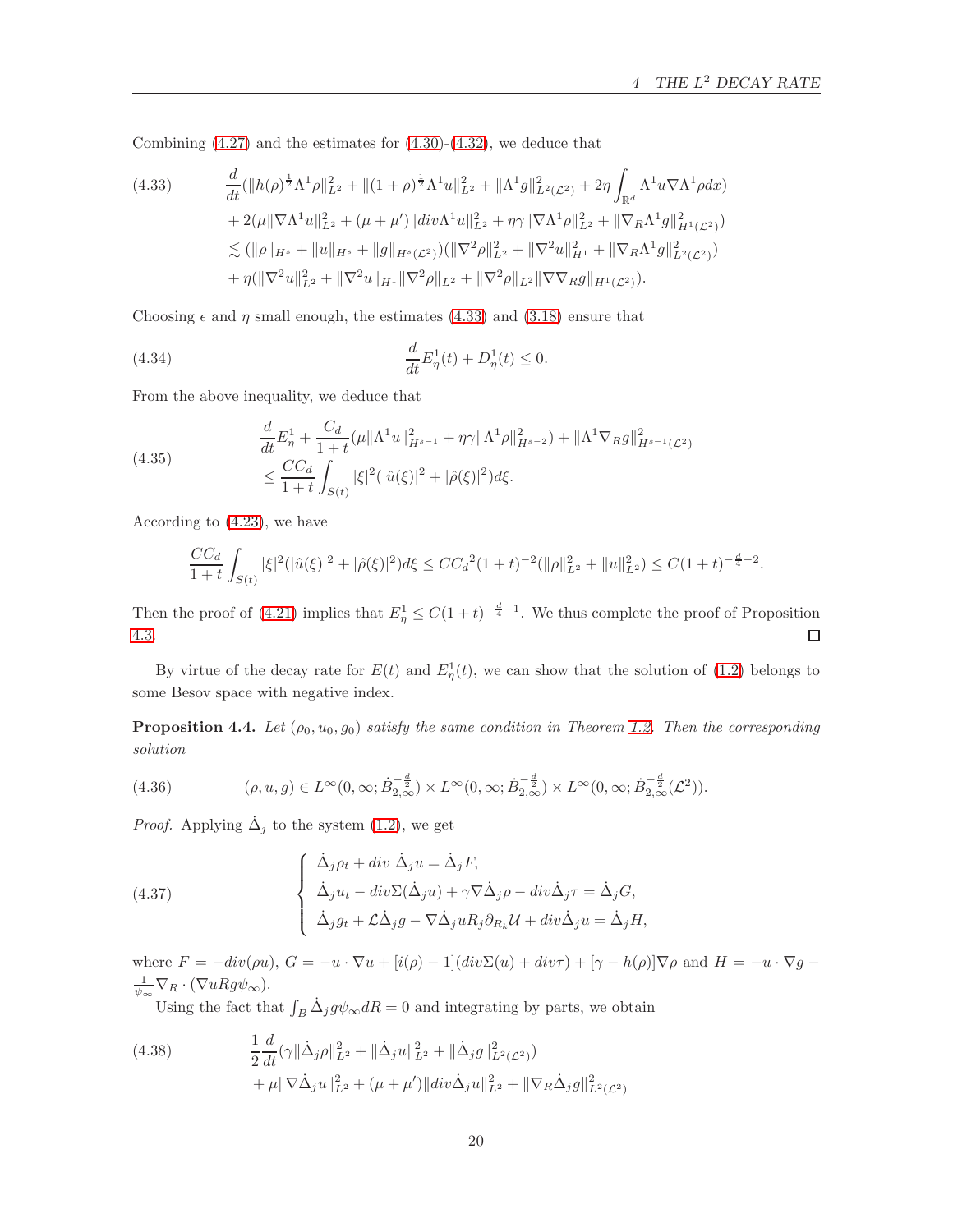.

 $\frac{1}{2}$ 

$$
= \int_{\mathbb{R}^d} \gamma \dot{\Delta}_j F \dot{\Delta}_j \rho dx + \int_{\mathbb{R}^d} \dot{\Delta}_j G \dot{\Delta}_j u dx + \int_{\mathbb{R}^d} \int_B \dot{\Delta}_j H \dot{\Delta}_j g \psi_{\infty} dx dR
$$
  
\n
$$
\leq C(||\dot{\Delta}_j F||_{L^2} ||\dot{\Delta}_j \rho||_{L^2} + ||\dot{\Delta}_j G||_{L^2} ||\dot{\Delta}_j u||_{L^2})
$$
  
\n
$$
+ C(||\dot{\Delta}_j (u \nabla g)||_{L^2(\mathcal{L}^2)}^2) + ||\dot{\Delta}_j (\nabla u R g)||_{L^2(\mathcal{L}^2)}^2) + \frac{1}{2} ||\nabla_R \dot{\Delta}_j g||_{L^2(\mathcal{L}^2)}^2
$$

Multiplying both sides of [\(4.38\)](#page-19-1) by  $2^{-jd}$  and taking l<sup>∞</sup>-norm, we get

<span id="page-20-0"></span>
$$
(4.39) \t \frac{d}{dt}(\gamma \|\rho\|_{\dot{B}_{2,\infty}^{-\frac{d}{2}}}^2 + \|u\|_{\dot{B}_{2,\infty}^{-\frac{d}{2}}}^2 + \|g\|_{\dot{B}_{2,\infty}^{-\frac{d}{2}}(L^2)}^2) \t \leq C(\|F\|_{\dot{B}_{2,\infty}^{-\frac{d}{2}}}\|\rho\|_{\dot{B}_{2,\infty}^{-\frac{d}{2}}} + \|G\|_{\dot{B}_{2,\infty}^{-\frac{d}{2}}}\|u\|_{\dot{B}_{2,\infty}^{-\frac{d}{2}}} + \|u\nabla g\|_{\dot{B}_{2,\infty}^{-\frac{d}{2}}(L^2)}^2 + \|\nabla uRg\|_{\dot{B}_{2,\infty}^{-\frac{d}{2}}(L^2)}^2).
$$

Define  $M(t) = \sup_{s \in [0,t]} \| \rho(s) \|_{\dot{B}_{2,\infty}^{-\frac{d}{2}}} + \| u(s) \|_{\dot{B}_{2,\infty}^{-\frac{d}{2}}} + \| g(s) \|_{\dot{B}_{2,\infty}^{-\frac{d}{2}}(\mathcal{L}^2)}$ . According to [\(4.39\)](#page-20-0), we deduce that

<span id="page-20-1"></span>(4.40) 
$$
M^{2}(t) \le CM^{2}(0) + M(t) \int_{0}^{t} ||F||_{\dot{B}_{2,\infty}^{-\frac{d}{2}}} + ||G||_{\dot{B}_{2,\infty}^{-\frac{d}{2}}} ds + \int_{0}^{t} ||u\nabla g||_{\dot{B}_{2,\infty}^{-\frac{d}{2}}(\mathcal{L}^{2})}^{2} + ||\nabla uRg||_{\dot{B}_{2,\infty}^{-\frac{d}{2}}(\mathcal{L}^{2})}^{2} ds.
$$

Using the fact that  $L^1 \hookrightarrow \dot{B}_{2,\infty}^{-\frac{d}{2}}$  and the decay rates for E and  $E^1_\eta$ , we obtain

$$
\int_0^t \|u\nabla g\|_{\dot{B}_{2,\infty}^{-\frac{d}{2}}(\mathcal{L}^2)}^2 + \|\nabla u Rg\|_{\dot{B}_{2,\infty}^{-\frac{d}{2}}(\mathcal{L}^2)}^2 ds \le C \int_0^t \|u\nabla g\|_{L^1(\mathcal{L}^2)}^2 + \|\nabla u Rg\|_{L^1(\mathcal{L}^2)}^2 ds
$$
  

$$
\le C \int_0^t \|\nabla u\|_{L^2}^2 \|g\|_{L^2(\mathcal{L}^2)}^2 + \|u\|_{L^2}^2 \|\nabla g\|_{L^2(\mathcal{L}^2)}^2 ds \le C,
$$

and

$$
\int_0^t \|F\|_{\dot{B}_{2,\infty}^{-\frac{d}{2}}} ds \le C \int_0^t \|F\|_{L^1} ds \le C \int_0^t \|u\|_{L^2} \|\nabla \rho\|_{L^2} + \|divu\|_{L^2} \|\rho\|_{L^2} ds
$$
  

$$
\le C \int_0^t (1+s)^{-\frac{d}{8} - \frac{d}{8} - \frac{1}{2}} ds \le C.
$$

By virtue of remark [2.6,](#page-6-4) we get

<span id="page-20-2"></span>
$$
(4.41) \qquad \int_0^t \|G\|_{L^1} ds \le C \int_0^t (1+s)^{-\frac{d}{8}-\frac{d}{8}-\frac{1}{2}} ds + C \int_0^t \|div \mathcal{T}\|_{L^2} \|\rho\|_{L^2} ds
$$
  

$$
\le C + C \int_0^t \|\rho\|_{L^2} \|\nabla g\|_{L^2(\mathcal{L}^2)}^{\frac{1}{2}} \|\nabla \nabla_R g\|_{L^2(\mathcal{L}^2)}^{\frac{1}{2}} ds
$$
  

$$
\le C + C \int_0^t \|\rho\|_{L^2}^{\frac{4}{3}} \|\nabla g\|_{L^2(\mathcal{L}^2)}^{\frac{2}{3}} ds)^{\frac{3}{4}} \left(\int_0^t \|\nabla \nabla_R g\|_{L^2(\mathcal{L}^2)}^2 ds\right)
$$
  

$$
\le C + C \left(\int_0^t (1+s)^{-\frac{d}{8} \times \frac{4}{3} - (\frac{d}{8} + \frac{1}{2}) \times \frac{2}{3}} ds\right)^{\frac{3}{4}} \le C.
$$

From [\(4.40\)](#page-20-1), we have  $M^2(t) \leq CM^2(0) + M(t)C + C$ , which implies that  $M(t) \leq C$ . We thus complete the proof.  $\Box$ 

From now on, we are going to finish the proof of theorem [1.2.](#page-3-1)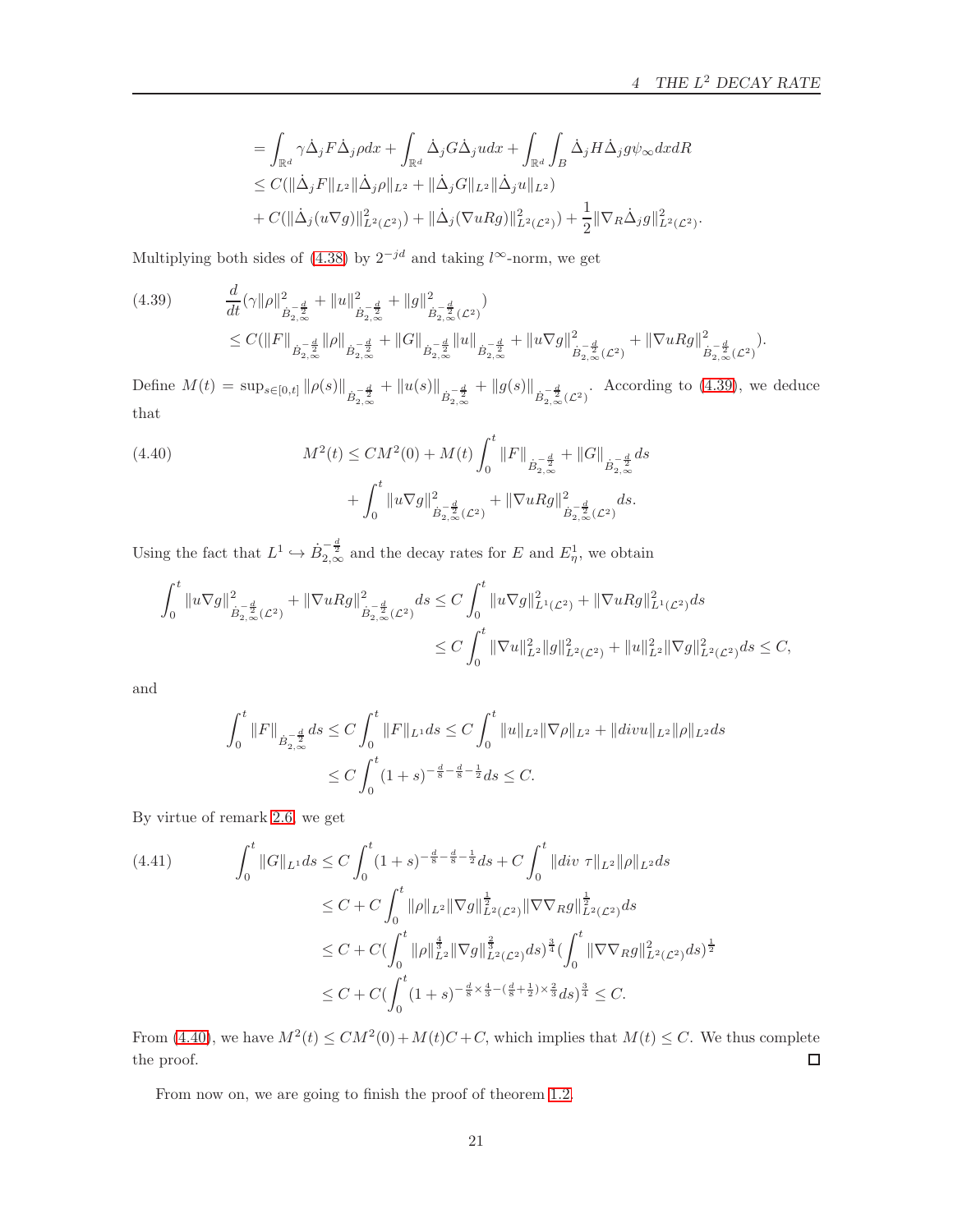Proof. Using [\(4.23\)](#page-16-1), we obtain

$$
\int_{S(t)} \int_0^t |\widehat{\rho u}|^2 ds d\xi \le C(1+t)^{-\frac{d}{2}} \int_0^t \|\rho\|_{L^2}^2 \|u\|_{L^2}^2 ds
$$
  

$$
\le C(1+t)^{-\frac{d}{2}}.
$$

Using [\(4.41\)](#page-20-2), by Propositions [2.1](#page-4-1) and [4.4,](#page-19-2) we have

$$
\int_{S(t)} \int_0^t |\hat{G} \cdot \bar{\hat{u}}| ds d\xi \le C \int_0^t ||G||_{L^1} \int_{S(t)} |\hat{u}| d\xi ds
$$
  
\n
$$
\le C(1+t)^{-\frac{d}{4}} \int_0^t ||G||_{L^1} (\int_{S(t)} |\hat{u}|^2 d\xi)^{\frac{1}{2}} ds
$$
  
\n
$$
\le C(1+t)^{-\frac{d}{2}} M(t) \int_0^t ||G||_{L^1} ds
$$
  
\n
$$
\le C(1+t)^{-\frac{d}{2}}.
$$

Similar to the proof of Proposition [4.1,](#page-12-3) we have

$$
(4.42) \qquad \frac{d}{dt}E_{\eta}(t) + \frac{\mu C_d}{1+t}||u||_{H^s}^2 + \frac{\eta \gamma C_d}{1+t}||\rho||_{H^{s-1}}^2 + ||\nabla_R g||_{H^s(\mathcal{L}^2)}^2 \leq \frac{CC_d}{1+t}(1+t)^{-\frac{d}{2}}.
$$

Then the proof of [\(4.21\)](#page-15-1) implies that

<span id="page-21-0"></span>(4.43) 
$$
E(t) \leq CE_{\eta}(t) \leq C(1+t)^{-\frac{d}{2}}.
$$

We now consider the faster decay rate for  $E_{\eta}^{1}(t)$ . Recall that

$$
\frac{d}{dt}E_{\eta}^{1} + \frac{C_{d}}{1+t}(\mu \|\Lambda^{1}u\|_{H^{s-1}}^{2} + \eta\gamma\|\Lambda^{1}\rho\|_{H^{s-2}}^{2}) + \|\Lambda^{1}\nabla_{R}g\|_{H^{s-1}(\mathcal{L}^{2})}^{2}
$$
\n
$$
\leq \frac{CC_{d}}{1+t} \int_{S(t)} |\xi|^{2}(|\hat{u}(\xi)|^{2} + |\hat{\rho}(\xi)|^{2}) d\xi.
$$

According to [\(4.43\)](#page-21-0), we have

$$
\frac{CC_d}{1+t} \int_{S(t)} |\xi|^2 (|\hat{u}(\xi)|^2 + |\hat{\rho}(\xi)|^2) d\xi \le CC_d^2 (1+t)^{-2} (||\rho||_{L^2}^2 + ||u||_{L^2}^2) \le C(1+t)^{-\frac{d}{2}-2}.
$$

Then the proof of [\(4.21\)](#page-15-1) implies that  $E_{\eta}^1 \leq C(1+t)^{-\frac{d}{2}-1}$ . Using [\(3.5\)](#page-7-0), we get

$$
\frac{1}{2}\frac{d}{dt}||g||_{L^{2}(\mathcal{L}^{2})}^{2}+||\nabla_{R}g||_{L^{2}(\mathcal{L}^{2})}^{2} \lesssim -\int_{\mathbb{R}^{d}}\nabla u:\tau dx+\|\nabla u\|_{L^{\infty}}||g||_{L^{2}(\mathcal{L}^{2})}||\nabla_{R}g||_{L^{2}(\mathcal{L}^{2})}.
$$

By Lemmas [2.3,](#page-5-0)[2.4](#page-5-3) and Theorem [1.1,](#page-3-0) we deduce that

$$
\frac{d}{dt}||g||_{L^2(\mathcal{L}^2)}^2 + ||g||_{L^2(\mathcal{L}^2)}^2 \leq C||\nabla u||_{L^2}^2,
$$

from which we deduce that

$$
||g||_{L^{2}(\mathcal{L}^{2})}^{2} \leq ||g_{0}||_{L^{2}(\mathcal{L}^{2})}^{2}e^{-t} + C \int_{0}^{t} e^{-(t-s)} ||\nabla u||_{L^{2}}^{2} ds
$$
  

$$
\leq C(e^{-t} + \int_{0}^{t} e^{-(t-s)}(1+s)^{-\frac{d}{2}-1} ds)
$$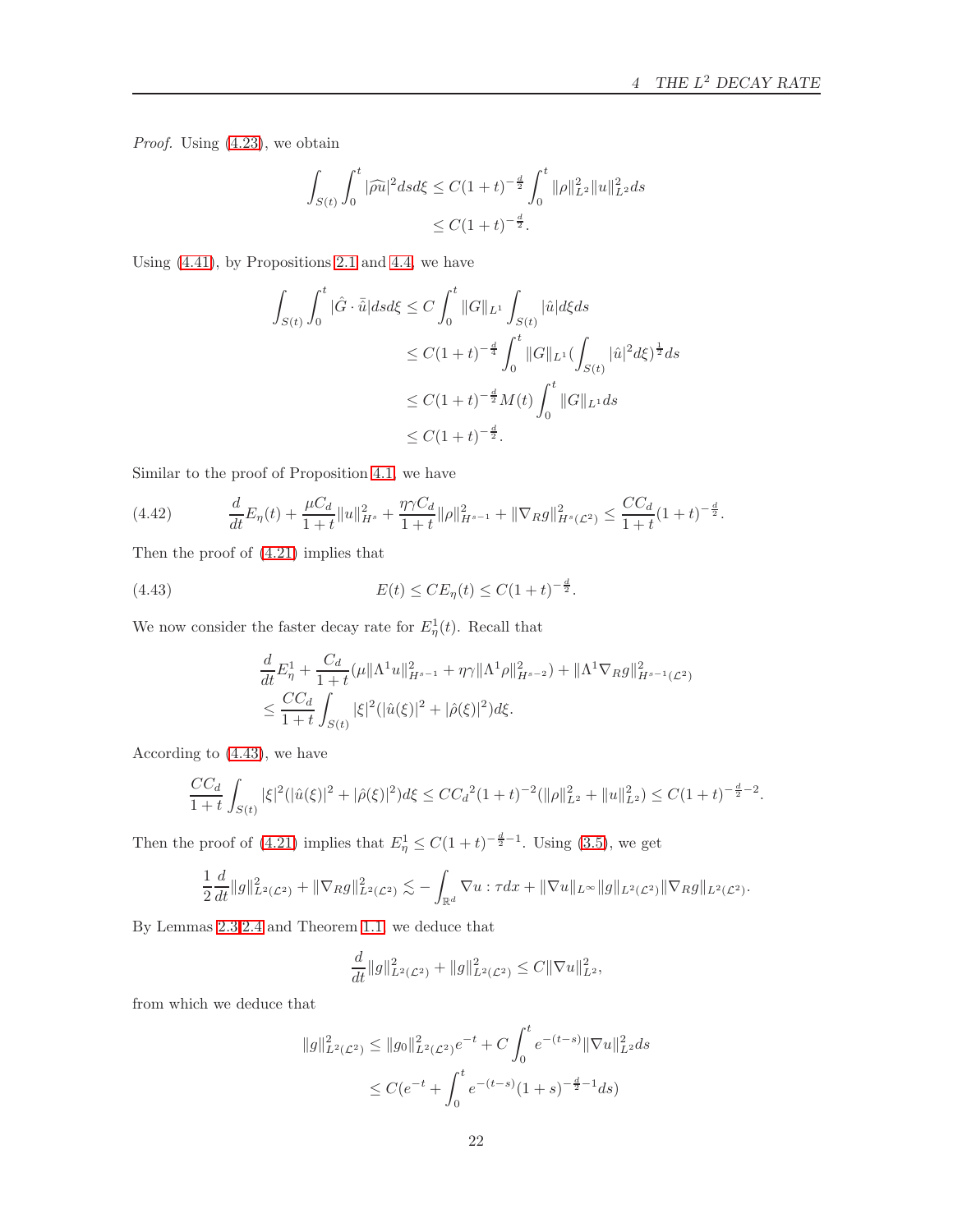$$
\leq C(1+t)^{-\frac{d}{2}-1},
$$

where in the last inequality we have used the fact that

$$
\lim_{t \to \infty} (1+t)^{\frac{d}{2}+1} \int_0^t e^{-(t-s)} (1+s)^{-\frac{d}{2}-1} ds = \lim_{t \to \infty} \frac{(1+t)^{\frac{d}{2}+1} \int_0^t e^s (1+s)^{-\frac{d}{2}-1} ds}{e^t}
$$
\n
$$
= 1 + \lim_{t \to \infty} \frac{(\frac{d}{2}+1)(1+t)^{\frac{d}{2}} \int_0^t e^s (1+s)^{-\frac{d}{2}-1} ds}{e^t}
$$
\n
$$
= 1.
$$

We thus complete the proof of Theorem [1.2.](#page-3-1)

**Remark 4.5.** One can see that the decay rate for the  $\dot{H}^1$ -norm obtained in Proposition [4.3](#page-16-2) is not optimal. However, in the proof of Theorem [1.2,](#page-3-1) we improve the decay rate to  $(1+t)^{-\frac{d}{4}-\frac{1}{2}}$ .

**Remark 4.6.** In Theorem [1.2,](#page-3-1) we only obtain the optimal decay rate with  $d \geq 3$ . The decay rate for  $d \leq 2$  is an interesting problem. However, the technique in this paper fail to obtain the optimal decay rate when  $d \leq 2$ . We are going to study about this problem in the future.

Acknowledgments This work was partially supported by the National Natural Science Foundation of China (No.11671407 and No.11701586), the Macao Science and Technology Development Fund (No. 098/2013/A3), and Guangdong Province of China Special Support Program (No. 8-2015), and the key project of the Natural Science Foundation of Guangdong province (No. 2016A030311004).

## <span id="page-22-6"></span><span id="page-22-0"></span>References

- [1] H. Bahouri, J.-Y. Chemin, and R. Danchin. Fourier analysis and nonlinear partial differential equations, volume 343 of Grundlehren der Mathematischen Wissenschaften. Springer, Heidelberg, 2011.
- <span id="page-22-3"></span><span id="page-22-1"></span>[2] R. B. Bird, R. C. Armstrong, and O. Hassager. Dynamics of Polymeric Liquids, volume 1. Wiley, New York, 1977.
- [3] D. Bresch and B. Desjardins. Existence of global weak solutions for a 2d viscous shallow water equations and convergence to the quasi-geostrophic model. Communications in Mathematical Physics., 238(1-2):211–233, 2003.
- <span id="page-22-4"></span>[4] D. Bresch, B. Desjardins, and C. K. Lin. On some compressible fluid models: Korteweg, lubrication, and shallow water systems. Communications in Partial Differential Equationss., 28(3- 4):843–868, 2003.
- <span id="page-22-2"></span>[5] A. V. Busuioc, I. S. Ciuperca, D. Iftimie, and L. I. Palade. The FENE dumbbell polymer model: existence and uniqueness of solutions for the momentum balance equation. J. Dynam. Differential Equations, 26(2):217–241, 2014.
- <span id="page-22-5"></span>[6] Q. Chen, C. Miao, and Z. Zhang. Well-posedness in critical spaces for the compressible Navier-Stokes equations with density dependent viscosities. Revista Matematica Iberoamericana., 26(3):915–946, 2010.

 $\Box$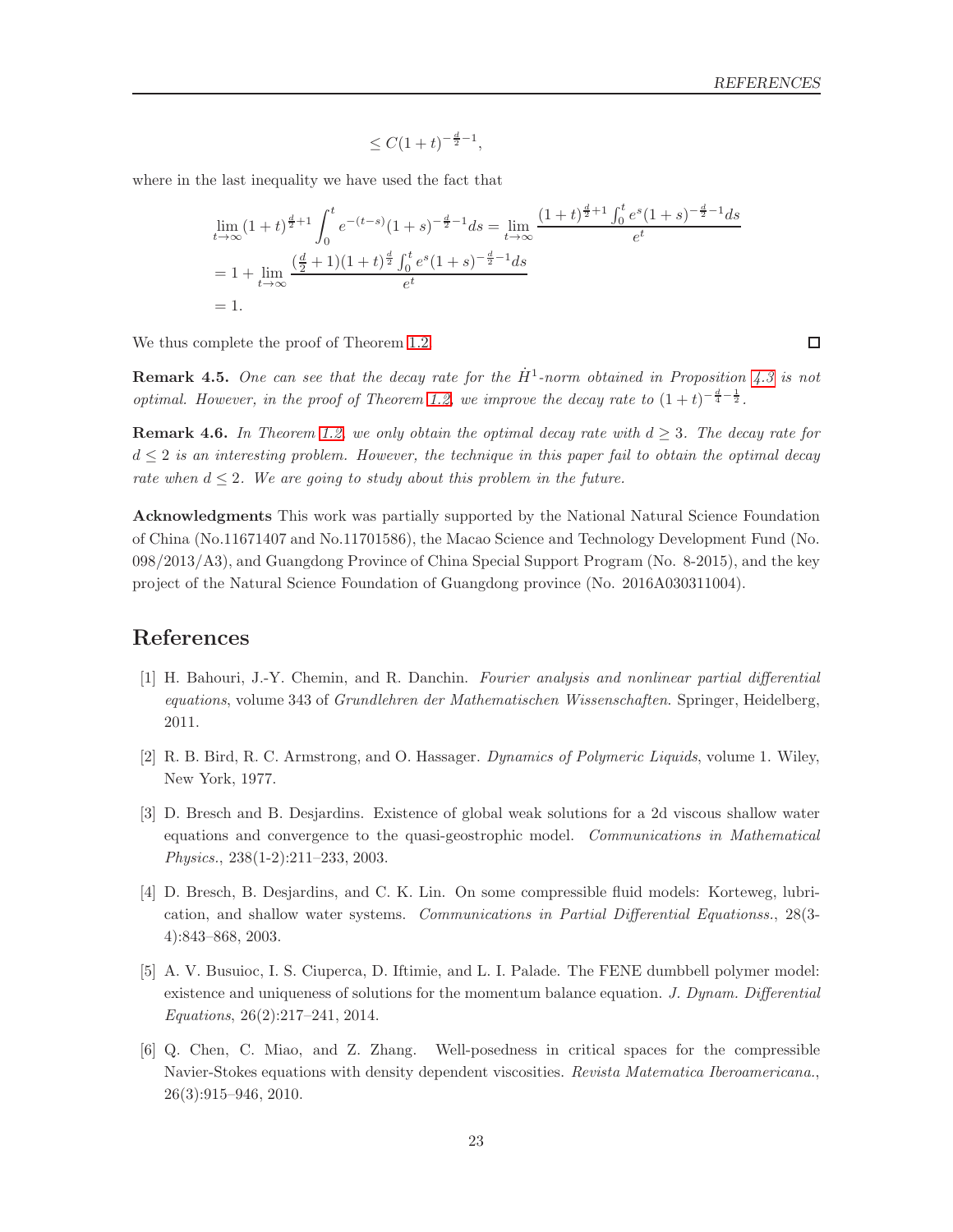- <span id="page-23-12"></span><span id="page-23-7"></span>[7] Q. Chen, C. Miao, and Z. Zhang. On the ill-posedness of the compressible Navier-Stokes equations in the critical besov spaces. Revista Matematica Iberoamericana., 31(4):165–186, 2011.
- <span id="page-23-8"></span>[8] R. Danchin. Global existence in critical spaces for compressible Navier-Stokes equations. Inventiones Mathematicae., 141(3):579–614, 2000.
- <span id="page-23-9"></span>[9] R. Danchin. Local theory in critical spaces for compressible viscous and heat-conductive gases. Comm Partial Differential Equations., 141(26):1183–1233, 2001.
- <span id="page-23-10"></span>[10] R. Danchin. On the uniqueness in critical spaces for compressible Navier-Stokes equations. Nonlinear Differential Equations Applications Nodea., 12(1):111–128, 2005.
- <span id="page-23-11"></span>[11] R. Danchin. Well-posedness in critical spaces for barotropic viscous fluids with truly not constant density. Communications in Partial Differential Equations., 32(9):111–128, 2007.
- <span id="page-23-0"></span>[12] R. Danchin and P. B. Mucha. A lagrangian approach for the incompressible Navier-Stokes equations with variable density. Communications on Pure and Applied Mathematics., 65(10), 2012.
- <span id="page-23-13"></span>[13] M. Doi and S. F. Edwards. The Theory of Polymer Dynamics. Oxford University Press, Oxford, 1988.
- <span id="page-23-15"></span>[14] L. He, J. Huang, and C. Wang. Global stability of large solutions to the 3d compressible Navier-Stokes equations. Archive for Rational Mechanics and Analysis., 234(3):1167–1222, 2019.
- <span id="page-23-3"></span>[15] L. He and P. Zhang.  $L^2$  Decay of Solutions to a Micro-Macro Model for Polymeric Fluids Near Equilibrium. Siam Journal on Mathematical Analysis, 40(5):1905–1922, 2009.
- [16] X. Huang and J. Li. Existence and blowup behavior of global strong solutions to the twodimensional barotrpic compressible Navier-Stokes system with vacuum and large initial data. J. Math. Pures Appl. (9), 106(1):123–154, 2016.
- <span id="page-23-5"></span>[17] X. Huang, J. Li, and Z. Xin. Global well-posedness of classical solutions with large oscillations and vacuum to the three-dimensional isentropic compressible Navier-Stokes equations. Communications on Pure Applied Mathematics., 234, 2011.
- <span id="page-23-14"></span><span id="page-23-4"></span>[18] N. Jiang, Y. Liu, and T.-F. Zhang. Global classical solutions to a compressible model for micromacro polymeric fluids near equilibrium. SIAM J. Math. Anal., 50(4):4149–4179, 2018.
- <span id="page-23-1"></span>[19] Q. Jiu, Y. Wang, and Z. Xin. Global well-posedness of 2d compressible Navier-Stokes equations with large data and vacuum. *Journal of Mathematical Fluid Mechanics.*, 16(3):483-521, 2014.
- <span id="page-23-2"></span>[20] B. Jourdain, T. Lelièvre, and C. Le Bris. Existence of solution for a micro-macro model of polymeric fluid: the FENE model. J. Funct. Anal., 209(1):162–193, 2004.
- [21] A. V. Kazhikhov and V. V. Shelukhin. Unique global solution with respect to time of initialboundary value problems for one-dimensional equations of a viscous gas. J. Appl. Math. Mech., 41(2):273–282., 1977.
- <span id="page-23-6"></span>[22] H. Li, J. Li, and Z. Xin. Vanishing of vacuum states and blow-up phenomena of the compressible Navier-Stokes equations. Communications in Mathematical Physics., 281(2):401, 2008.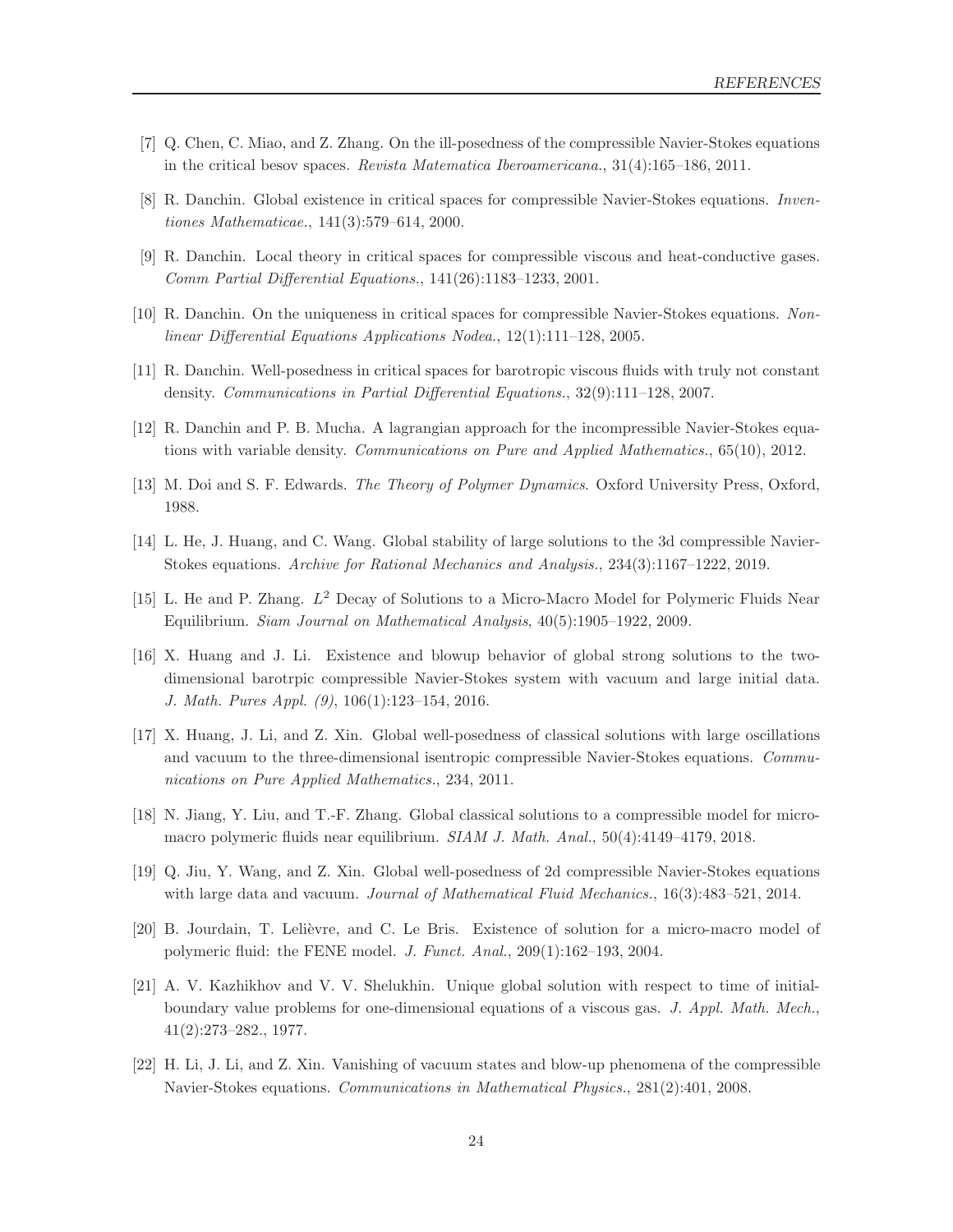- <span id="page-24-12"></span><span id="page-24-4"></span>[23] H.-L. Li and T. Zhang. Large time behavior of isentropic compressible Navier-Stokes system in  $\mathbb{R}^3$ . Math. Methods Appl. Sci., 34(6):670–682, 2011.
- <span id="page-24-7"></span>[24] F. Lin, P. Zhang, and Z. Zhang. On the global existence of smooth solution to the 2-D FENE dumbbell model. Comm. Math. Phys., 277(2):531–553, 2008.
- <span id="page-24-8"></span>[25] W. Luo and Z. Yin. The Liouville Theorem and the  $L^2$  Decay for the FENE Dumbbell Model of Polymeric Flows. Arch. Ration. Mech. Anal., 224(1):209–231, 2017.
- <span id="page-24-0"></span>[26] W. Luo and Z. Yin. The  $L^2$  decay for the 2D co-rotation FENE dumbbell model of polymeric flows. Adv. Math., 343:522–537, 2019.
- <span id="page-24-1"></span>[27] Z. Luo, W. Luo, and Z. Yin. Global strong solutions and large time behavior to the compressible co-rotation FENE dumbbell model of polymeric flows near equilibrium. arXiv:2104.10844.
- <span id="page-24-2"></span>[28] N. Masmoudi. Well-posedness for the FENE dumbbell model of polymeric flows. Comm. Pure Appl. Math., 61(12):1685–1714, 2008.
- <span id="page-24-13"></span>[29] N. Masmoudi. Global existence of weak solutions to the FENE dumbbell model of polymeric flows. Invent. Math., 191(2):427–500, 2013.
- <span id="page-24-10"></span>[30] N. Masmoudi. Equations for Polymeric Materials. Handbook of Mathematical Analysis in Mechanics of Viscous Fluids, 2016.
- [31] A. Matsumura and T. Nishida. The initial value problem for the equations of motion of compressible viscous and heat-conductive fluids. Proc. Japan Acad. Ser. A Math. Sci., 55:337–342, 1979.
- <span id="page-24-16"></span><span id="page-24-11"></span>[32] A. Mellet and A. Vasseur. On the barotropic compressible Navier-Stokes equations. Proc. Japan Acad. Ser. A Math. Sci., 32(3):431–452, 2007.
- <span id="page-24-9"></span>[33] J. Moser. A rapidly convergent iteration method and non-linear partial differential equations. I. Ann. Scuola Norm. Sup. Pisa Cl. Sci. (3), 20:265–315, 1966.
- <span id="page-24-15"></span>[34] J. Nash. Le probleme de cauchy pour les equations differentielles d'un fluide general. Bull.soc.math.france., 90(4):487–497, 1962.
- <span id="page-24-3"></span>[35] L. Nirenberg. On elliptic partial differential equations. Ann.scuola Norm.sup.pisa, 1959.
- <span id="page-24-6"></span>[36] M. Renardy. An existence theorem for model equations resulting from kinetic theories of polymer solutions. SIAM J. Math. Anal., 22(2):313–327, 1991.
- <span id="page-24-5"></span>[37] M. E. Schonbek.  $L^2$  decay for weak solutions of the Navier-Stokes equations. Arch. Rational Mech. Anal., 88(3):209–222, 1985.
- <span id="page-24-14"></span>[38] M. E. Schonbek. Existence and decay of polymeric flows. SIAM J. Math. Anal., 41(2):564–587, 2009.
- [39] L. Tong, Z. Tan, and Y. Wang. The asymptotic behavior of globally smooth solutions to the compressible magnetohydrodynamic equations with Coulomb force. Analysis and Applications, 2017.